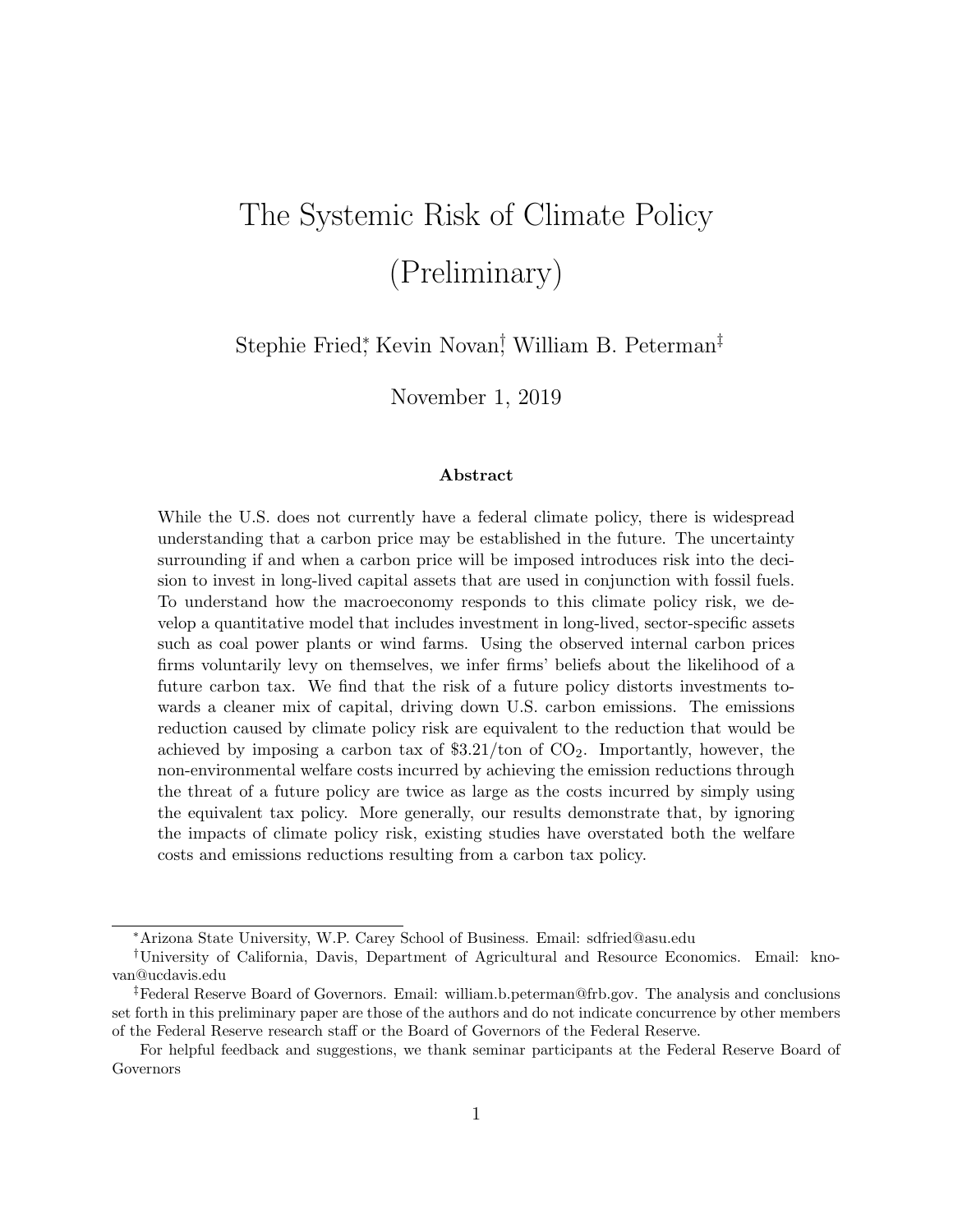### 1 Introduction

Economists have developed a wide range of general equilibrium models to explore the impacts of adopting a carbon tax.<sup>1</sup> Using these models, the effects of taxing carbon are determined by comparing two distinct states of the world – one with a carbon tax in place and one in which agents proceed as if there will never be a carbon tax. In practice however, the current state of the world does not fit either of the above descriptions. While the U.S. does not currently have a federal climate policy, there is widespread awareness that a climate policy could be adopted at some point in the future.<sup>2</sup> The resulting uncertainty surrounding if and when a climate policy will be imposed introduces risk into the decision to invest in long-lived capital assets that are used in conjunction with fossil fuel. Our goal in this paper is to quantify how this climate policy risk affects investment, carbon emissions, and welfare.

To study the macroeconomic effects of climate policy risk, we design a quantitative, general equilibrium model in which a final good is produced from labor and three types of capital: (1) dirty capital that is specialized to use fossil fuel (e.g., a coal boiler or an internal combustion engine), (2) clean capital that is specialized to substitute for dirty capital or fossil fuel (e.g., a solar panel or a regenerative breaking system), and (3) non-energy capital that is not directly related to fossil fuel (e.g., a factory building). All capital is sector-specific; dirty capital cannot be sold and costlessly transformed into clean capital.<sup>3</sup> This friction creates the potential for some assets, particularly those used to produce dirty energy, to be stranded when a carbon tax policy is introduced. As a result, forward-looking entrepreneurs alter their investment decisions in response to the climate policy risk.

To model climate policy risk, we define a stochastic steady state in which there is a

<sup>&</sup>lt;sup>1</sup>For example, see Parry et al. (1999), Rausch et al. (2011), and Williams et al. (2015).

<sup>2</sup>Several federal climate policy proposals were nearly adopted over the past decade (e.g., Waxman-Markey, the Clean Power Plan) and recent surveys demonstrate that a majority of U.S. adults now support increasing energy prices to combat climate change. For example, a 2016 survey completed by the Energy Policy Institute at the University of Chicago and The AP-NORC Center for Public Affairs Research found that 65% of Americans believe climate change is a problem the federal government should address and 57% would support paying higher energy bills to do so.

<sup>&</sup>lt;sup>3</sup>In related work, Baldwin et al. (2019) examine how irreversibility in "dirty" and "clean" capital affects the optimal trajectory of a carbon price as well as environmental subsidies. However, the authors focus on a setting where the future policy environment in known.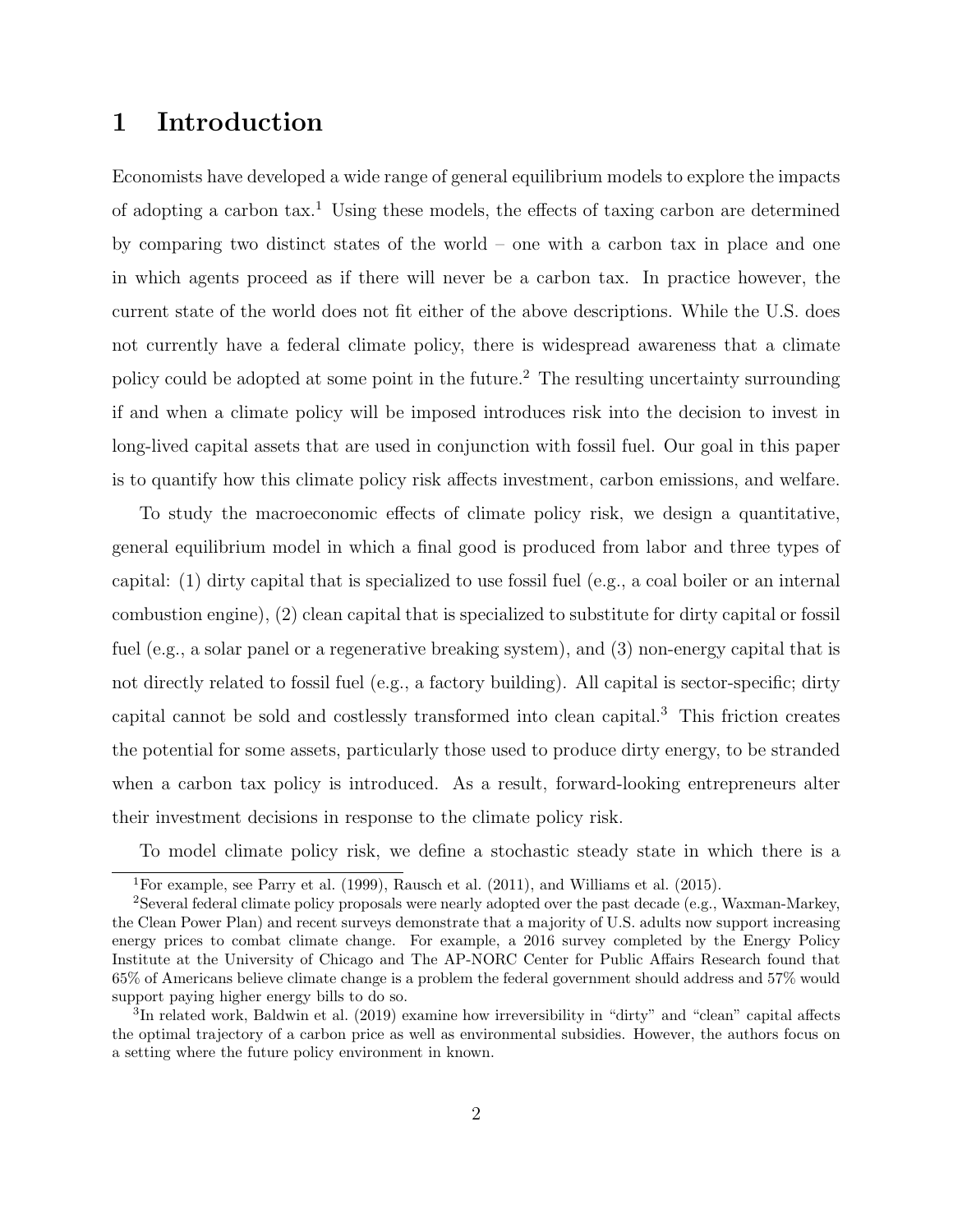small, constant probability that the government will introduce a revenue-neutral carbon tax the next period. Once the government introduces the tax, there is zero chance of returning to the "no-policy" world. Instead, all uncertainty is resolved after the introduction of the carbon tax and the economy transitions to a long-run "policy" steady state with the carbon tax in place.<sup>4</sup> This model of aggregate uncertainty differs from the standard approach in the macro literature in which the uncertainty is never resolved. Instead, uncertainty stems from economy-wide, stochastic shocks (e.g., TFP shocks) that are realized every period.<sup>5</sup> However, unlike for TFP, a climate policy shock is designed to be permanent. Our model of climate policy risk in which the uncertainty is resolved after the policy is introduced, captures this expected permanence.<sup>6</sup>

Analytically, we first highlight that the magnitude of the effects of climate policy risk hinge on agents' beliefs surrounding the likelihood and stringency of future climate policy. Therefore, to quantify the general equilibrium impacts of climate policy risk, we need to capture firms' beliefs regarding the level and likelihood of a future tax. To pin down the level of the potential future carbon tax, we draw from the current U.S. policy environment and assume that, if adopted, a federal carbon tax would be set at 45 dollars (in 2017 dollars) per ton of  $CO<sub>2</sub>$ . This value is approximately equal to the EPA's estimates for the social cost of carbon (EPA 2016) and it is in line with the 40 dollar per ton tax proposed by

<sup>4</sup>Several theoretical papers in the environmental literature take an alternative approach to modeling the general equilibrium impacts of climate policy risk. In particular, Bretschger et al. (2018) models climate policy risk as a stochastic process that is constantly subject to change. Rezai and van der Ploeg (2018) model uncertainty over whether a climate policy will be introduced (or strengthened) at a known future date. In contrast, in our model of climate policy risk, the uncertainty arises because agents do not know if or when a climate policy will be adopted. However, conditional on being adopted, the policy is known and constant (e.g., it does not follow a stochastic process as in Bretschger et al. (2018)). Additionally, Xepapadeas (2001) and Pommeret and Schubert (2017) consider the effect of policy uncertainty on firms' investment and location decisions. However, these studies do not focus on the general equilibrium impacts of environmental policy uncertainty.

<sup>5</sup>For example, Kydland and Prescott (1982) and King and Rebelo (1999) explore the impact of stochastic TFP shocks in real-business cycle models. Similarly, Krusell and Smith (1998) focus on stochastic TFP shocks in a model with heterogeneity. Fernández-Villaverde et al. (2015) and Born and Pfeifer (2014) also examine general equilibrium impacts of uncertainty, however rather than stemming from stochastic TFP shocks, the uncertainty arises from stochastic policy shocks.

<sup>6</sup>Uncertainty surrounding the timing of future policy changes has been studied using dynamic GE models in different settings. For example, Caliendo et al. (2015) and Kitao (2018) study the impact of uncertainty surrounding future reforms to social security policies. Similarly, Kydland and Zarazaga (2016) demonstrate that anticipating future capital tax increases can explain the slow recovery following the Great Recession.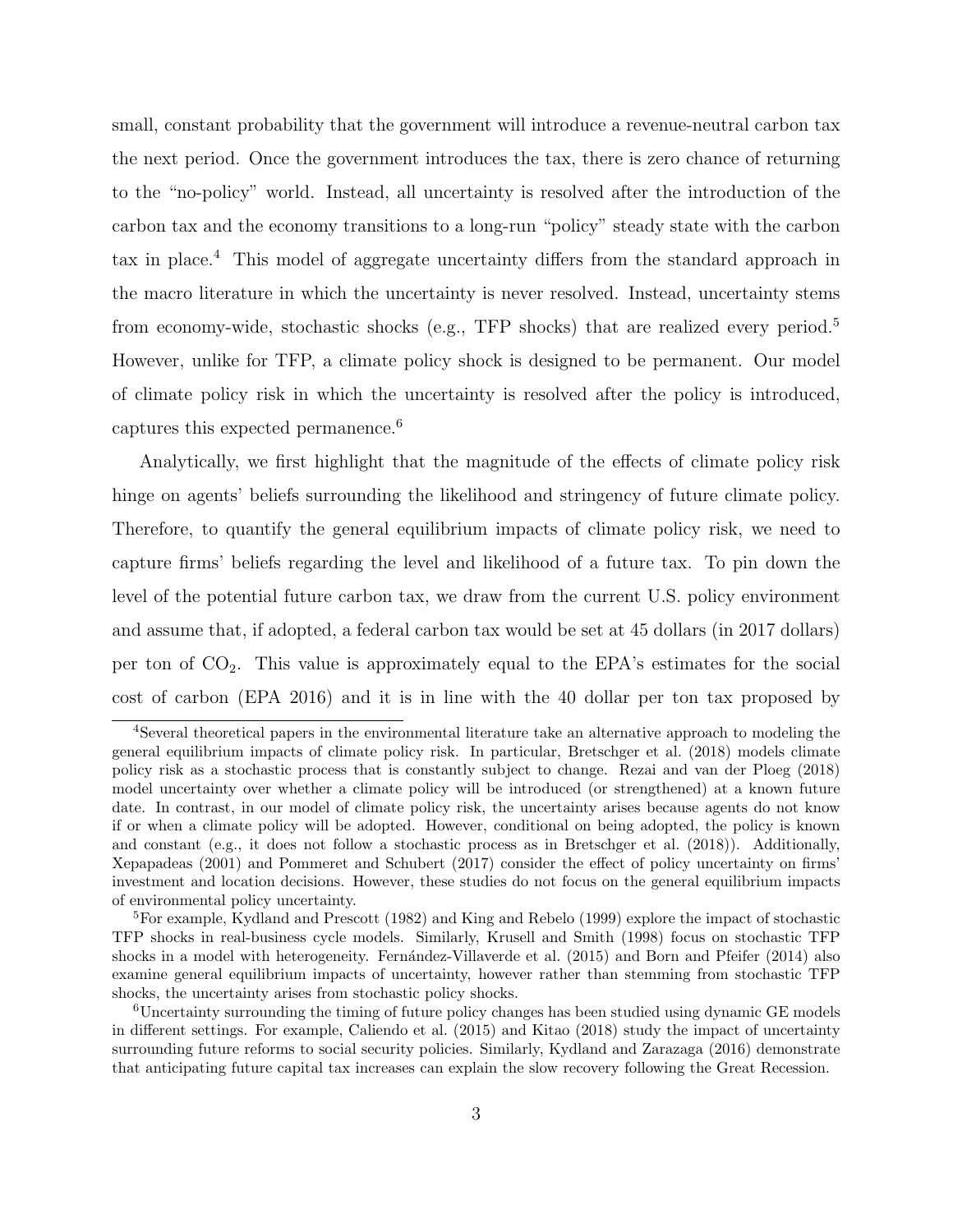the Climate Leadership Council (Baker III et al. 2017) – a proposal that has garnered considerable support from across the political spectrum.

We provide a novel approach to infer firms' subjective probability of future climate policy from their current actions. Our approach exploits the information contained in internal carbon prices, a unique mechanism being used by firms throughout the U.S. and internationally to voluntary reduce their carbon emissions. A key reason why firms establish an internal carbon price is to distort their investment decisions to reduce future levels of fossil-fuel consumption (Ahluwalia (2017)). However, there are additional factors that may motivate the use, and level, of internal carbon prices – e.g., the desire to differentiate products as being environmentally friendly or the private benefits from warm glow. To account for these ulterior motives, we conservatively adjust the observed internal carbon price downward. Using our model, we solve for the subjective probability of adopting a carbon tax that would rationalize a profit-maximizing firm's decision to impose the adjusted internal carbon price on itself. The result implies that firms' are behaving as though they believe there is a 50 percent chance of a federal carbon tax being adopted within the next eight years.

We use the calibrated model to quantify the effects of climate policy risk on the macroeconomy. Specifically, we compare outcomes in the stochastic steady state to the corresponding outcomes in a deterministic steady state in which there is no climate policy and, critically, no risk of future climate policy. Our results reveal that the risk of climate policy alone causes reductions in emissions, even though there is no actual climate policy in place. The policy risk increases the expected return to clean capital investment and decreases the expected return to dirty capital investment, shifting the economy towards cleaner production and lower carbon emissions. Emissions are 1.15 percent lower in the stochastic steady state compared to the no-tax deterministic steady state. For comparison, the actual introduction of the carbon tax would reduce emissions by 15 percent relative to the no-tax deterministic steady state. Thus, eight percent of the total decrease in emissions from the carbon tax is achieved simply by forward-looking firms internalizing the risk of future climate policy.

While the risk of climate policy acts like an actual climate policy in the sense that it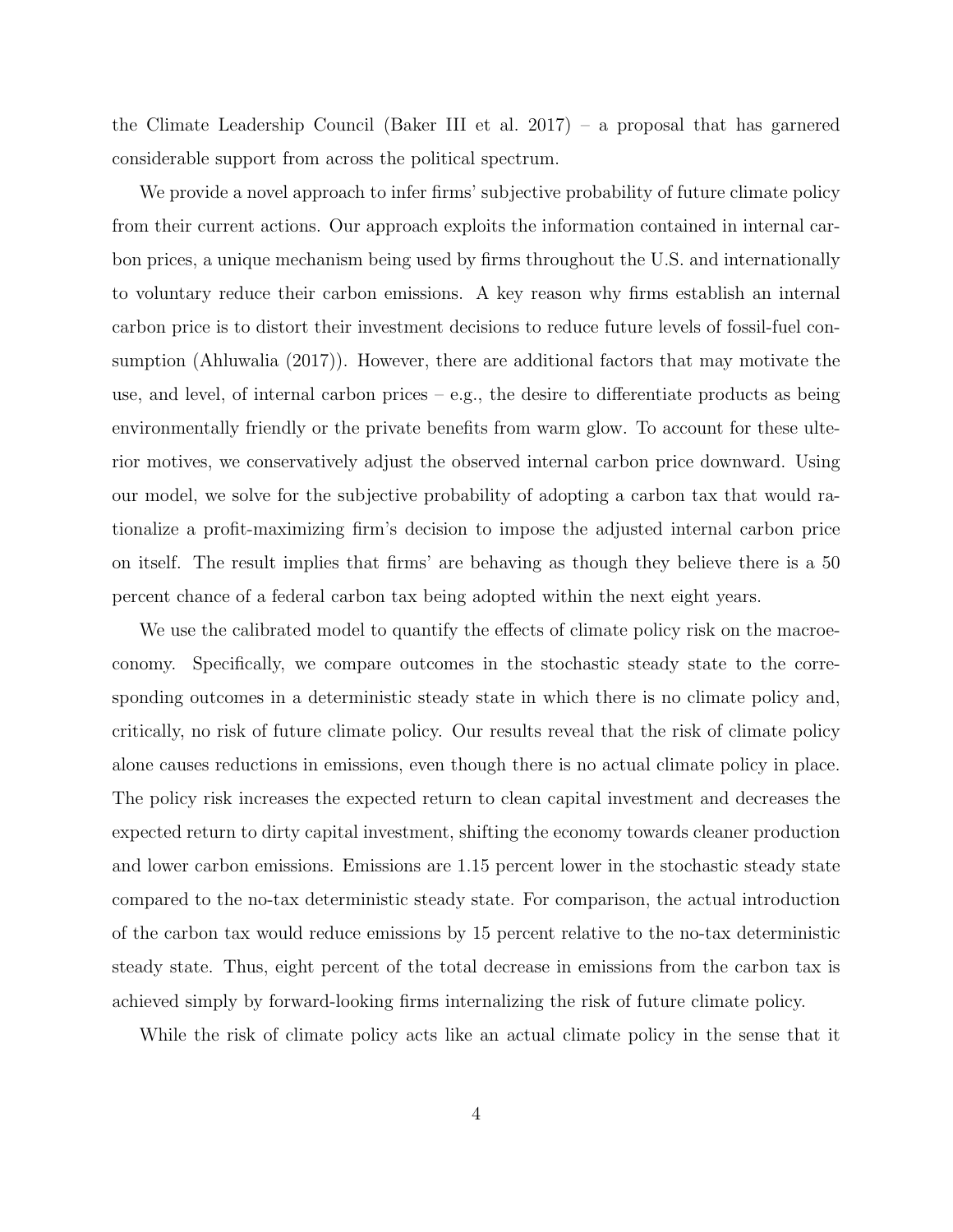reduces emissions, it is far more costly. The decrease in emissions in the stochastic steady state is equivalent to what would be achieved in a deterministic steady state with a carbon tax equal to 3.21 dollars per ton. However, the non-environmental welfare cost of the stochastic steady state (relative to the deterministic deterministic steady state) is more than double the welfare cost from levying a \$3.21/ton tax on carbon emissions. Climate policy risk is more costly than actual climate policy because it results in capital misallocation. Since entrepreneurs must choose capital before they know whether the government will introduce the policy, they have too much clean capital and too little dirty capital if government does not introduce the tax, and the reverse if the government does introduce the tax. This misallocation reduces the expected return to capital, resulting in a lower aggregate capital stock. Lower total capital reduces output and consumption, generating the large costs from carbon emissions reduced through climate policy risk. In contrast, there is no uncertainty in a deterministic steady state with the \$3.21/ton carbon tax, and thus, entrepreneurs can attain the optimal allocation of capital for the known policy environment.

The results of our analysis also have important implications with regards to evaluating the impacts of climate policies. To predict the macroeconomic impacts of adopting a carbon tax, the existing literature implicitly assumes that we are starting from a state of the world where there is no climate policy risk. However, given that forward-looking firms are making investments with an understanding that a future carbon price is a real possibility, then such a comparison could misrepresent the true effects of introducing a carbon tax. In particular, we find that failing to account for the effects of policy risk overstates the welfare cost incurred, and emission reductions achieved, by adopting a carbon tax.

### 2 Climate policy risk

Firms' investment decisions are always made with an eye towards an uncertain future. This uncertainty stems from unknown future demand as well as unknown future production costs. The economics literature has long-studied how profit-maximizing firms' investment responds to these various sources of uncertainty (e.g., Lucas and Prescott (1971), Abel (1983), Dixit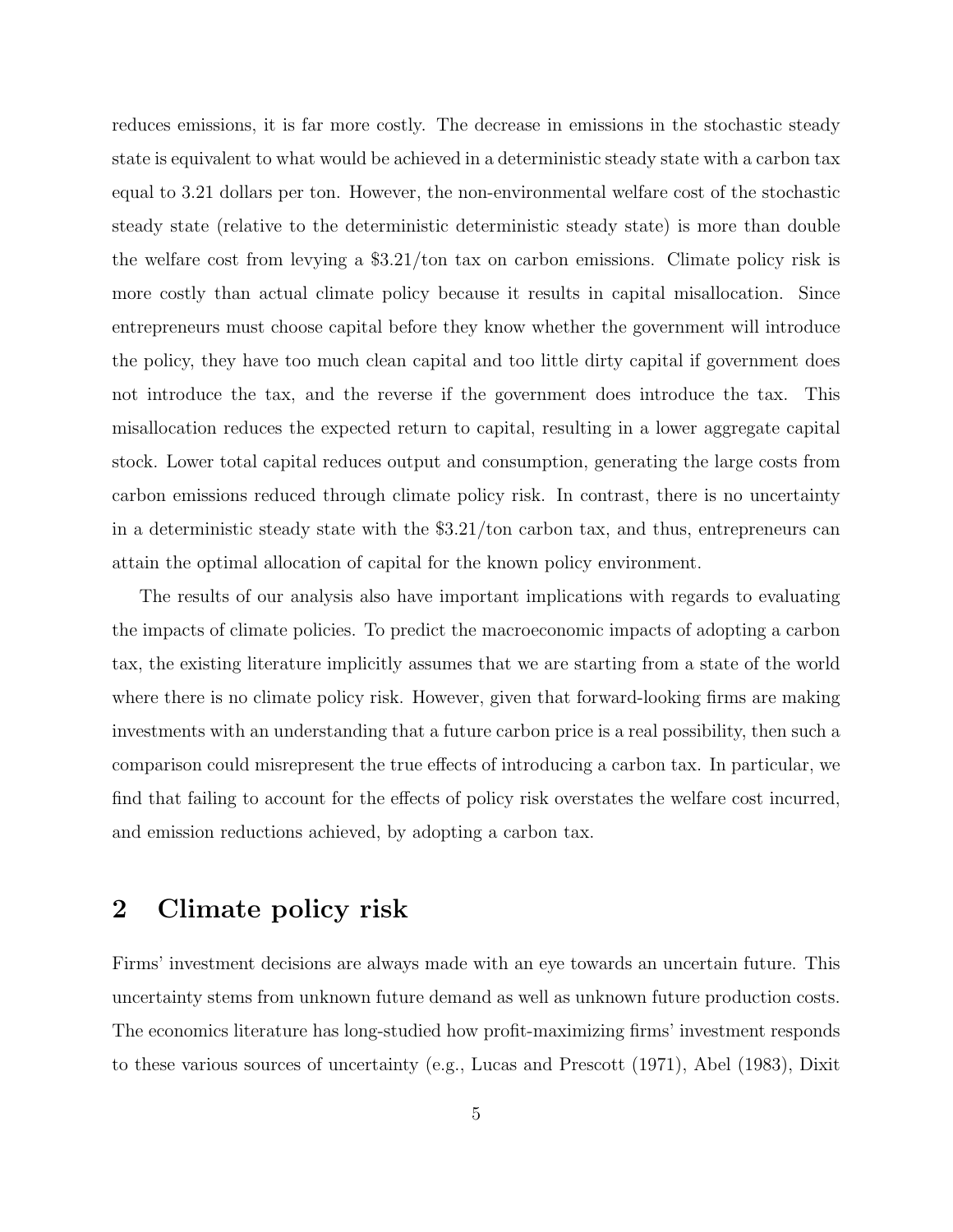et al. (1994)). In this analysis, we build on this large literature to examine how uncertainty surrounding future climate policy, which can affect both production costs and demand, affects the level and composition of the capital assets.

Intuitively, for the risk of a future climate policy to meaningfully affect current investment decisions, two conditions must be met. First the likelihood of a federal climate policy being adopted in the near future – i.e. in a period of time that is shorter than the lifespan of the capital investments – cannot be trivially small. While there is no way to directly measure the probability of a U.S. carbon policy, there is certainly anecdotal evidence suggesting that the probability is not fleetingly small. For one, recent surveys demonstrate that a majority of U.S. adults now support increasing energy prices to combat climate change.<sup>7</sup> Additionally, several federal climate policy proposals were nearly adopted over the past decade (e.g., Waxman-Markey, the Clean Power Plan). This broad base of public support suggests that there is widespread awareness that a federal climate policy could be adopted in the near future. This is also a view expressed within many industries. For example, the Director of Sustainability at The Dow Chemical Company noted, "It's very difficult to predict the future, obviously, but we need to look at the probabilities. With external carbon prices, it's only a matter of time. (WBCSD 2015)"

The second condition that must be met for climate policy risk to meaningfully affect present investment decisions is that firms must believe the climate policy, if implemented, will be stringent enough to alter the returns to different types of capital. Again, there is no way to measure this subjective belief. However, all signs suggest that, if implemented, a climate policy would indeed have significant consequences for the returns to different types of capital. Looking towards other regions of the world for insights, the European Union's Emission Trading Scheme has established a price on carbon emissions that, as of 2019, has hovered around 25 Euros (or  $27 \text{ USD}$ ) per ton of  $CO_2$ . At this price, there is already clear evidence that fossil-fuel intensive capital, such as a coal-fired electricity generator, is

<sup>7</sup>For example, a 2016 survey completed by the Energy Policy Institute at the University of Chicago and The AP-NORC Center for Public Affairs Research found that 65% of Americans believe climate change is a problem the federal government should address and 57% would support paying higher energy bills to do so.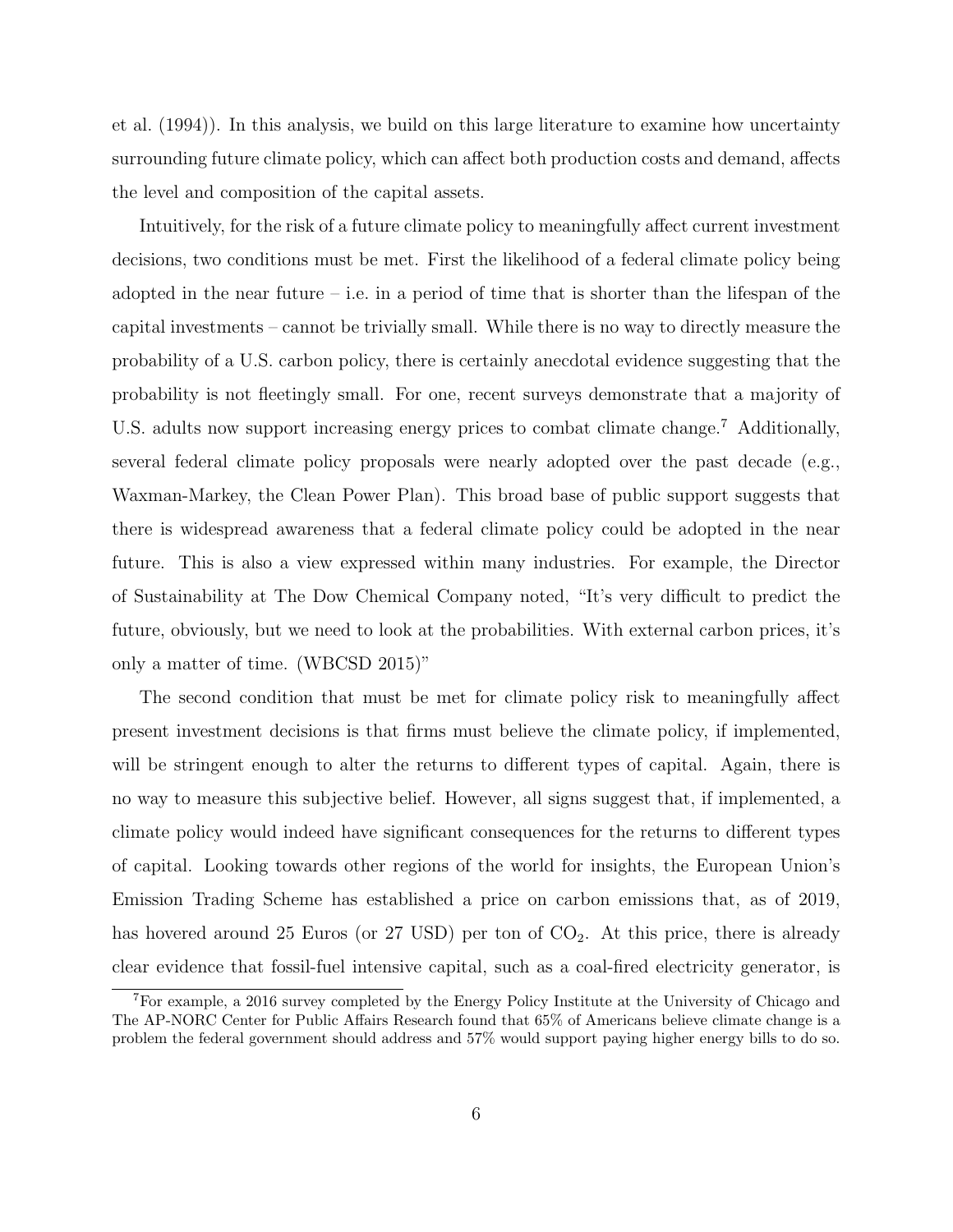experiencing a dramatic reduction in profitability (IEEFA 2019). Policy proposals that are garnering the greatest support in the U.S. currently call for even stronger actions to reduce emissions. For example, the proposal put forth by the Climate Leadership Council (CLC) calls for a  $CO<sub>2</sub>$  tax on carbon emissions set at 40 dollars per ton (Baker III et al. 2017). The Green New Deal and the leading democratic presidential candidates support US carbon neutrality by 2050. Such a goal would require far more dramatic reductions in emissions than what would be achieved with the CLC's proposed 40 dollar per ton tax.

The combination of growing public support combined with the current policy proposals suggest that both the likelihood and expected stringency of a future U.S. climate policy are large enough to impact firms' investment decisions. Indeed, empirical evidence demonstrates that firms do respond to this climate policy risk. In particular, focusing on the resource extraction sector, Lemoine (2017) finds that coal extraction increases, and prices are depressed, in response to an expected future climate policy. Barnett (2018) provides theoretical and empirical evidence of a similar effect in the oil market in response to changes in the expectation of future climate policies. These findings are consistent with prior theoretical work studying how fossil fuel resource extraction responds to the threat of future environmental policies.<sup>8</sup>

However, the resource extraction sector represents a relatively small piece of the macroeconomy. There are many types capital that use fossil fuel and are not involved in the resource extraction, such as an internal combustion engine or a coal boiler. Similarly, there exist many other types of capital that are specifically designed to replace the fossil-fuel-using capital, and thus would also be affected by climate policy risk. While there is no direct empirical evidence on how climate-policy risk affects investment in any of these types of energy-related capital, there is ample anecdotal evidence demonstrating that firms across a wide range of industries adjust investment in response to climate policy risk.

Perhaps the clearest evidence that firms are taking the threat of future climate policies

<sup>8</sup>For example, Sinn (2008) initial work on the "Green Paradox" builds on the Hotelling Model of resource extraction to highlight that carbon intensive energy sources will experience increased rates of extraction in response to an expected future climate policy.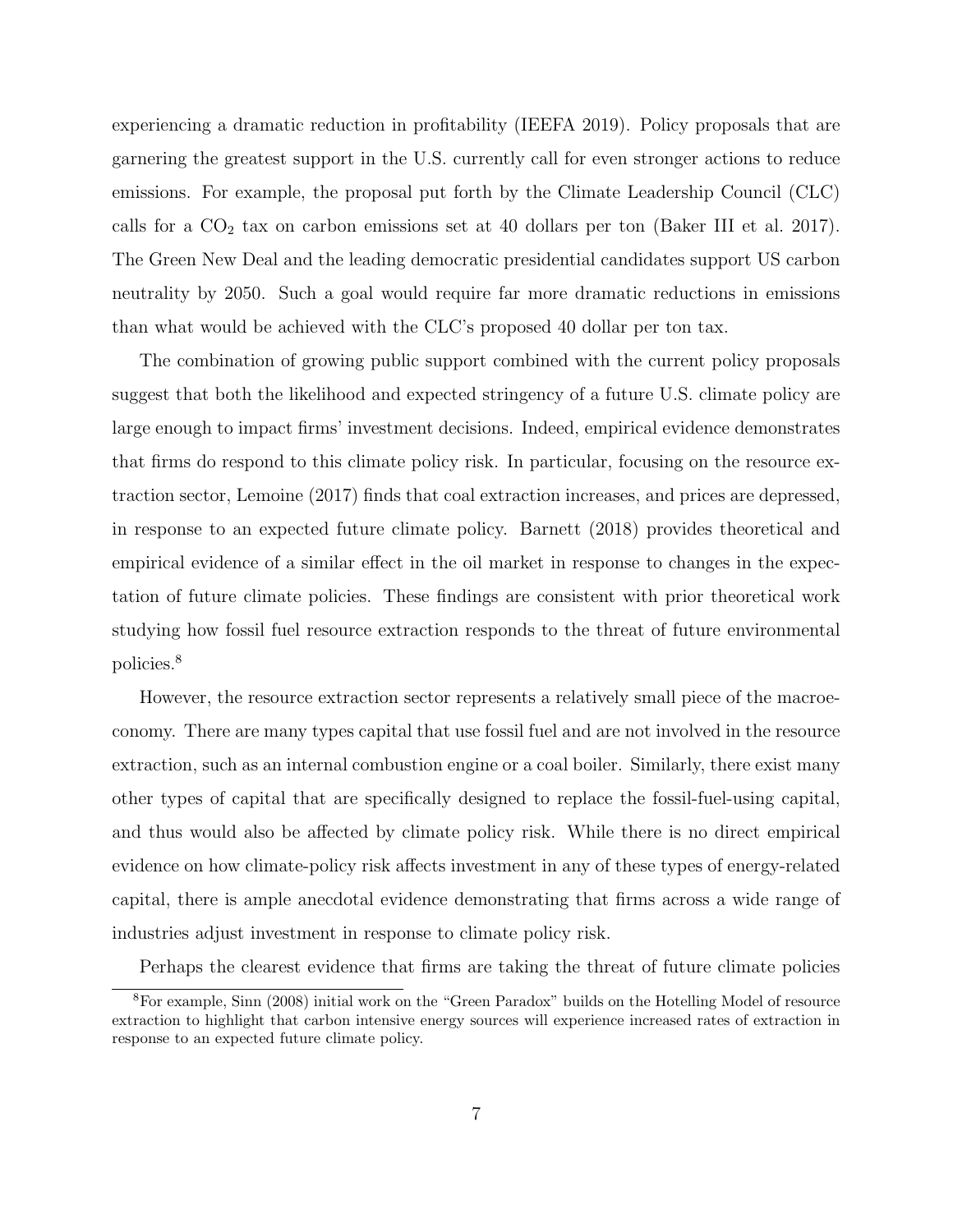seriously is the fact that a large number of firms have begun using internal carbon prices. There are two broad types of internal carbon price instruments – the most common being an internal "carbon shadow price". Firms use these shadow prices primarily to evaluate the returns or net-present value of long-lived investments under different scenarios with future carbon taxes in place (Ahluwalia 2017). For example, to guide long-term capital investment decisions, Shell uses a shadow price of  $$40/t$ on of  $CO<sub>2</sub>$  – which has reportedly resulted in the decision to pass on many potential  $CO<sub>2</sub>$ -intensive investment opportunities.

The second type of internal carbon price is a carbon fee. In contrast to the shadow price, the carbon fee is actually a tax on the firm's direct emissions (or emissions embodied in its energy use). The revenue raised by this internal tax can be transfered within the organization or, in some cases, used to pay for emission offsets or renewable energy credits. For example, Microsoft imposes an internal carbon fee of  $$10/t$ on of  $CO<sub>2</sub>$  on the emissions resulting from its energy use – with the revenue being used to purchase carbon offsets and renewable energy credits.

The use of internal carbon prices has become widespread. In a recent survey of nearly 5,000 firms performed by CDP (formerly Carbon Disclosure Project), 517 firms reported using internal carbon prices and another 732 have plans in place to adopt internal prices within two years. Notably, over half of the surveyed firms in the energy sector, which are the most exposed to climate-policy risk, were using internal carbon prices. Similarly, 35 percent of firms in the materials sector and 23 percent of firms in the industrial sector reported the use of internal carbon prices. Many of these firms are either located in the U.S. or do business in the U.S.

Internal carbon prices are only one of many tools firms can use to alter investment decisions in response to climate policy risk. Instead of using a carbon price, some firms choose to set their own internal emissions targets. For example, Walmart launched Project Gigaton in 2017 to reduce emissions throughout its supply chain. The company reduced emissions by 6.1 percent in 2017 and plans to reduce its scope 1 and 2 emissions by 18 percent by 2025 and purchase 50 percent of its electricity from renewable sources (Walmart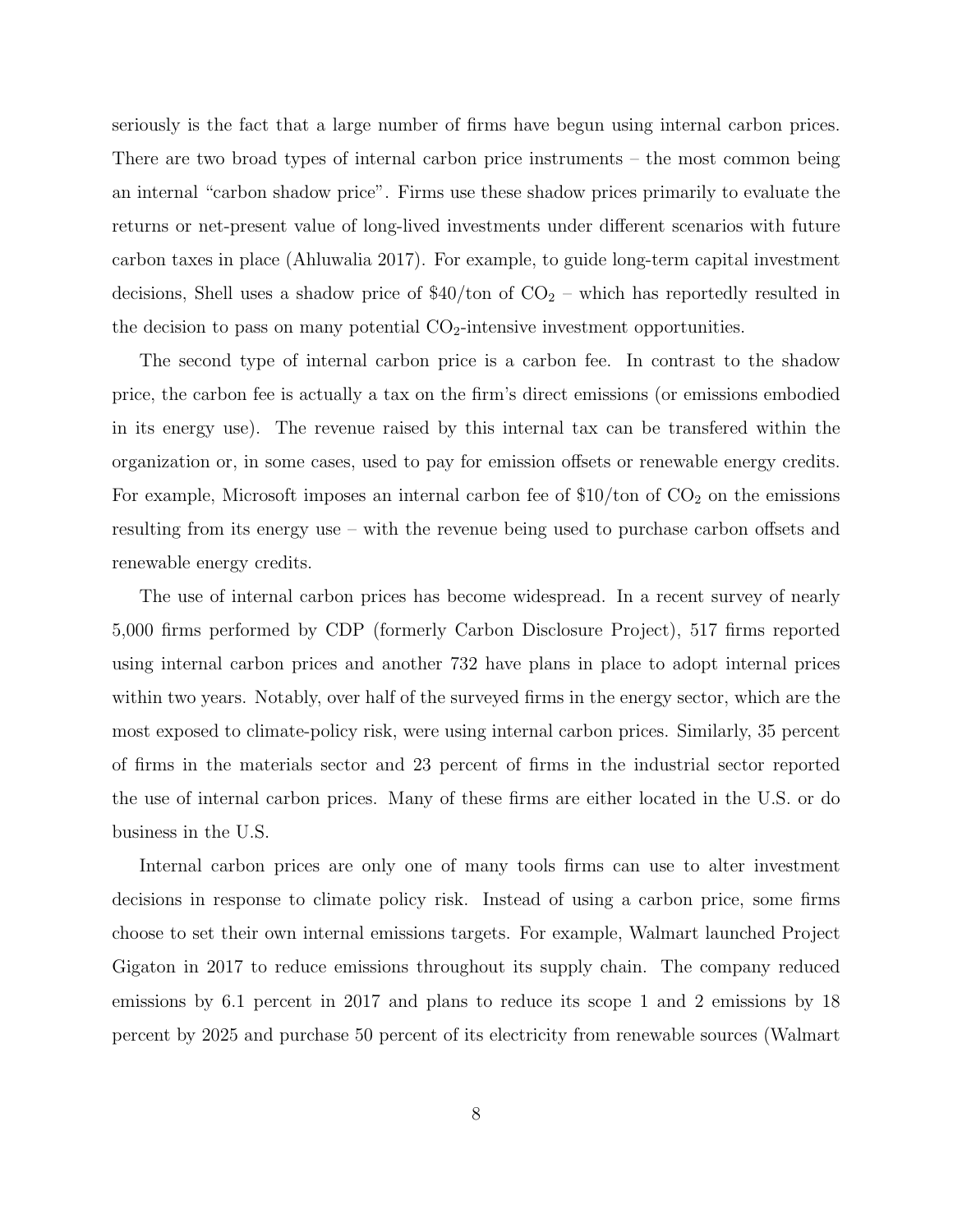2017). Similarly, Kroeger's 2020 sustainability goals include reducing electricity consumption by 40 percent from a year 2000 baseline. To meet the target, the company invests in energy efficient features in both new and existing stores (Kroger 2019). Likewise, Mars Inc.'s climate action plan includes reducing greenhouse gas emissions across its value chain by 27 percent by 2025 and by 67 percent by 2050 (Mars 2018).

Yet another alternative to an internal carbon price is for firms to voluntarily adopt stricter regulations than those imposed by the federal government. For example, automakers Ford, Honda, Volkswagen, and BMW choose to adopt California's stricter fuel economy standards, which require an average fuel economy for new cars and trucks equal to 54.5 miles per gallon, instead of the laxer regulations proposed by President Trump (Holden 2019). Transportation is responsible for 29 percent of US carbon emissions, and thus the fuel economy standards represent an important form of climate policy. Reportedly, "the companies are worried about years of regulatory uncertainty that could end with judges deciding against Trump" and implementing the stricter standards. Similarly, BP, Shell, and Exxon Mobil were among several major oil and gas companies to oppose President Trump's rollback of methane regulations. Shell even went so far as to pledge that "while the law may change in this instance, our environmental commitments will stand" (Krauss 2019).

There are certainly many possible reasons why firms might want to reduce their carbon emissions using an internal carbon price or other company policy. To some degree, firms may be motivated by a desire to differentiate their  $product(s)$  as being "green" or to mitigate reputation risks. The use of the internal carbon fees to raise revenues for pro-social or pro-environmental objectives may also be motivated in part by a belief in corporate social responsibility. However, surveys of firms that are using internal carbon prices find that the "single largest motivation for adopting a shadow price is to better understand and anticipate the business risks from existing or expected carbon regulations and shift investments toward projects that would be competitive in a carbon-constrained future (Ahluwalia (2017))." Effectively, firms are responding to the threat of a future climate policy by electing to distort their current capital portfolios. This is exactly the behavior we seek to model in this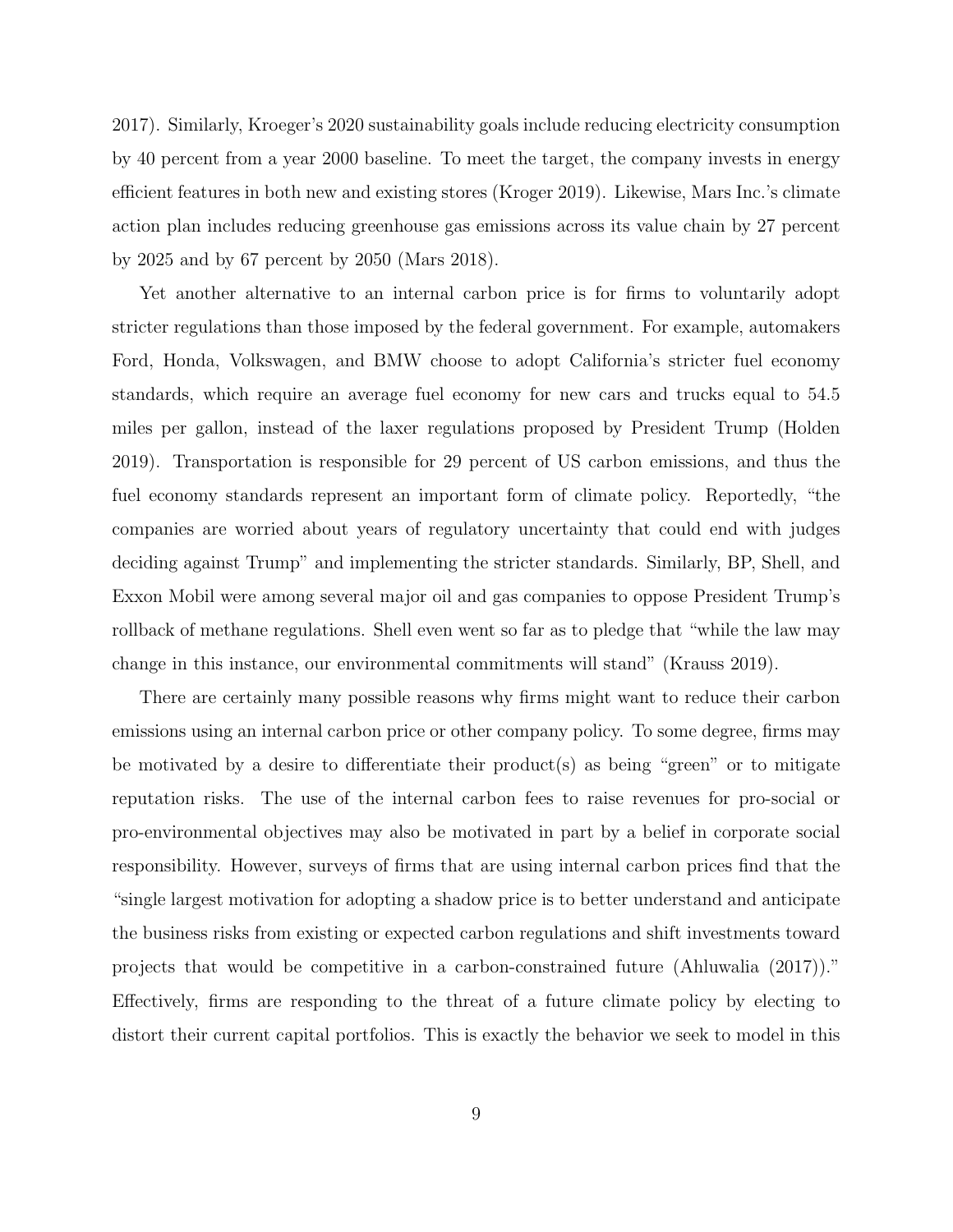analysis.

Ultimately, our objective is to quantify how the level and composition of capital investment is affected by the type of climate policy risk we have described above. Specifically, firms believe that, at some point in the future, an environmental policy will establish a price on carbon emissions. However, firms are uncertain as to when the policy may be adopted. In order to quantify the effects of this resulting uncertainty, we ultimately need to calibrate the fundamentally unobservable beliefs firms have surrounding the likelihood of future climate policy. To do so, we utilize the one quantifiable piece of information we have available – the internal carbon fees publicly reported by firms. Among the firms that publicly report their internal carbon fees, there is a modal price of 10 dollars per ton of  $CO<sub>2</sub>$ . This is also consistent with the average carbon fee reported by firms surveyed by the World Business Council for Sustainable Development (WBCSD 2015).

It is important to stress that there is a very small sample of internal carbon fees that we are able to observe.<sup>9</sup> While there are a much larger number of firms reporting internal carbon prices, these are typically shadow prices. The shadow price only contains information surrounding the firms' expected level of the tax. It provides no information on the probability that the firm places on whether the government will introduce the tax. For example, suppose a firm evaluates the profitability of an investment opportunity under two scenarios, one with a shadow carbon price of zero and one with a shadow carbon price of 45. Whether or not the firm chooses to undertake that investment depends on the probabilities the firm places on each scenario, which we do not observe.

In contrast, the carbon fee determines how firms actually allocate investment in the face of climate policy risk. Unlike the shadow price, there is no additional probability analysis. Firms simply make investments as though there was a carbon tax equal the internal carbon fee. The level that firms choose for the fee contains information on both the probability and level of the expected tax. As a result, we can use the internal carbon fee to calibrate firms' subjective probability of this tax. While the modal carbon fee is 10 dollars per ton of  $CO<sub>2</sub>$ ,

<sup>9</sup>We have information on the level of the internal carbon fee for the following companies: Walt Disney, Microsoft, Phillip Morris, Ben and Jerry's, and Google.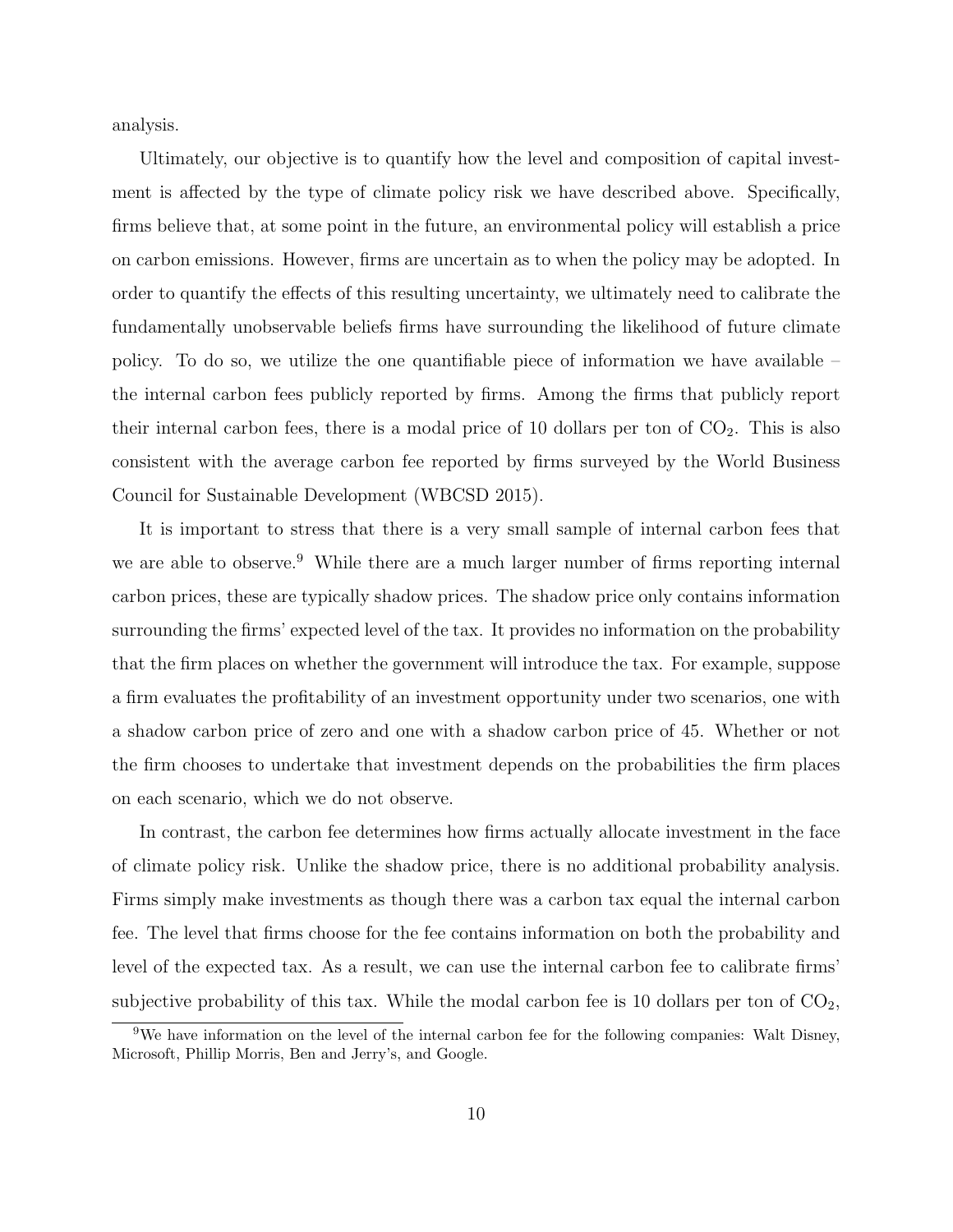this price level may be motivated by more than simply climate policy risk. For example, "green-washing" or warm-glow motives may inflate the carbon fee relative to the level the firm would set purely to address the climate policy risk. To address this concern, we use two approaches. First, we conservatively deflate the observed carbon fees, effectively assuming that only a portion of the fee is motivated by climate policy risk. In addition we explore how the quantitative impacts vary using a wider range of internal carbon fees. In each case, we back out what firms' beliefs about a future carbon tax must be in order to rationalize the voluntary use of a given internal carbon fee. With these calibrated beliefs, we explore how capital investment responds to climate policy risk.

### 3 Model

We build a simple dynamic model to understand how the risk of future climate policy affects entrepreneurs' investment decisions. The model is intentionally stylized to allow us to provide an analytical characterization of the effect of climate policy risk on the equilibrium levels of clean and dirty capital and carbon emissions. In particular, we focus only on the productionside of the economy; we take the interest rate and labor supply as exogenous. We abstract from the allocation of labor across the clean and dirty sectors, non-energy related capital, and any investment frictions. We relax all of these assumptions in Section 4 to follow. We relegate all proofs to Appendix A.

#### 3.1 Environment

The economy is comprised of infinitely-lived entrepreneurs and workers. There is a unique final good, y, that is produced competitively from a clean intermediate input,  $x^c$ , a dirty intermediate input,  $x^d$ , and labor, l. The final-good production function is a Cobb-Douglas aggregate of the two intermediate inputs and labor,

$$
y = (x^c)^\gamma (x^d)^{\theta} l^{1-\gamma-\theta}.
$$
 (1)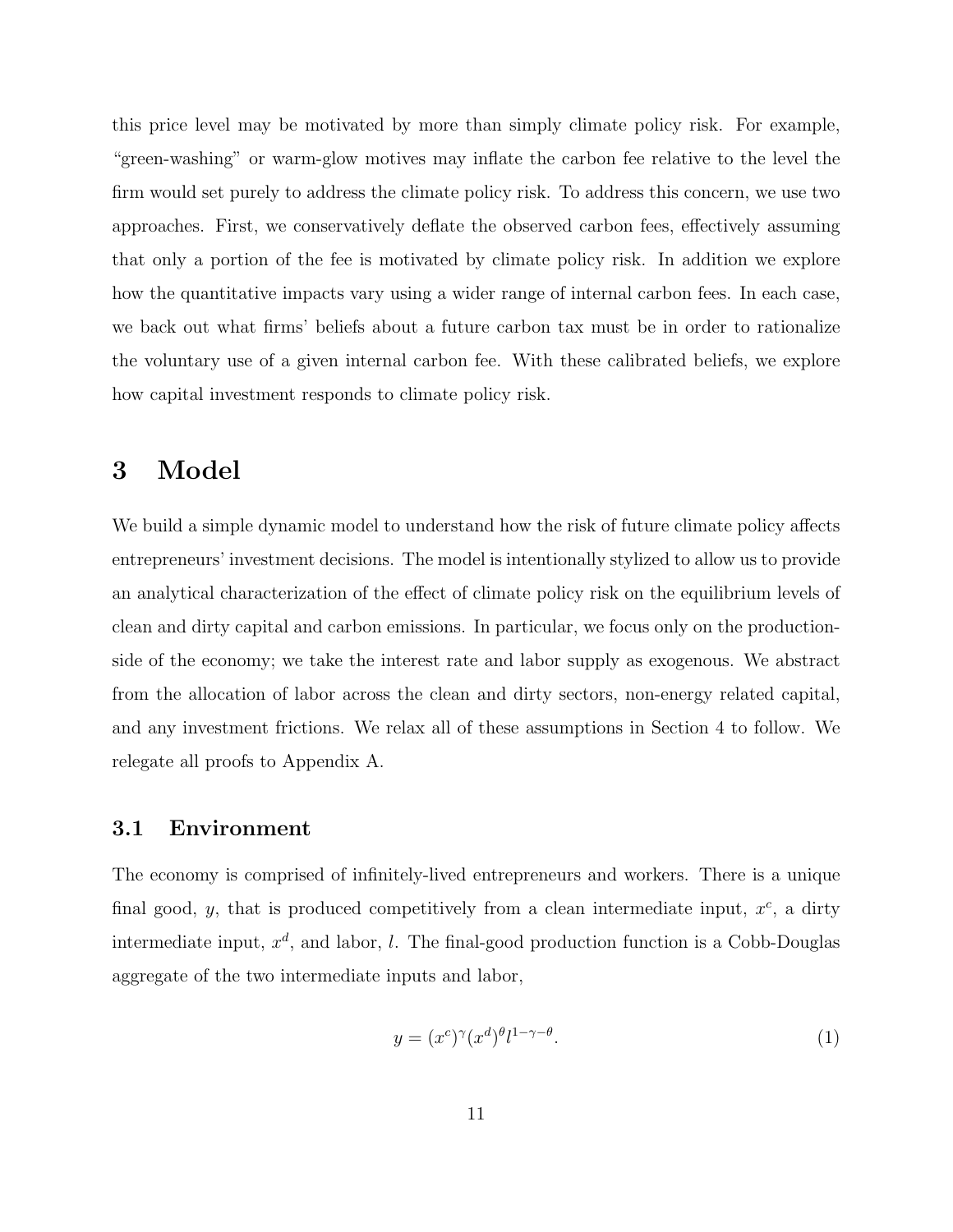Parameters  $\gamma$  and  $\theta$  denote the factor shares of the clean and dirty intermediates, respectively. We normalize labor supply to unity. The final good is the numeraire.

The clean intermediate is produced competitively from clean capital,  $k<sup>c</sup>$ . The dirty intermediate is produced competitively from dirty capital,  $k^d$ , and fossil fuel, f. Both production functions feature constant returns to scale and are given by,

$$
x^{c} = k^{c} \quad \text{and} \quad x^{d} = \min[k^{d}, f] \tag{2}
$$

Fossil fuel is produced from units of final good at constant marginal cost,  $\zeta$ .

Dirty capital refers to any capital that is specialized to use fossil fuel. Examples include capital used in fossil fuel extraction, such as an oil rig, capital used to produce electricity from fossil fuels, such as a coal boiler, and capital that requires fossil fuel to operate, such as an internal combustion engine or a polymerisation reactor to manufacture plastics.

Clean capital refers to any capital that preforms the same function as the dirty capital, but does not use fossil fuel. Examples include capital used to produce electricity from nonfossil sources, such as a wind turbine or a nuclear reactor, capital that increases energy efficiency, such as regenerative brakes in hybrid vehicles, and capital that allows for an alternative production process that does not use fossil fuel, such as the fermentors used to make bioplastics.

The Leontief production function for the dirty intermediate implies that there is no substitutability between dirty capital and fossil fuel. For example, a given internal combustion engine or coal boiler each require specific quantities of fossil fuel to operate. In practice, firms can reduce fossil fuel consumption by switching to non-carbon emitting (clean) energy sources or by improving energy efficiency. We model both of these channels as part of clean capital. Thus any reduction in the carbon intensity of the final good must be achieved by substituting the clean intermediate for the dirty intermediate, and not by substituting dirty capital for fossil fuel.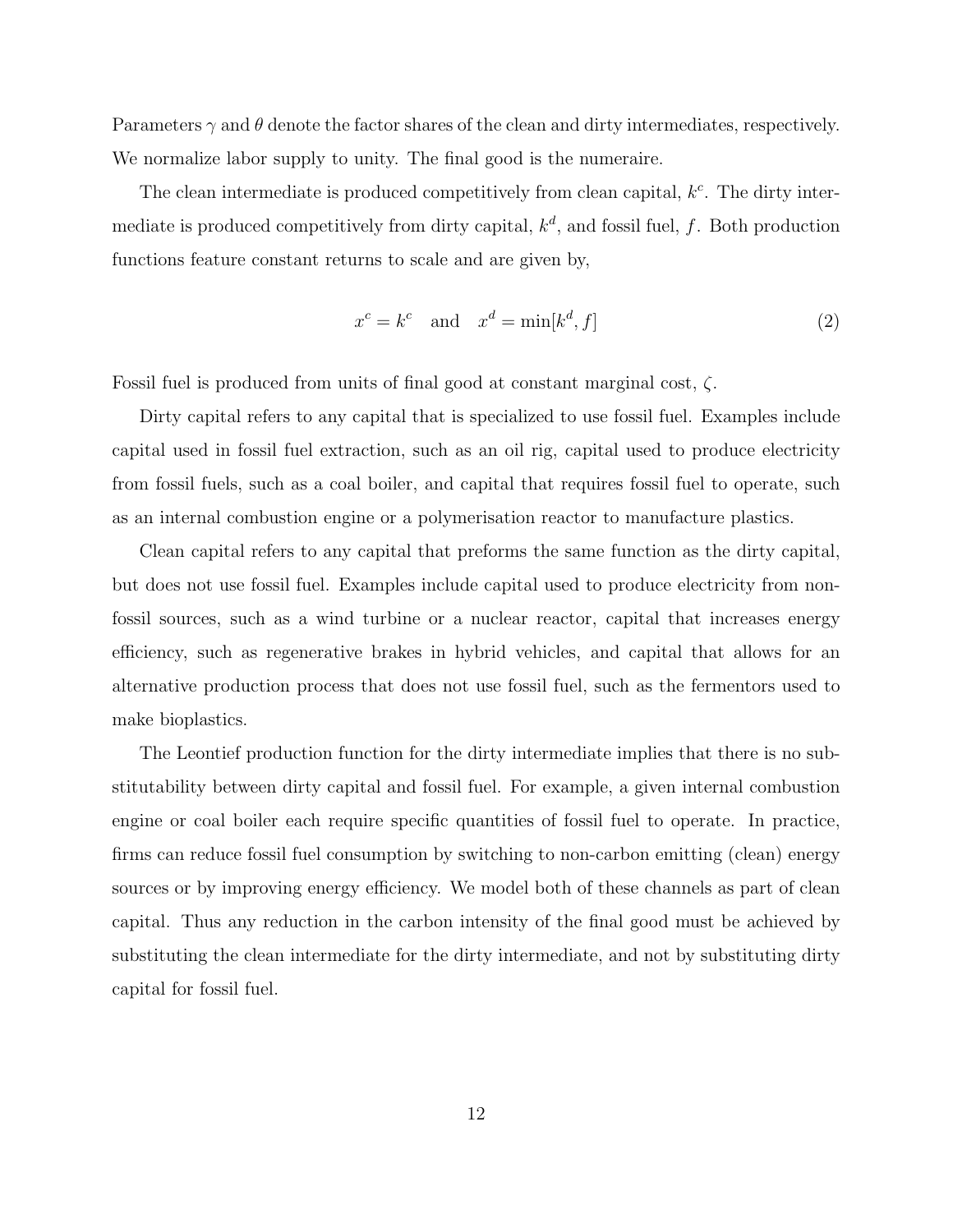### 3.2 Climate policy risk

We study a stochastic steady state designed to capture the climate policy risk faced by US firms, described in Section 2. In the stochastic steady state, there is no carbon tax, but each entrepreneur expects that the government will introduce a carbon tax,  $\tau$ , with probability,  $\rho$ , next period. All uncertainty is resolved after the carbon tax is introduced; the economy leaves the stochastic steady state and transitions to a deterministic steady state with the carbon tax in place.

This model of climate policy risk is differs from the standard approach to modeling aggregate uncertainty in the macro literature. In the standard approach, there exists an economy-wide shock, often to TFP, that realizes every period. The uncertainty is typically never resolved; after each realization of the aggregate shock, agents still must form expectations over the future realizations of the shock. In equilibrium, aggregate variables are never constant; instead, they continually evolve in response to the realization of the aggregate shocks.

In contrast, in our model of climate policy risk, the realization of the carbon tax is an absorbing state. Once the government introduces the tax, there is zero probability of transitioning back to the state of the world in which there is no carbon tax. We study the long-run equilibrium (stochastic steady state) before the economy transitions to this absorbing state; there is no carbon tax in place but agents expect the government to introduce a carbon tax in the future. As discussed in Section 2, such an equilibrium is well-suited to describe the US economy; there is no federal climate policy, yet firms' actions indicate that they expect the government to introduce a climate policy in the future. Aggregate variables are constant in this equilibrium because the realization of the aggregate shock, the carbon tax, has, historically, always been zero.

### 3.3 The stochastic steady state

The representative final-good entrepreneur chooses the clean and dirty intermediates and labor to maximize profits, taking prices as given. The entrepreneur makes all decisions at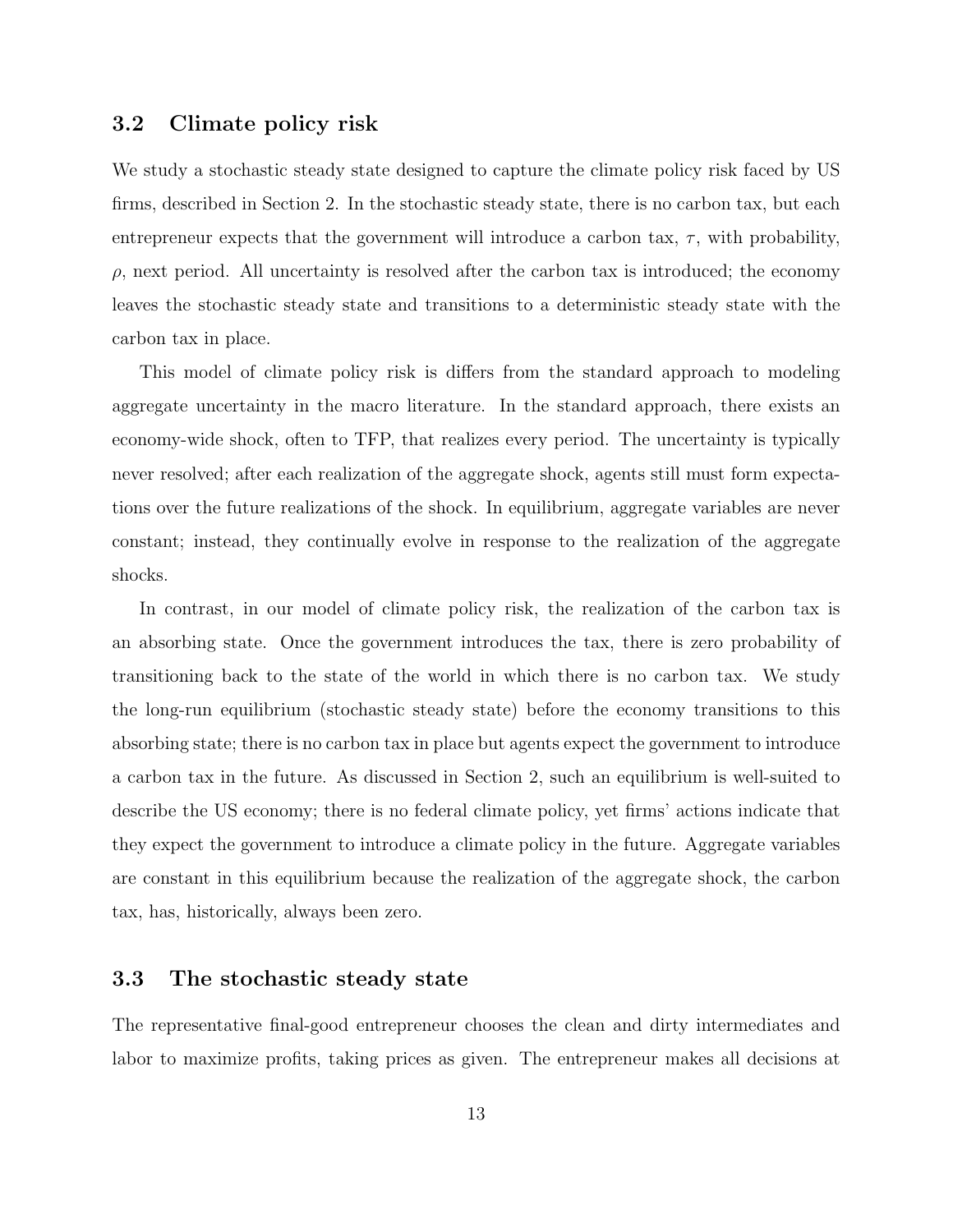the start of the period, after she learns if the government introduced the climate policy. The first order conditions imply the following expressions for the price of the clean,  $p^c$ , and dirty,  $p^d$ , intermediates, respectively,

$$
p^{c} = \gamma(x^{c})^{\gamma - 1}(x^{d})^{\theta} \quad \text{and} \quad p^{d} = \theta(x^{c})^{\gamma}(x^{d})^{\theta - 1}.
$$
 (3)

The representative clean entrepreneur chooses investment in next period's level of clean capital to maximize the expected present discounted value of future profits. She makes her investment decision before she learns whether the government will introduce the tax next period, implying that her expectations of future climate policy affect her current investment. Let  $V^c(k^c; 0)$  denote the clean entrepreneur's value function in the stochastic steady state without a carbon tax, and  $V_t^c(k^c; 1)$  denote her value function in period t of the transition after the government introduces the carbon tax. The clean entrepreneur's value function in the stochastic steady state equals,

$$
V^{c}(k^{c};0) = \max_{(k^{c})'} \left\{ p^{c}k^{c} - i^{c} + \left(\frac{1}{1+r}\right) \left[ \rho V_{1}^{c}((k^{c})';1) + (1-\rho)V^{c}((k^{c})';0) \right] \right\}
$$
(4)

subject to the law of motion for clean capital,

$$
(k^{c})' = (1 - \delta)(k^{c}) + i^{c}.
$$
\n(5)

Parameter r denotes the exogenous interest rate and parameter  $\delta$  is the depreciation rate. The entrepreneur's flow profits,  $p^c k^c - i^c$ , equal the total revenue from production,  $p^c k^c$ , minus investment expenses,  $i^c$ . The continuation value in equation (4) is a weighted average of the continuation value if the government does not introduce the carbon tax and the economy remains in the stochastic steady state,  $V^c((k^c)';0)$ , and the continuation value if the government does introduce the carbon tax and the economy is in the first period of the transition,  $V_1^c((k^c)';1)$ . The weights,  $\rho$  and  $1-\rho$ , are equal to the probability that the government does, and does not introduce the carbon tax in the next period.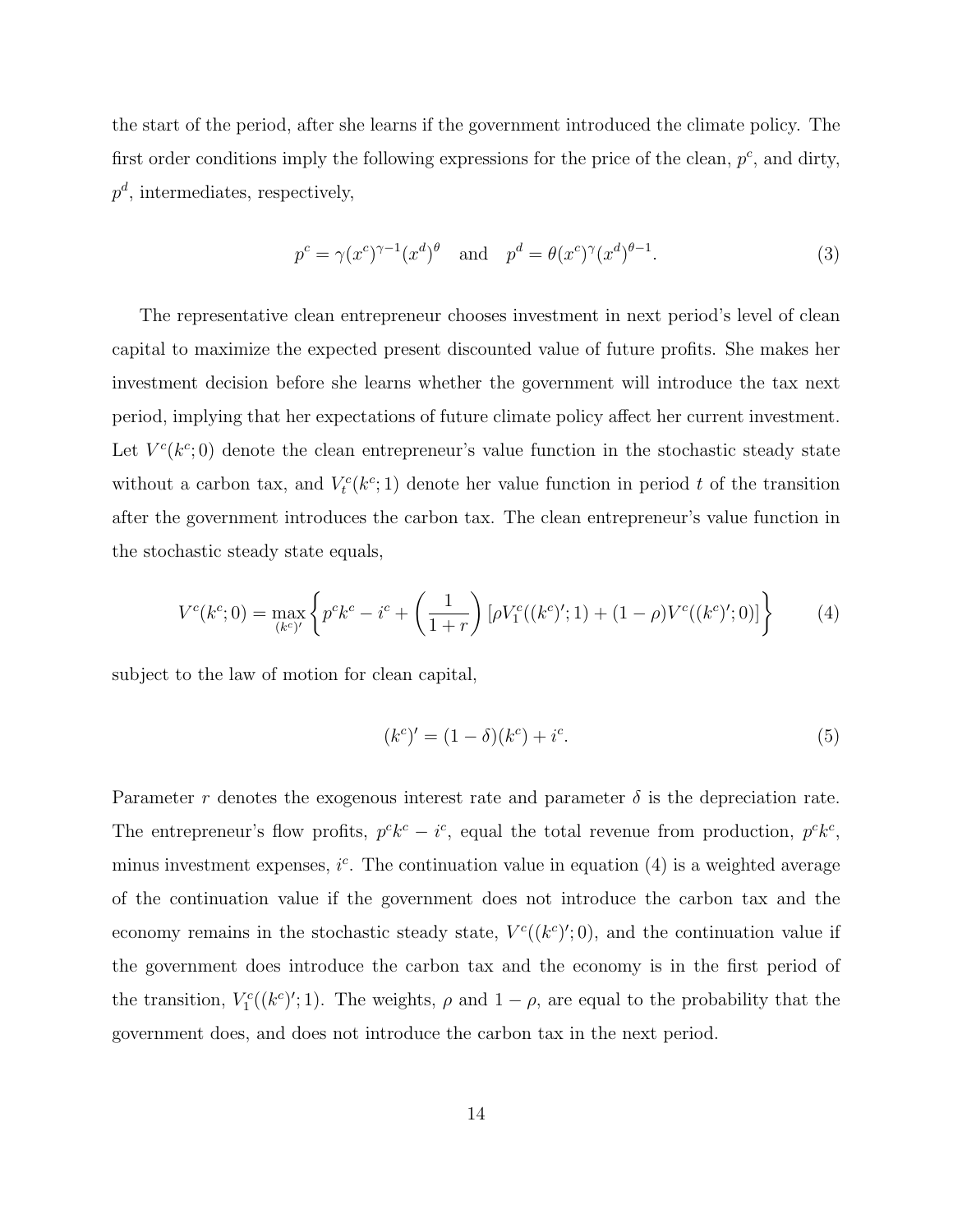The clean entrepreneur's value function in period  $t$  of the transition equals,

$$
V_t^c(k^c; 1) = \max_{(k^c)'} \left\{ p^c k^c - i^c + \left(\frac{1}{1+r}\right) V_{t+1}^c((k^c)'; 1) \right\} \tag{6}
$$

subject to the law of motion for clean capital (equation (5)). Since all uncertainty is resolved after the introduction of the carbon tax, the continuation value in period  $t$  of the transition simply equals the value function in period  $t + 1$  of the transition.

The representative dirty entrepreneur chooses of fossil fuel and investment in next period's level of dirty capital to maximize the expected present discounted value of future profits. Like the clean entrepreneur, she chooses investment before she learns whether the government will introduce the tax next period. Using notation parallel to that for the clean entrepreneur, the dirty entrepreneur's value function in the stochastic steady state equals,

$$
V^{d}(k^{d};0) = \max_{(k^{d})',f} \left\{ p^{d}k^{d} - \zeta f - i^{d} + \left(\frac{1}{1+r}\right) [\rho V_{1}^{d}((k^{d})';1) + (1-\rho)V^{d}((k^{d})';0)] \right\}
$$
(7)

subject to the law of motion for dirty capital,

$$
(k^d)' = (1 - \delta)(k^d) + i^d,
$$
\n(8)

and the Leontief constraint that the dirty intermediate producer purchase sufficient fossil fuel to operate the dirty capital,  $f \geq k^d$ . The dirty entrepreneur's flow profits,  $p^d k^d - \zeta f - i^d$ , equal her total revenue,  $p^d k^d$  minus her expenses on fossil fuel,  $\zeta f$ , and investment,  $i^d$ . Since there is no carbon tax in the stochastic steady state, the entrepreneur only pays the extraction cost,  $\zeta$ , for each unit of fossil fuel.

The value function for the dirty entrepreneur in the first period of the transition equals

$$
V_1^d(k^d; 1) = \max_{(k^d)' , f} \left\{ p^d k^d - (\zeta + \tau) f - i^d + \left( \frac{1}{1+r} \right) V_2^d((k^d)'; 1) \right\} \tag{9}
$$

subject to the law of motion for dirty capital, equation (8), and the Leontief constraint. With the carbon tax in place, the dirty entrepreneur must pay the extraction cost,  $\zeta$ , plus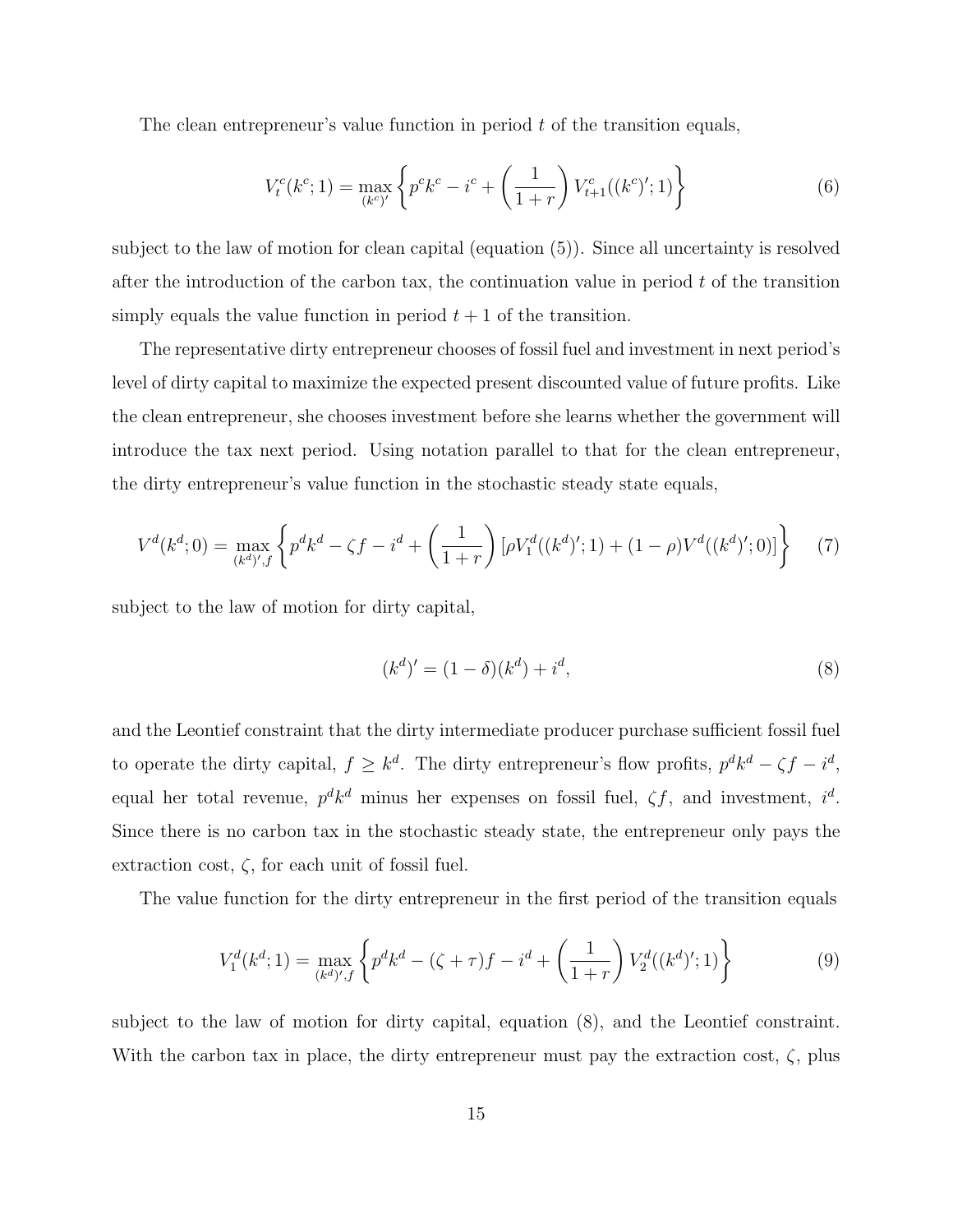the tax,  $\tau$ , for each unit of fossil fuel.

We define a *stochastic steady state* for this economy as a set of prices for the clean and dirty intermediate and labor,  $\{p^c, p^d, w\}$ , allocations for clean and dirty entrepreneurs,  ${k^c, k^d, f}$ , and allocations for the final good entrepreneur,  ${x^c, x^d, l}$ , such that given an exogenous interest rate, r, and a probability,  $\rho$ , of a carbon tax,  $\tau$ , next period, the following conditions hold:

- 1. Given prices, the final good entrepreneur chooses clean and dirty intermediates and labor to maximize profits.
- 2. Given prices, the clean and dirty entrepreneurs solve the expected-profit maximization problems described by the value functions in equations (4) and (7).
- 3. The markets for labor and the clean and dirty intermediate inputs clear.

### 3.4 The aggregate effects of climate policy risk

We analytically characterize how climate policy risk affects the level and composition of clean and dirty capital in the stochastic steady state and the resulting implications for output and emissions.

**Proposition 1.** Climate policy risk increases the ratio of clean to dirty capital and decreases the aggregate capital stock. The ratio of clean to dirty capital,  $K^{c}/K^{d}$ , in the stochastic steady state is increasing in both the probability,  $\rho$ , and size,  $\tau$ , of the carbon tax. Conversely, the aggregate level of capital in the stochastic steady state is decreasing in both the probability and the size of the carbon tax.

Proposition 1 demonstrates that climate policy risk distorts the level and composition of capital away from what would prevail in a deterministic steady state with no carbon tax. The ratio of clean to dirty capital in the stochastic steady state equals,

$$
\frac{K^c}{K^d} = \left(\frac{\gamma}{\theta}\right) \left(\frac{1+r+\zeta+\rho\tau}{r+\delta}\right). \tag{10}
$$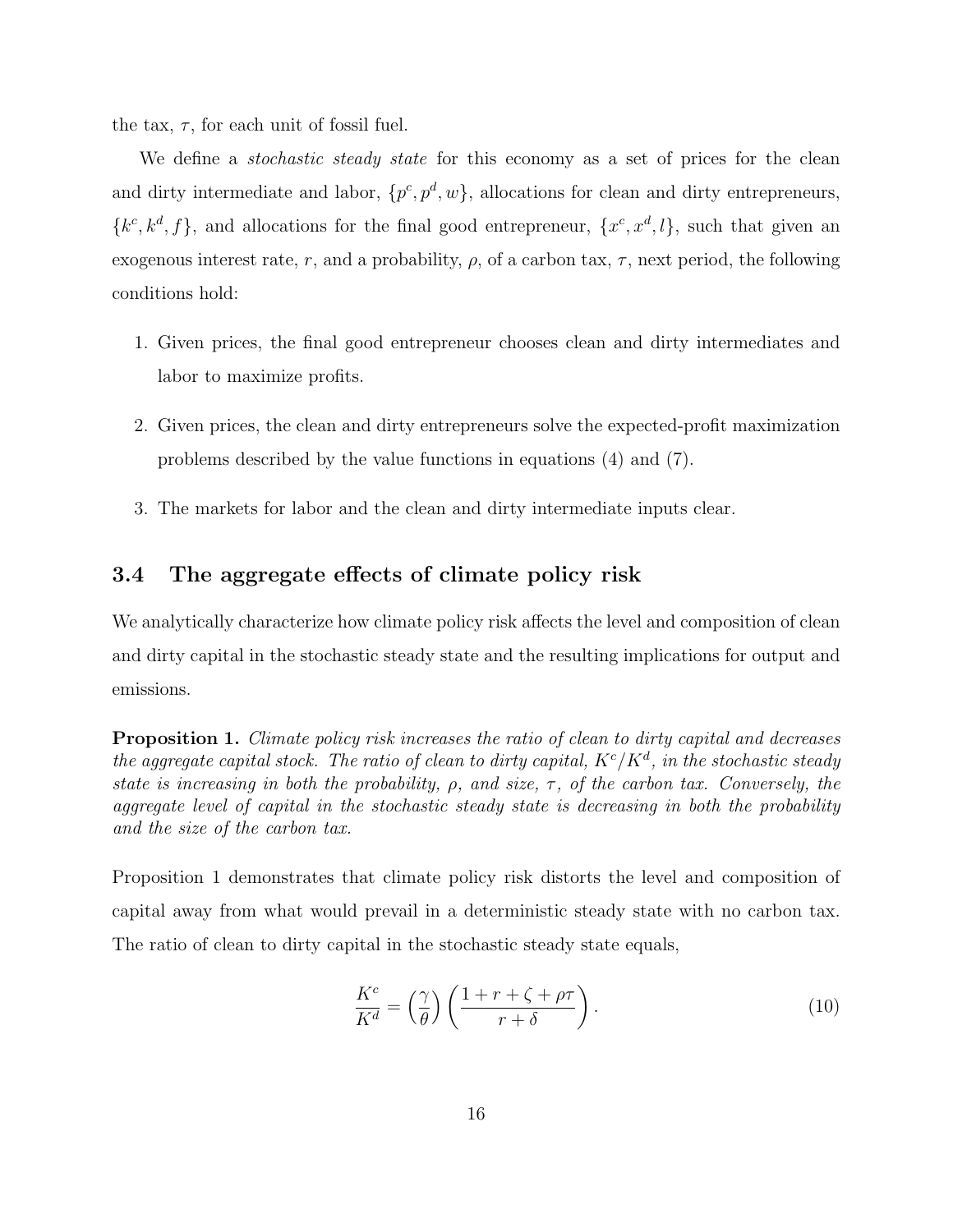First, observe that if the probability of a tax and the fossil fuel extraction cost both equal zero,  $\rho = \zeta = 0$ , then the ratio of clean to dirty capital simply equals the ratios of the factor shares,  $\gamma/\theta$ . A positive price of fossil fuel,  $\zeta > 0$ , raises the operating costs of dirty capital, increasing the ratio of clean to dirty capital. Similarly, the possibility of a future carbon tax,  $\rho > 0$ , raises the expected operating costs of dirty capital next period, further increasing the ratio of clean to dirty capital. The increase in the ratio of clean to dirty capital shifts the economy towards cleaner production. In equilibrium, fossil fuel use equals the level of dirty capital, implying that the simple risk of future climate policy decreases the carbon intensity of output.

Even though climate policy risk increases the ratio of clean to dirty capital, the levels of both types of capital fall. The levels of clean and dirty capital in the stochastic steady state equal,

$$
K^{c} = \left(\frac{\gamma}{r+\delta}\right)^{\frac{1}{1-\gamma-\theta}} \left(\frac{r+\delta}{1+r+\zeta+\rho\tau}\right)^{\frac{\theta}{1-\gamma-\theta}} \left(\frac{\theta}{\gamma}\right)^{\frac{\theta}{\gamma}}
$$
(11)

$$
K^{d} = \left(\frac{\gamma}{r+\delta}\right)^{\frac{1}{1-\gamma-\theta}} \left(\frac{r+\delta}{1+r+\zeta+\rho\tau}\right)^{\frac{1-\gamma}{1-\gamma-\theta}} \left(\frac{\theta}{\gamma}\right)^{\frac{1-\gamma}{\gamma}}
$$
(12)

The expressions for  $K^c$  and  $K^d$  are both decreasing in the probability,  $\rho$ , and the size,  $\tau$ , of the carbon tax.

The aggregate capital stock falls because the climate policy risk implies that the economy does not attain the allocation of capital that would be optimal ex-post, after the uncertainty is resolved. If the government does not introduce the tax, then the economy has too much clean capital and too little dirty capital; the realized marginal product of clean capital is greater than that of dirty capital. Conversely, if the government does introduce the carbon tax, then the economy has too little clean capital and too much dirty capital; the realized marginal product of clean capital is less than that of dirty. This misallocation reduces the expected marginal products of both clean an dirty capital, causing entrepreneurs to demand less capital.

The results from Proposition 1 imply that the risk of climate policy reduces both output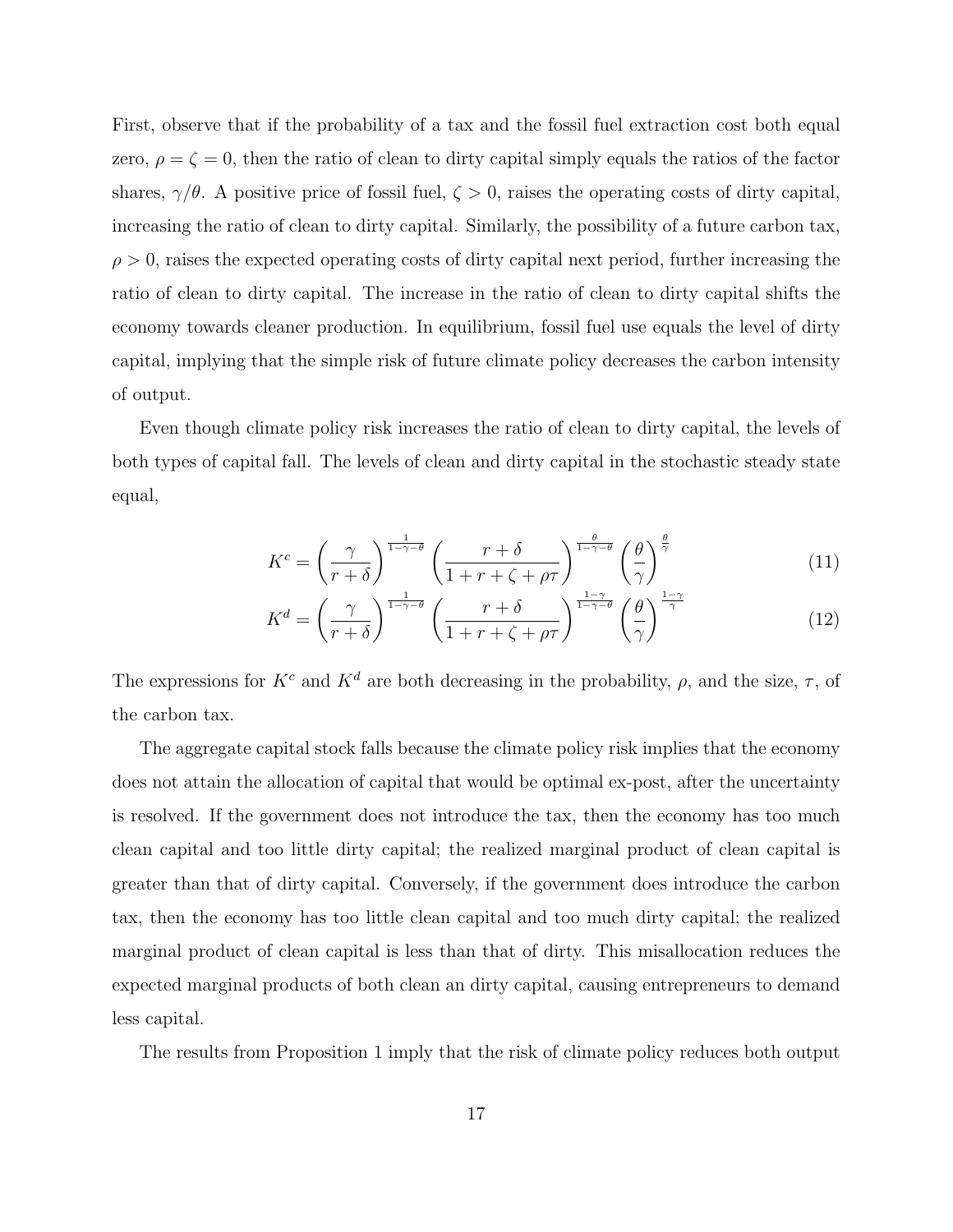and emissions. Output falls because the climate policy risk decreases the capital stock. Emissions fall because of both the fall in output and the shift towards cleaner capital. Thus, climate policy risk creates costs from the decrease in output and benefits from the reduction in emissions that are qualitatively similar to those created by the actual tax.

In this simple setting, the macro-implications from the climate-policy risk are equivalent to a less stringent version of the climate policy itself. In particular, a deterministic steady state with carbon tax  $\tilde{\tau} = \rho \tau$  is identical to the stochastic steady state. This equivalence stems partially from the fact that the only way to reduce carbon emissions in the analytic model is through changes in level and composition of the capital stock, which must be decided before entrepreneurs know whether the government will introduce the carbon tax. If entrepreneurs have other ways to adjust production after the uncertainty is resolved, such as by changing more flexible inputs like labor, then the stochastic steady state is no longer equivalent to a deterministic steady state with a less-stringent version of the climate policy. The quantitative model we develop in Section 4 incorporates these additional channels.

### 4 Quantitative model

We develop a richer, general equilibrium model to quantify the effects of climate policy risk on the US economy. The quantitative model differs from the analytic model on several dimensions. First, we allow for the allocation of labor across the different intermediate input sectors, providing entrepreneurs with a mechanism to adjust production after they learn whether the government introduced the carbon tax. Second, we include a non-energyrelated capital, since much of the US capital stock is not directly related fossil fuel. Third, we model investment as partially irreversible, to capture the potential losses from selling dirty capital. And fourth, we model the household-side of the economy which allows us to analyze the full, general equilibrium effects of climate policy risk. We assume that when the carbon tax is introduced, all revenue is returned back to the household through equal lump-sum transfers.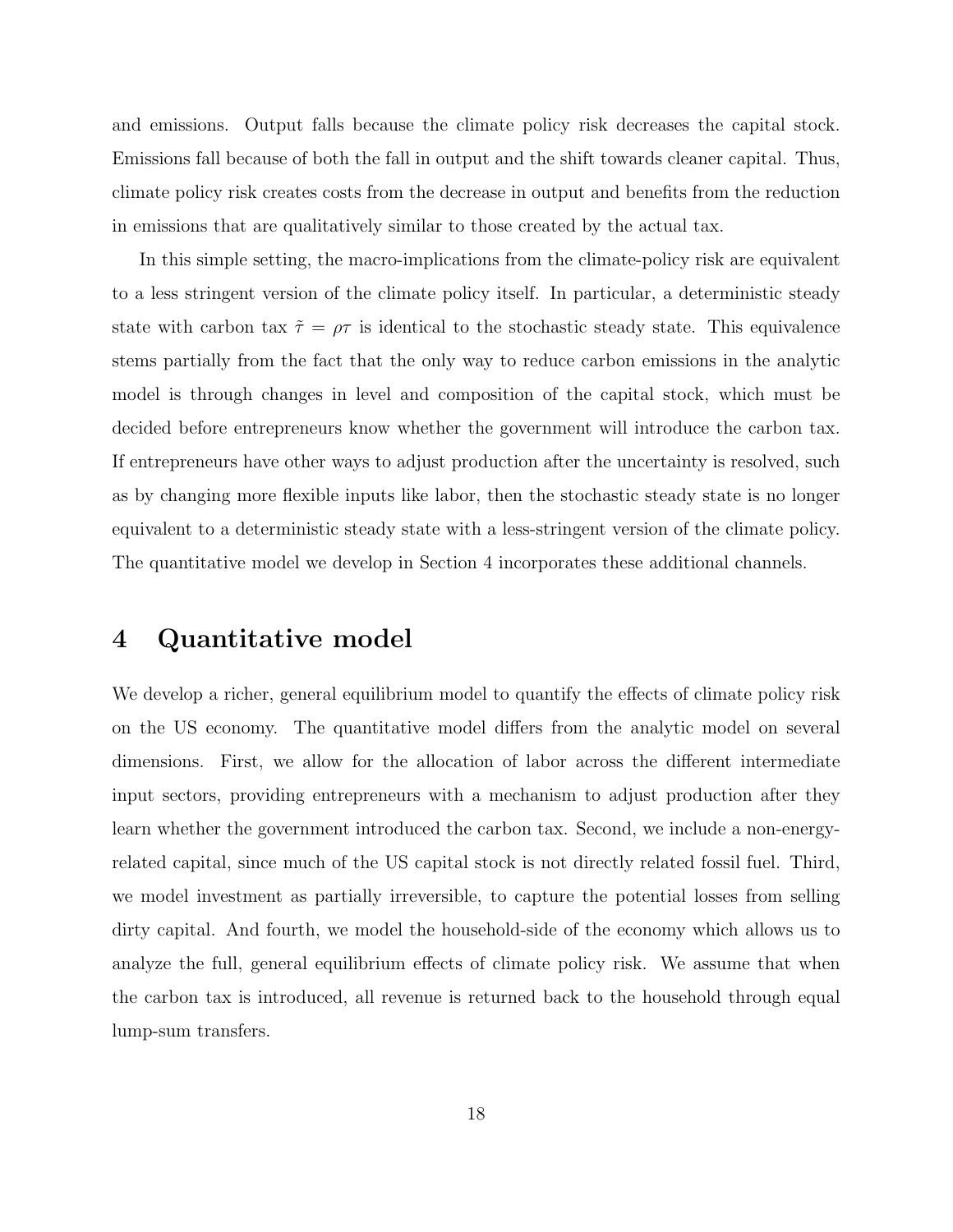### 4.1 Labor and non-energy capital

We model the allocation of labor across the different intermediate sectors. Unlike capital, each entrepreneur hires labor after the realization of the tax. This additional flexibility allows each entrepreneur to adjust her production in response to the tax, partially mitigating the effects of climate policy risk. The labor-market is perfectly competitive; all entrepreneurs pay the market wage, w.

The production functions for the clean and dirty intermediate input equal,

$$
x^{c} = A^{c}(k^{c})^{\alpha}(l^{c})^{1-\alpha} \quad \text{and} \quad x^{d} = A^{d} \min[(k^{d})^{\alpha}(l^{d})^{1-\alpha}, \mu f]. \tag{13}
$$

Variables  $l^c$  and  $l^d$  denote labor hired by the clean and dirty entrepreneurs, respectively. Parameter  $\alpha$  denotes capital's share, and parameters  $A^c$  and  $A^d$  denote total factor productivity in clean and dirty production. Leontief parameter  $\mu$  determines fossil energy's share of dirty-intermediate production.

The majority of capital used in most production processes is not directly related to energy. For example, tee-shirts are produced using factory buildings, sewing machines, lights, assembly lines, etc. While this capital all requires electricity to operate, it does not require that the electricity be made from fossil fuel. We classify this type of capital as non-energy, since it is not specialized to use fossil fuel (dirty) or to replace fossil fuel (clean).<sup>10</sup>

To incorporate non-energy capital, we introduce a non-energy intermediate input,  $x<sup>n</sup>$ . The non-energy intermediate is produced competitively from non-energy capital,  $k<sup>n</sup>$ , and labor,  $l^n$ , according to the Cobb-Douglas production function,

$$
x^n = A^n (k^n)^{\alpha} (l^n)^{1-\alpha} \tag{14}
$$

Parameter  $A<sup>n</sup>$  denotes total factor productivity in non-energy production.

<sup>&</sup>lt;sup>10</sup>If the factory buildings and machines embody energy efficiency, then we would classify one portion of the buildings and machines as clean capital and the other portion as non-energy capital.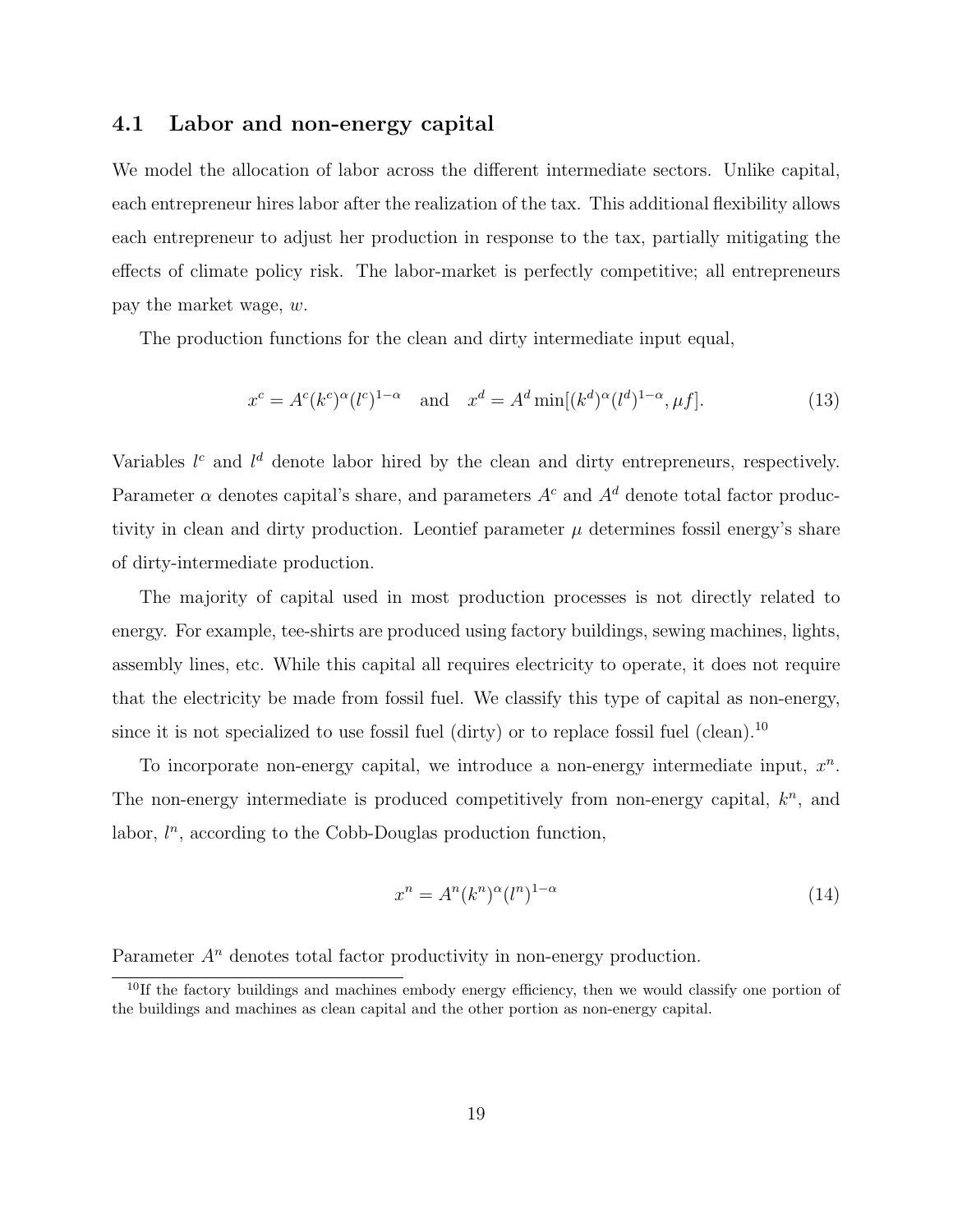The final good is a CES aggregate of the non-energy, clean, and dirty intermediate inputs,

$$
y = \left( \left( x^e \right)^{\frac{\phi-1}{\phi}} + \left( x^n \right)^{\frac{\phi-1}{\phi}} \right)^{\frac{\phi}{\phi-1}} \quad \text{where} \quad x^e = \left( \left( x^c \right)^{\frac{\varepsilon-1}{\varepsilon}} + \left( x^d \right)^{\frac{\varepsilon-1}{\varepsilon}} \right)^{\frac{\varepsilon}{\varepsilon-1}}. \tag{15}
$$

Parameter  $\varepsilon$  denotes the elasticity of substitution between the clean and dirty energy intermediates. Parameter  $\phi$  denotes the elasticity of substitution between the composite of energy-related intermediates  $x^e$ , and the non-energy intermediate,  $x^n$ .

#### 4.2 Partially irreversible investment

Proposition 1 demonstrates that the introduction of climate policy could result in a decrease in demand for dirty capital. This fall in demand could be extremely costly if the entrepreneur cannot recover the full value of capital that she re-sells. This loss in value could result from the transactions and physical costs of re-sale and from the buyer's potential concerns that the used capital is a "lemon" (Bloom 2009). These losses are exacerbated if the entrepreneur sells the used capital across sectors (Ramey and Shapiro 1999). For example, suppose a dirty entrepreneur sells a used coal boiler to a clean entrepreneur. The clean entrepreneur's valuation of the boiler's parts is likely considerably less than the value of the boiler.

To incorporate the losses from resale, we model an asymmetric adjustment cost on investment,

$$
G(i) = \frac{\lambda}{2} \left[ -i + (i^2 + \eta)^{\frac{1}{2}} \right],
$$
\n(16)

where variable i denotes the entrepreneur's level of investment. For small values of  $\eta$ , the adjustment cost function,  $G(i)$ , provides a twice-differentiable approximation to the piecewise adjustment-cost function, H,

$$
H(i) = \begin{cases} 0 & \text{if } i \ge 0 \\ |\lambda i| & \text{if } i < 0 \end{cases} \tag{17}
$$

Parameter  $\lambda \in [0,1]$  equals the fraction of the capital stock the entrepreneur looses from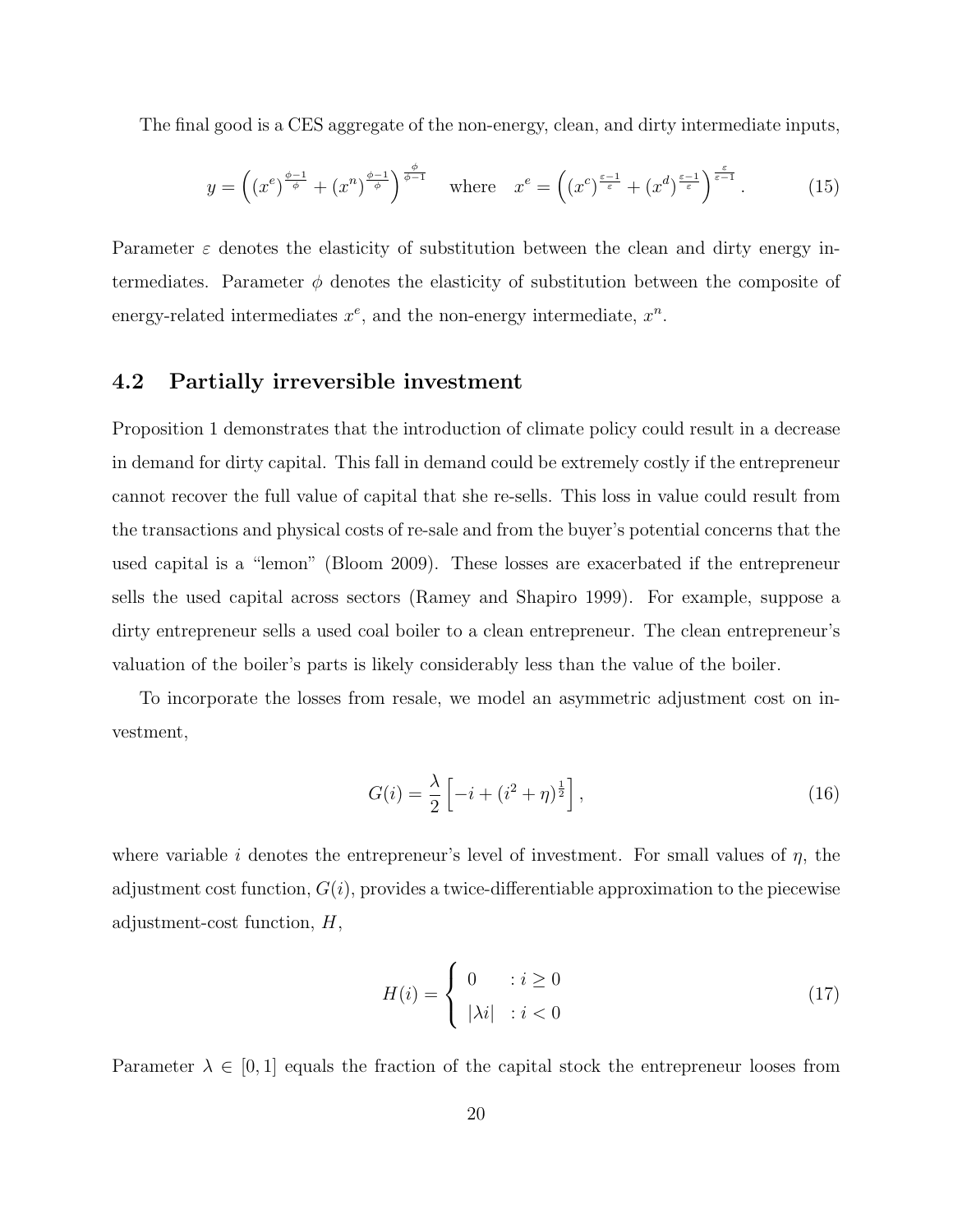re-sale. At the extremes,  $\lambda = 1$  corresponds to perfectly irreversible investment and  $\lambda = 0$ corresponds to perfectly reversible investment.

Unlike capital, labor is fully fungible across the different sectors. The absence of any type of labor adjustment costs makes sense, given the broad nature of the different sectors. For example, the skills of a chemist or a construction worker could be combined with all three types of capital, and thus used in all three sectors.

### 4.3 Households

The economy is inhabited by a continuum of infinitely-lived, identical households, comprising workers and entrepreneurs. The worker in each household is endowed with one unit of time which she can divide between labor and leisure. The worker can supply labor to any entrepreneur, not just the ones in her household. Each period, the household receives utility from consumption,  $c$ , and dis-utility from hours worked,  $h$ . The per-period utility function is,

$$
u(c,h) = \frac{c^{1-\sigma}}{1-\sigma} - \chi \frac{h^{1+\frac{1}{\theta}}}{1+\frac{1}{\theta}},
$$
\n(18)

where parameter  $\sigma$  is the coefficient of relative risk aversion, parameter  $\chi$  measures the dis-utility from hours, and parameter  $\theta$  is the Frisch elasticity of labor supply.

#### 4.4 The stochastic steady state

The representative final-good entrepreneur chooses the clean, dirty, and non-energy intermediates to maximize profits, taking prices as given. Like in the analytic model, the final-good entrepreneur makes all decisions at the start of the period, after she leans if the government introduced the climate policy. To simplify the notation, we do not write the final good entrepreneur's problem as part the household optimization.<sup>11</sup>

<sup>&</sup>lt;sup>11</sup>The final good entrepreneur maximizes flow demands for intermediate inputs within a time period, implying that the profit-maximizing allocation is equivalent to the utility-maximizing allocation.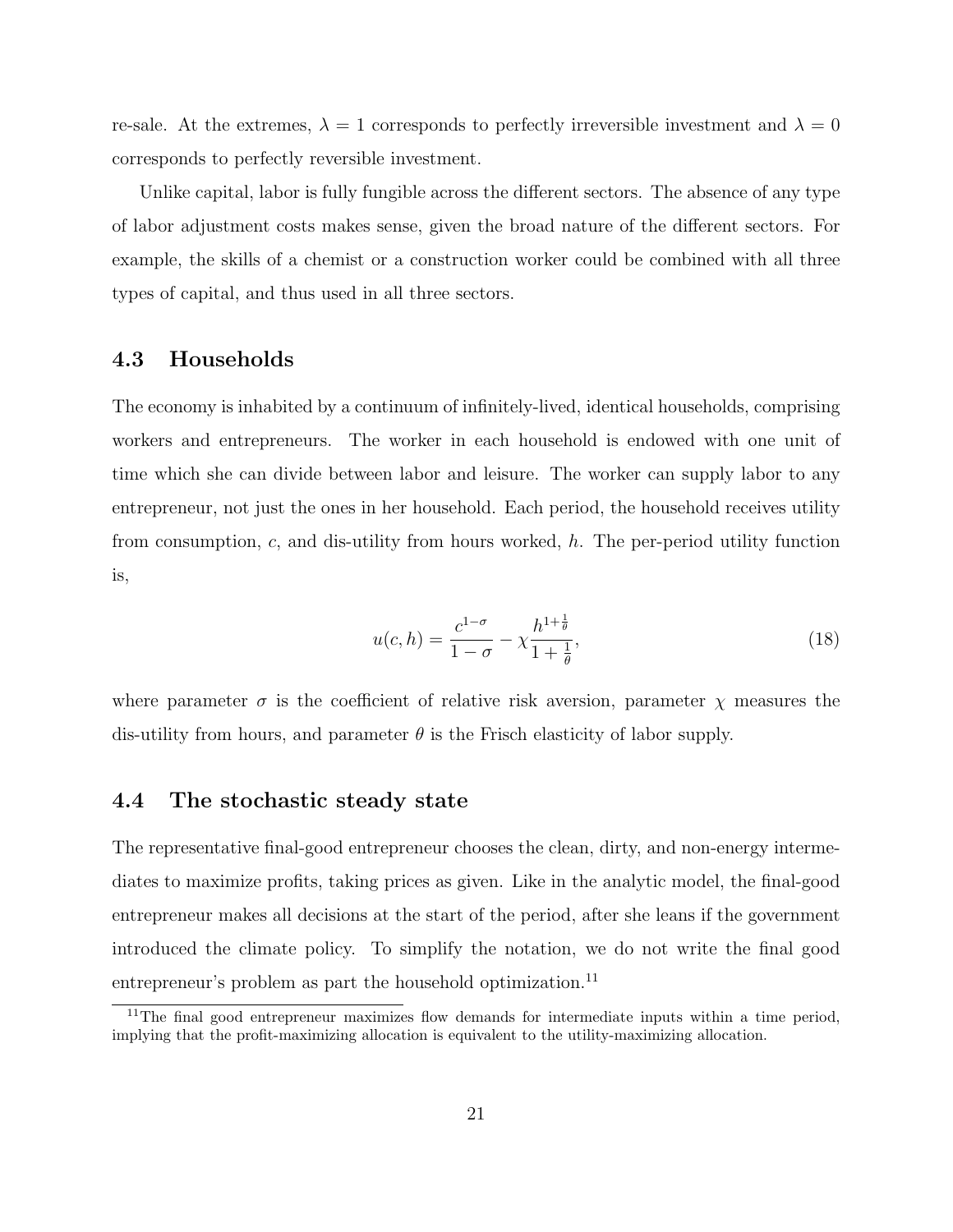The clean, dirty, and non-energy entrepreneurs and workers in each representative household make decisions to maximize the household's expected, present discounted value of lifetime utility, taking prices as given. The clean entrepreneur chooses clean-capital investment and clean-labor demand, the dirty entrepreneur chooses dirty-capital investment, dirty-labor demand, and fossil fuel, and the non-energy entrepreneur chooses non-energy capital investment and non-energy labor demand. The collective investment decisions by all three entrepreneurs' determine the household's level of saving. The worker chooses hours of labor supply. The entrepreneurs and the workers all make decisions subject to the same household budget constraint,

$$
c_t = w_t h_t + \pi_t^n + \pi_t^d + \pi_t^c. \tag{19}
$$

Household income includes labor income,  $w_t h_t$ , and the flow profits from the clean, dirty, and non-energy entrepreneurs, denoted by  $\pi^c$ ,  $\pi^d$ , and  $\pi^n$ , respectively,

$$
\pi_t^c = p_t^c x_t^c - w_t l_t^c - i_t^c - G(i_t^c)
$$
\n(20)

$$
\pi_t^d = p_t^d x_t^d - \zeta f_t - w_t l_t^d - i_t^d - G(i_t^d)
$$
\n(21)

$$
\pi_t^n = p_t^n x_t^n - w_t l_t^n - i_t^n - G(i_t^n)
$$
\n(22)

We write the optimization problem for the entrepreneurs and workers in the stochastic steady state as a single household value function. Let  $V(k^c, k^d, k^n; 0)$  denote the household's value function in the stochastic steady state without a carbon tax, and  $V_t(k^c, k^d, k^n; 1)$  denote her value function in period t of the transition after the government introduces the carbon tax. The household's value function in the stochastic steady state equals,

$$
V(k^{c}, k^{d}, k^{n}; 0) = \max_{(k^{c})', (k^{d})', (k^{n})', h, l^{c}, l^{d}, l^{n}, f} \frac{c^{1-\sigma}}{1-\sigma} - \chi \frac{h^{1+\frac{1}{\theta}}}{1+\frac{1}{\theta}} + \beta \left[ \rho V_{1}((k^{c})', (k^{d})', (k^{n})'; 1) + (1-\rho)V((k^{c})', (k^{d})', (k^{n})'; 0) \right]
$$
(23)

Parameter  $\beta$  is the household's discount factor. If the government does introduce the carbon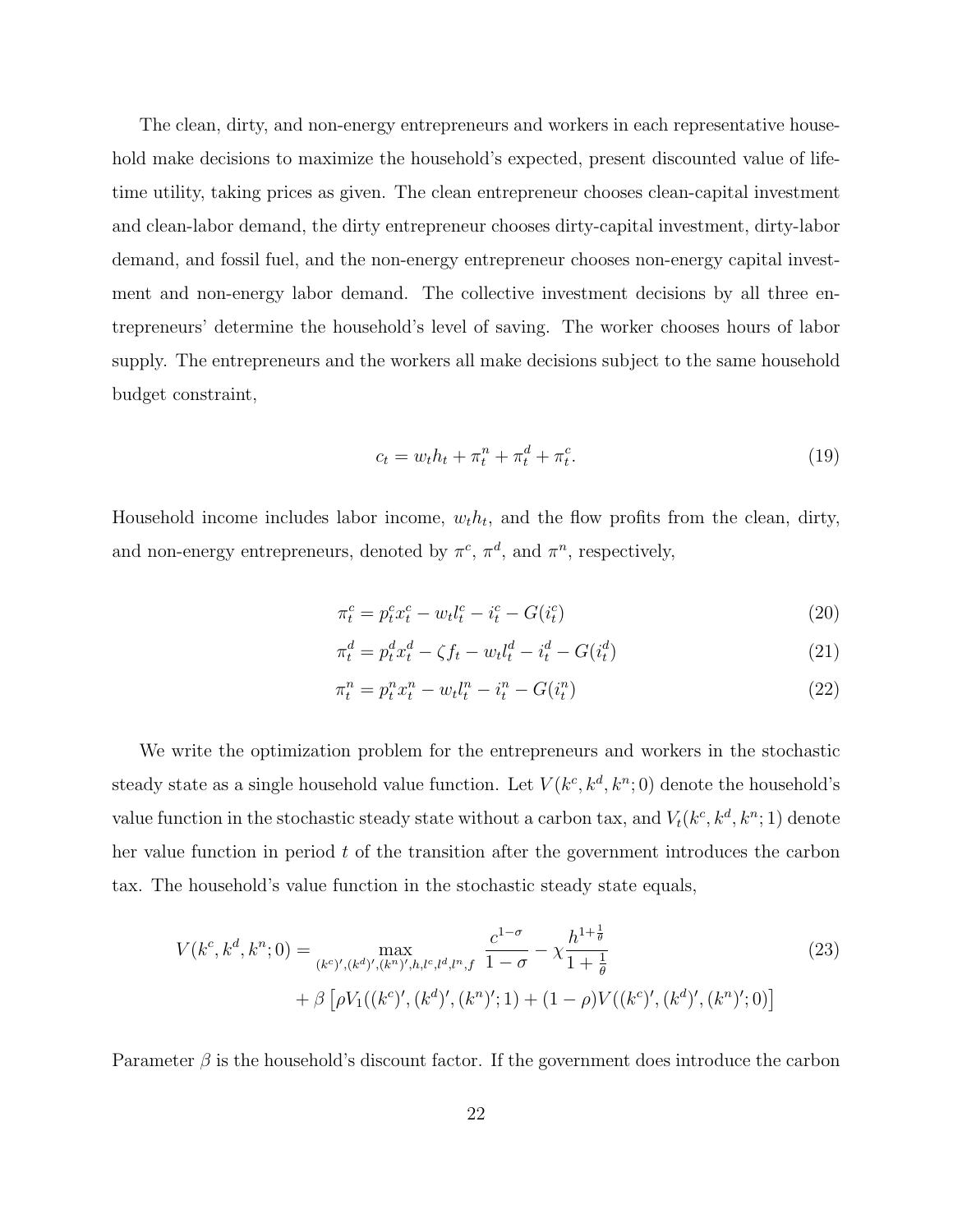tax, then the household's value function in period  $t$  of the resulting transition equals,

$$
V_t(k^c, k^d, k^n; 1) = \max_{(k^c)', (k^d)', (k^n)', h, l^c, l^d, l^n, f} \frac{c^{1-\sigma}}{1-\sigma} - \chi \frac{h^{1+\frac{1}{\theta}}}{1+\frac{1}{\theta}} + \beta V_{t+1}((k^c)', (k^d)', (k^n)'; 1) \tag{24}
$$

The household's budget constraint over the transition includes includes the transfers,  $T_t$ , from the carbon tax revenue,

$$
c_t = w_t h_t + \pi_t^n + \pi_t^d + \pi_t^c + T_t.
$$
\n(25)

Similarly, the dirty entrepreneur's profits over the transition incorporate that she must pay the extraction cost,  $\zeta$ , plus the carbon tax,  $\tau$ , for each unit of fossil fuel,

$$
\pi_t^d = p_t^d x_t^d - (\zeta + \tau) f_t - w_t l_t^d - i_t^d - g(i_t^d)
$$

The expressions for the clean and non-energy entrepreneurs' profits over the transition are the same as in equations (20) and (22).

We define a *stochastic steady state* for this economy as a set of prices for the clean, dirty, and non-energy intermediates and labor,  $\{p^c, p^d, p^n, w\}$ , allocations for households and intermediate entrepreneurs,  $\{k^c, k^d, k^n, h, c, f\}$ , allocations for the final good entrepreneur,  $\{x^c, x^d, x^n\}$  such given a probability,  $\rho$ , of a carbon tax,  $\tau$ , next period, the following holds:

- 1. Given prices, the final-good entrepreneur chooses clean, dirty, and non-energy intermediates to maximize profits.
- 2. Given prices, the representative household maximizes the value function equation (23), subject to the budget constraints (equations (19) and (25)), the time endowment,  $h\leq 1,$  and the non-negativity constraints,  $c\geq 0, k^c\geq 0, k^d\geq 0, k^n\geq 0.$
- 3. The markets for labor, clean, dirty, and non-energy intermediate inputs all clear.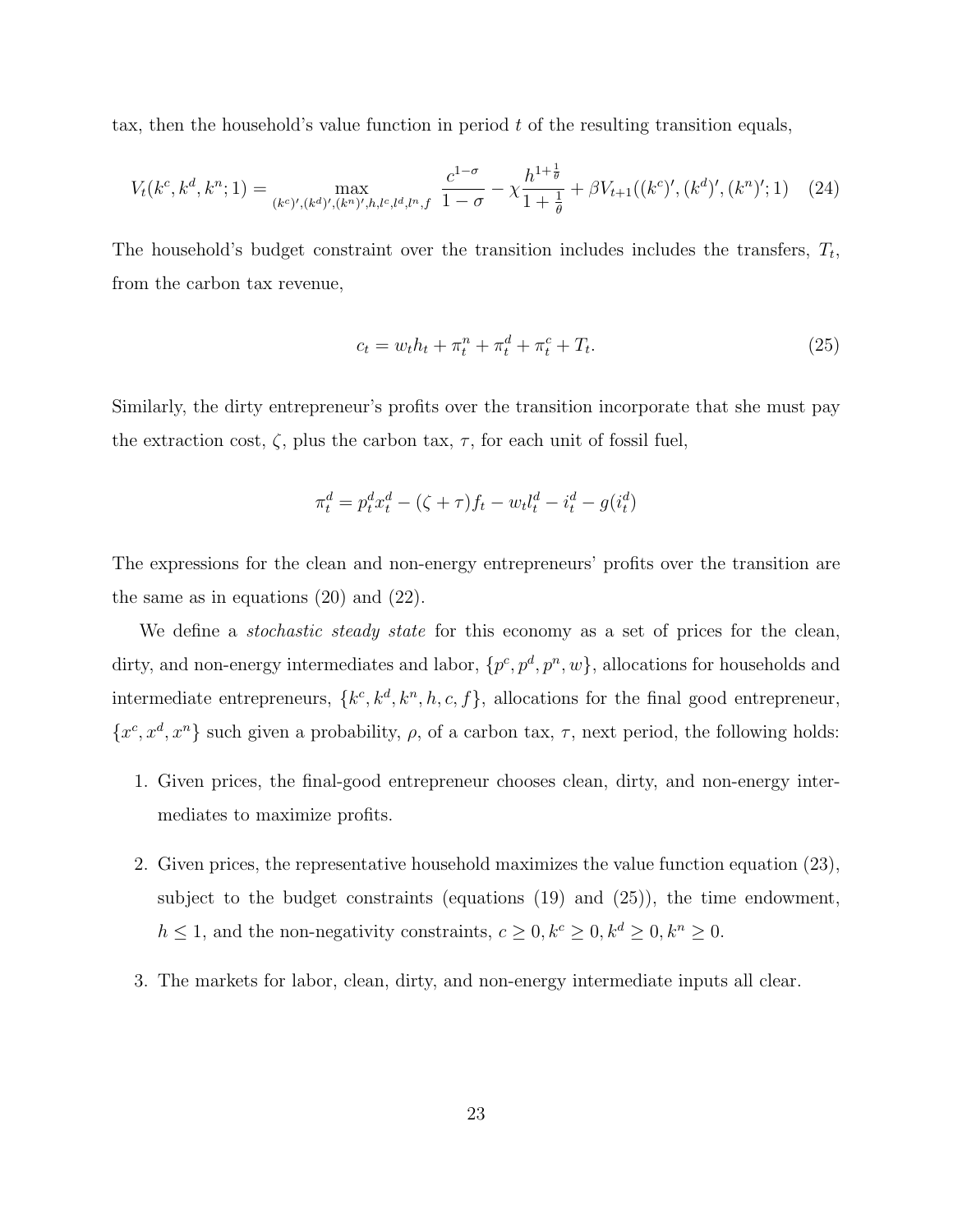### 5 Calibration

We calibrate the model's stochastic steady state to match the current US economy. We set the future carbon tax at 45 in 2017 dollars per ton, approximately equal to the EPA's estimates of the social cost of carbon.<sup>12</sup> This value of the tax is slightly higher than the  $40$ dollars per ton proposed by the CLC and considerably lower than what would be required to achieve the Green New Deal and democratic presidential candidates' target of carbon neutrality by 2050.

The model time period is one year. We calibrate seven parameters,  $\{\alpha, \varepsilon, \phi, \lambda, \eta, \theta, \sigma\}$ directly from the data and existing literature. Given these directly calibrated parameters, we jointly calibrate the remaining seven parameters  $\{\mu, A^c, A^d, \delta, \beta, \chi, \rho\}$  so that seven moments in the model match a set of seven empirical targets. All of the moments match the empirical targets up to four decimal places. Tables 1 and 2 report the parameter values that result from the direct calibration and the method-of-moments procedure, respectively.

Much of the calibration approach is standard in the macro literature. The important novelty is specifying firms' beliefs over the likelihood of the future tax. Section 5.1 details the calibration of  $\rho$ . Sections 5.2 and 5.3 discuss the calibration of the remaining parameters. Appendix B reports additional details and describes all data sources used in the calibration.

<sup>&</sup>lt;sup>12</sup>Using a three percent discount rate, the EPA reports the social cost of carbon equal in 2015 equal to 42 dollars and in 2002 equal to 49 dollars (both values are in year 2017 dollars).(EPA 2016).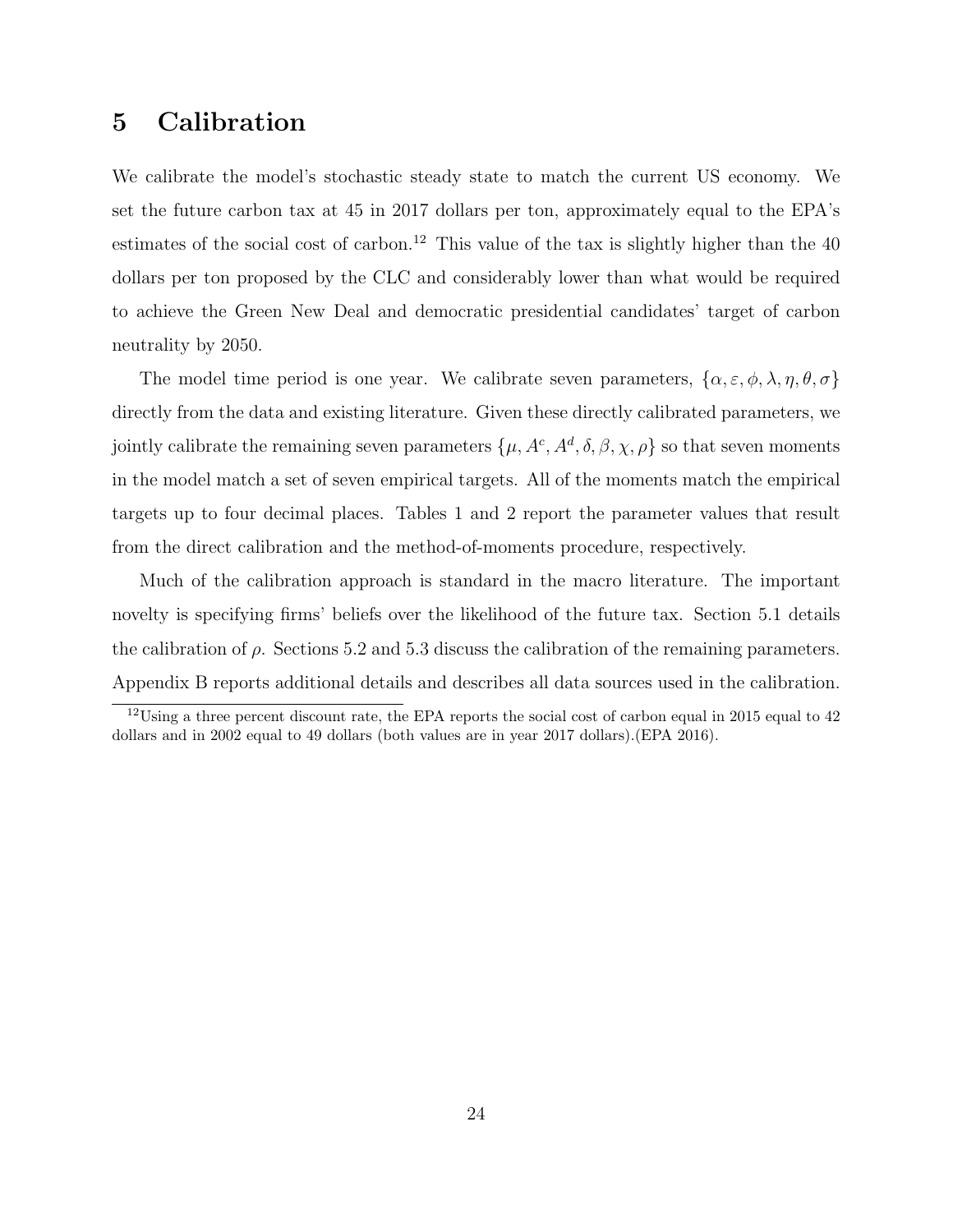| Stochastic                                             | Value     |
|--------------------------------------------------------|-----------|
| Production                                             |           |
| Capital share: $\alpha$                                | 0.33      |
| Clean and dirty substitution elasticity: $\varepsilon$ | 3         |
| Energy and non-energy substitution elasticity: $\phi$  | 0.10      |
| Adjustment cost: $\lambda$                             | 0.43      |
| Perturbation parameter: $\eta$                         | $1.0e-09$ |
| Preferences                                            |           |
| Frisch labor supply elasticity: $\theta$               | 0.5       |
| CRRA coefficient: $\sigma$                             | 2         |

Table 1: Parameter Values: Direct Calibration

Table 2: Parameter Values: Method of Moments

| Stochastic                            | Value  |
|---------------------------------------|--------|
| Production                            |        |
| Leontief parameter: $\mu$             | 7.09   |
| Clean productivity: $A^c$             | 1.23   |
| Dirty productivity: $A^d$             | 1.97   |
| Depreciation rate: $\delta$           | 0.09   |
| Preferences                           |        |
| Discount factor: $\beta$              | 0.97   |
| Disutility of labor: $\chi$           | 118.16 |
| Policy risk                           |        |
| Probability of the carbon tax: $\rho$ | 0.10   |
| Size of the carbon tax: $\tau$        | 0.61   |

### 5.1 Climate policy risk

As discussed in Section 2, many US firms incorporate the risk of future climate policy into their long-run investment decisions. The data on internal carbon prices – and in particular, internal carbon fees – provides a tool to directly measure how firms respond to future climate policy risk. The modal carbon fee used by U.S. firms is approximately 10 dollars per ton. While this internal fee is used primarily to address climate policy risk, firms may also be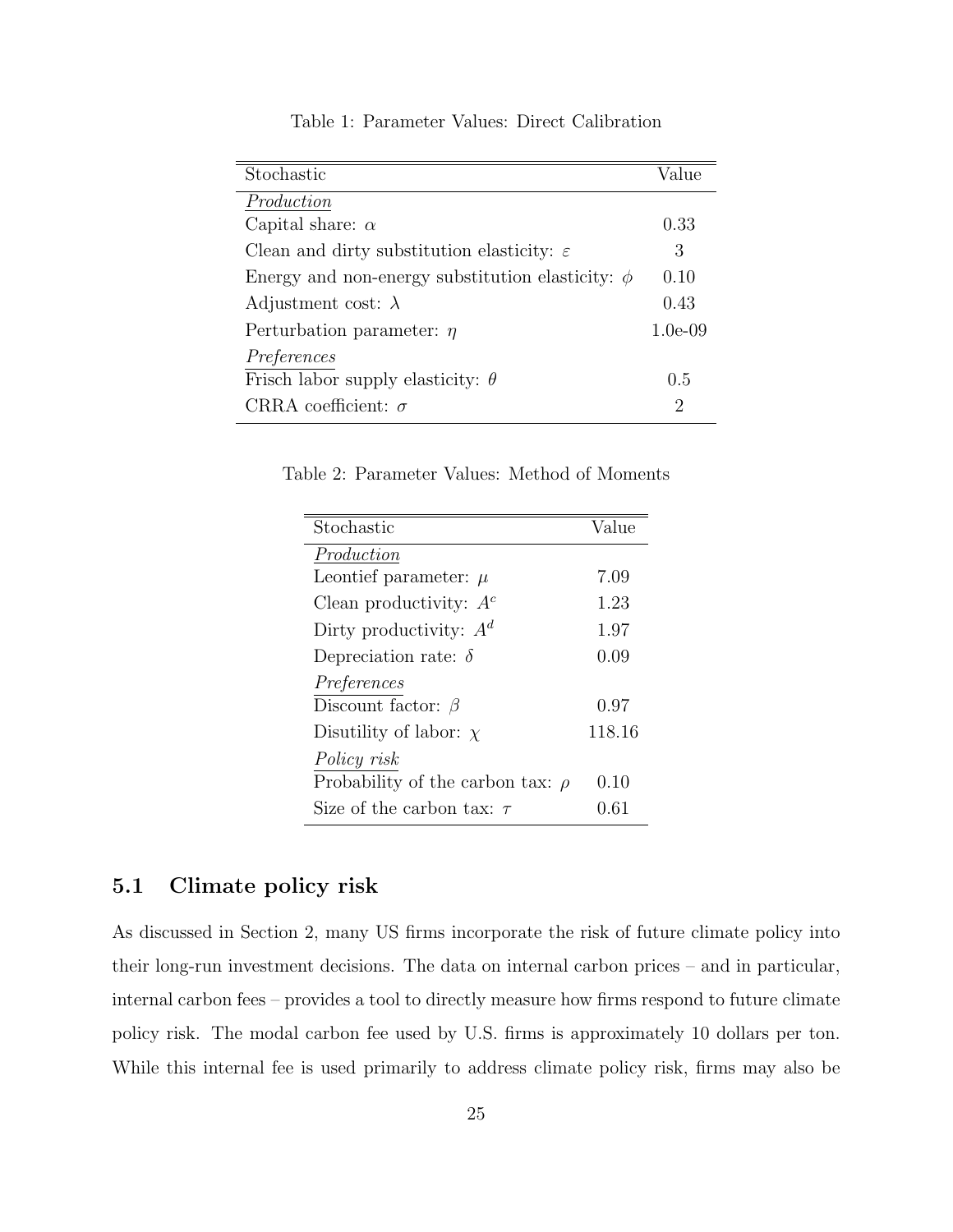motivated to use internal carbon fees to achieve warm glow or to differentiate their products as being "green". These additional motives – which simply cannot be quantified – likely inflate the carbon fee relative to the level the firms would set purely to address the climate policy risk. To address this concern, we use two approaches. First, to be conservative, we assume that half of the internal carbon fee is motivated by warm glow or "green washing" and the other half is to address climate policy risk. Consequently, we choose  $\rho$  such that it is optimal for firms to use a carbon price of 5 dollars per ton when they evaluate their investment decisions. In addition, we report a range of results corresponding to different assumptions regarding the extent to which the level of the 10 dollar per ton internal carbon fee is motivated by climate policy risk.

We take the following steps to calibrate  $\rho$ . First, we calculate the ratio of clean to dirty capital,  $\hat{K}^c/\hat{K}^d$  in a deterministic steady state with a carbon tax equal to the internal carbon fee of 5 dollars per ton. We use "hat" to denote the values of macro aggregates in this deterministic steady state. Second, we calculate the value of  $\rho$  such that the ratio of clean to dirty capital,  $K^c/K^d$  in the stochastic steady state with no internal carbon tax, equals the corresponding ratio in the deterministic steady state with the carbon tax equal to the internal carbon fee:  $K^c/K^d = \hat{K}^c/\hat{K}^d$ . The resulting value of  $\rho$  equals 0.098. This value implies approximately a 50 percent probability that a 45 dollar per ton carbon tax will be implemented within the next eight years.

#### 5.2 Production

We set capital's income share,  $\alpha$  equal to one third. We choose Leontief parameter  $\mu$  so that the fossil energy share of GDP equals 0.04 (Golosov et al. 2014). We normalize the fossil fuel extraction cost,  $\zeta$ , to unity. We choose the depreciation rate on capital,  $\delta$ , to match the investment to output ratio of 23.3 percent. We set the elasticity of substitution between clean and dirty intermediates,  $\varepsilon$ , equal to 3 (Papageorgiou et al. 2017). Following Fried (2018), we design the model so that the elasticity of substitution between the non-energy and energy intermediates,  $\phi$ , is very close to zero. Empirically, entrepreneurs can substitute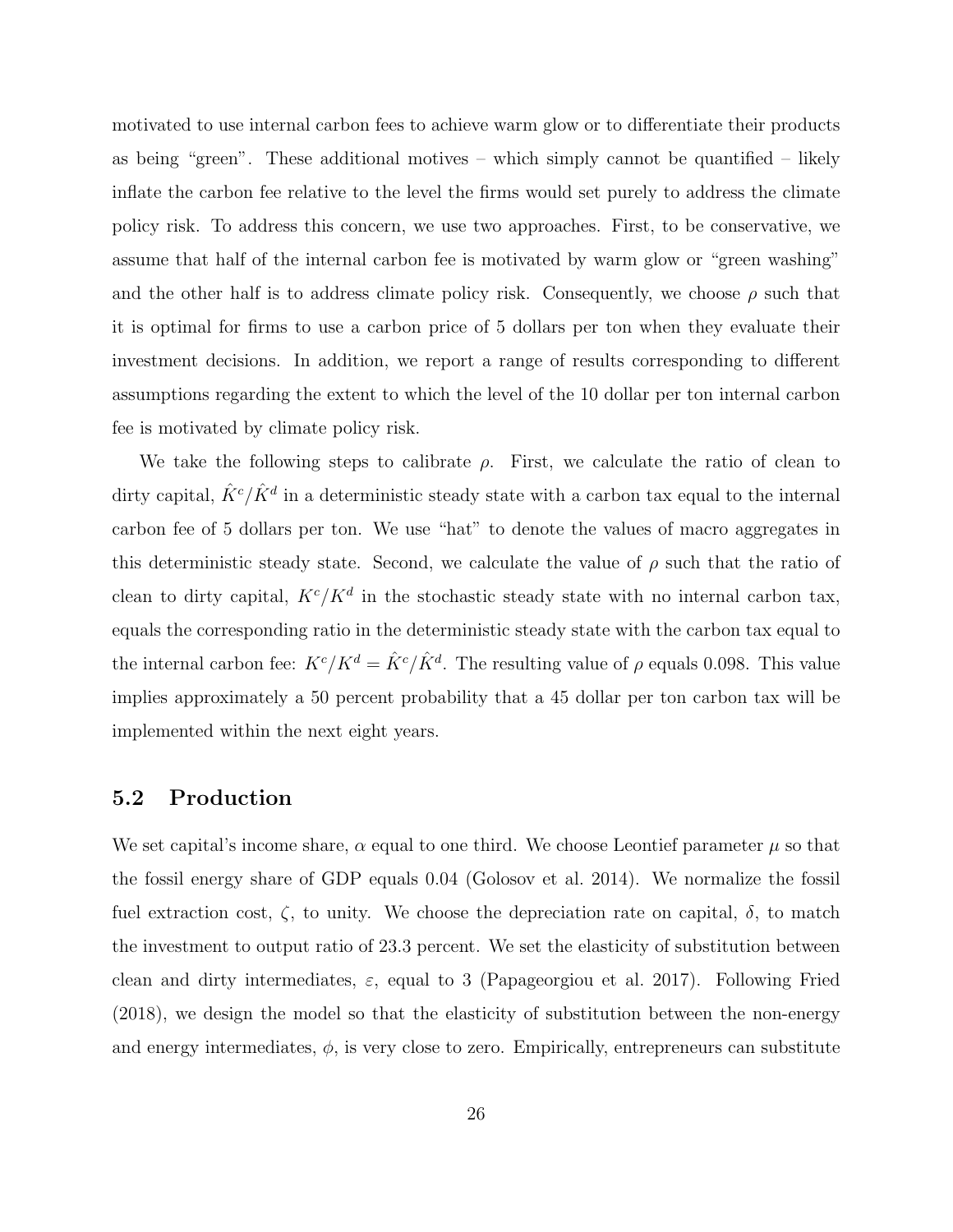away from fossil fuel by switching to renewable energy or by increasing energy efficiency. However, both of these channels correspond to increases in the clean intermediate, instead of the non-energy intermediate . Therefore, we set the elasticity of substitution between the non-energy and energy intermediates to be very close to zero,  $\phi = 0.1$ .

Parameter  $\lambda$  determines cost firms incur from selling stranded capital. Based on the estimates in Bloom (2009), we set  $\lambda = 0.43$ , implying that capital looses almost half of its value when it is resold. We choose the perturbation parameter in the adjustment cost function to be very small,  $\eta = 1e-9$ , to provide as close of an approximation as possible to the piecewise function in which firms only pay the adjustment cost on negative investment.

We normalize TFP in non-energy intermediate production to unity,  $A<sup>n</sup> = 1$ . We choose TFP in clean,  $A^c$ , and dirty  $A^d$ , intermediate production to match the ratio of dirty capital to total capital,  $K^d/K$  and the ratio of dirty to clean intermediate production,  $X^d/X^c$ , in the US data. We construct the ratio of  $K^d/K$  from the detailed data for fixed assets and consumer durable goods. The data provides information on capital stocks dis-aggregated by type of capital (e.g. mainframes) and sector (e.g. farms). We define dirty capital as all capital that is specialized to use fossil fuel. For example, we count internal combustion engines in every sector as dirty, and we count "special industrial machinery" as dirty in sectors that directly relate to fossil energy, such as oil and gas extraction. See Appendix B for a full description of the calculation of dirty capital. Our calculated ratio of  $K^d/K$  equals 0.183.

To determine  $X^d/X^c$ , we focus on two sectors for which we directly observe clean and dirty production, electricity and transportation. Combined, electricity and transportation account for 70 percent of all US carbon emissions (EIA 2019). We define dirty electricity as any electricity that's produced from fossil fuel (e.g. coal, oil, natural gas), and clean electricity as any electricity that is produced without using fossil fuels (e.g. solar, wind, hydro, nuclear). The ratio of dirty to clean electricity generation equals, 1.67.

We define dirty and clean transportation as vehicle miles traveled in dirty and clean capital, respectively. The average vehicle contains both dirty and clean capital. Vehicles are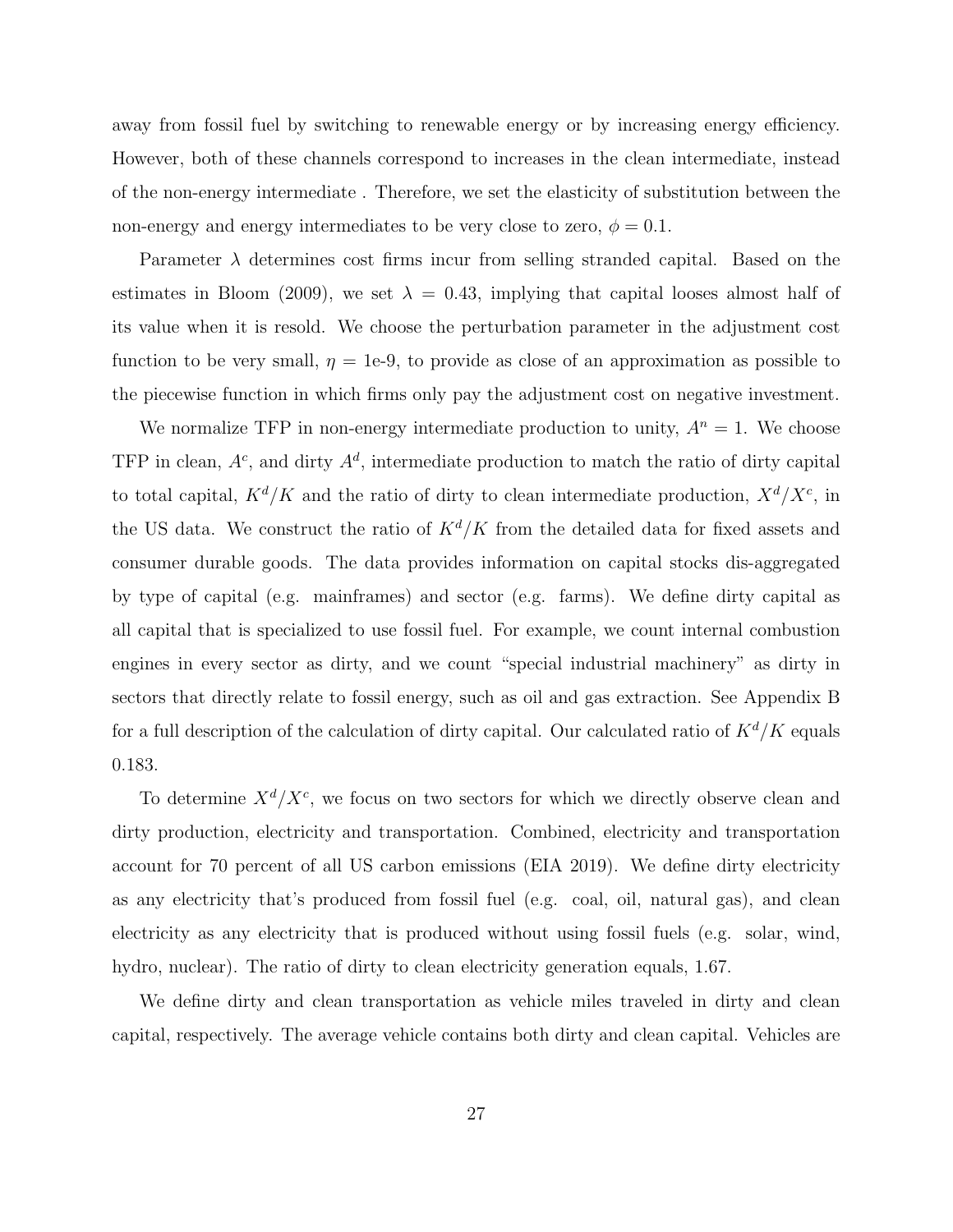specialized to use fossil fuel use, implying that they must contain at least some dirty capital. However, many vehicles have special capital, such as regenerative brakes, that is specifically designed to reduce fossil fuel use through improvements in fuel economy. We classify this type of capital as clean. We use data on the fuel economy of different vehicle models and the average fuel economy of the US vehicle fleet to construct the average fractions of dirty capital embodied in autos and in light-trucks (including sport utility vehicles) (see Appendix B). We find that 66 percent of autos and 80 percent of light trucks are dirty capital. Thus, we classify 66 percent of vehicle miles traveled by autos and 80 percent of vehicle miles traveled by light trucks as dirty. We classify all vehicle miles traveled by motorcycles, buses, singleunit trucks and combination trucks as dirty. The resulting ratio of dirty to clean vehicle miles traveled equals 2.63.

The ratio of dirty to clean intermediate production equals the average of the ratios of dirty to clean electricity generation and dirty to clean vehicle miles traveled, weighted by the levels of emissions in each sector.<sup>13</sup> The resulting weighted average yields the calibration target,  $X^d/X^c = 2.17$ .

### 5.3 Preferences

We choose the discount rate,  $\beta = 0.97$ , to match the US capital-output ratio of 2.6. Following Conesa et al. (2009), we set the coefficient of relative risk aversion,  $\theta_1$ , equal to 2 and, consistent with Kaplan (2012), we set the Frisch elasticity,  $\theta_2$ , equal to 0.5. We choose the dis-utility of hours so that workers spend one third of their total time endowment working.

<sup>13</sup>Combined electricity and transportation produced 3267 million metric tons of carbon dioxide in 2017; 48 percent of these emissions were from the electricity and the remaining 52 were from the transportation (EIA 2019).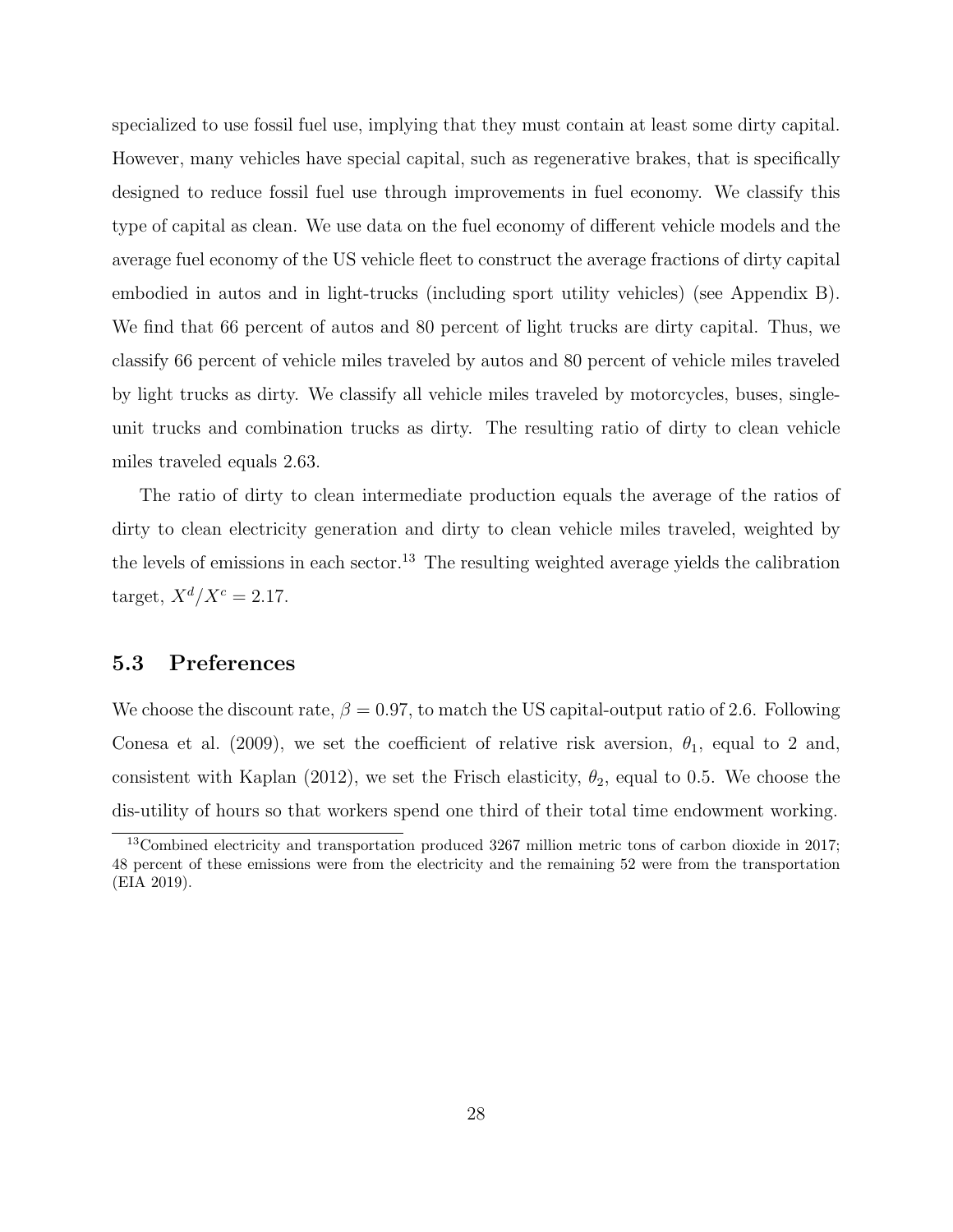### 6 Results

#### 6.1 Macro-aggregates

We solve the model for three steady states: (1) a deterministic steady state in which there is no carbon tax and no risk of a future carbon tax, (2) a stochastic steady state in which there is a 9.8 percent probability of a 45 dollar per ton carbon tax, and (3) a policy steady state with a 45 dollar per ton carbon tax in place and no uncertainty about future policy. The first and second columns report the percent change in each variable from its value in the deterministic steady state in the stochastic and policy steady states, respectively. Appendix C reports the levels of each variable in the deterministic steady state.

|                                             | Stochastic SS Policy SS |          |
|---------------------------------------------|-------------------------|----------|
| Fossil fuel: $F$                            | $-1.15$                 | $-15.13$ |
| Clean to dirty capital: $K^c/K^d$           | 3.97                    | 40.41    |
| Clean to dirty labor: $L^c/L^d$             | 1.43                    | 40.41    |
| Clean to dirty intermediates: $X^{c}/X^{d}$ | 2.26                    | 40.41    |
| Total capital: $K$                          | $-0.81$                 | $-4.09$  |
| Total labor: $L$                            | $-0.02$                 | $-0.57$  |
| Output: $Y$                                 | $-0.32$                 | $-2.45$  |
| Consumption: $\cal C$                       | $-0.11$                 | $-1.22$  |

Table 3: Effects of Climate Policy Risk on Macro-Aggregates (Percent change from deterministic steady state)

Climate policy risk reduces emissions, even though there is not an actual climate policy in place. Fossil fuel consumption in the stochastic steady state is 1.15 percent lower than in the deterministic steady state. In line with the intuition from Proposition 1, this emissions reduction occurs, in part, because the risk of future policy increases the ratio of clean relative to dirty capital by 3.97 percent, pushing the economy towards cleaner production.

The reduction in emissions also occurs because climate policy risk reduces the aggregate levels of capital and labor. Following again the intuition from Proposition 1, the policy uncertainty implies that agents do not attain the allocation of capital that would be optimal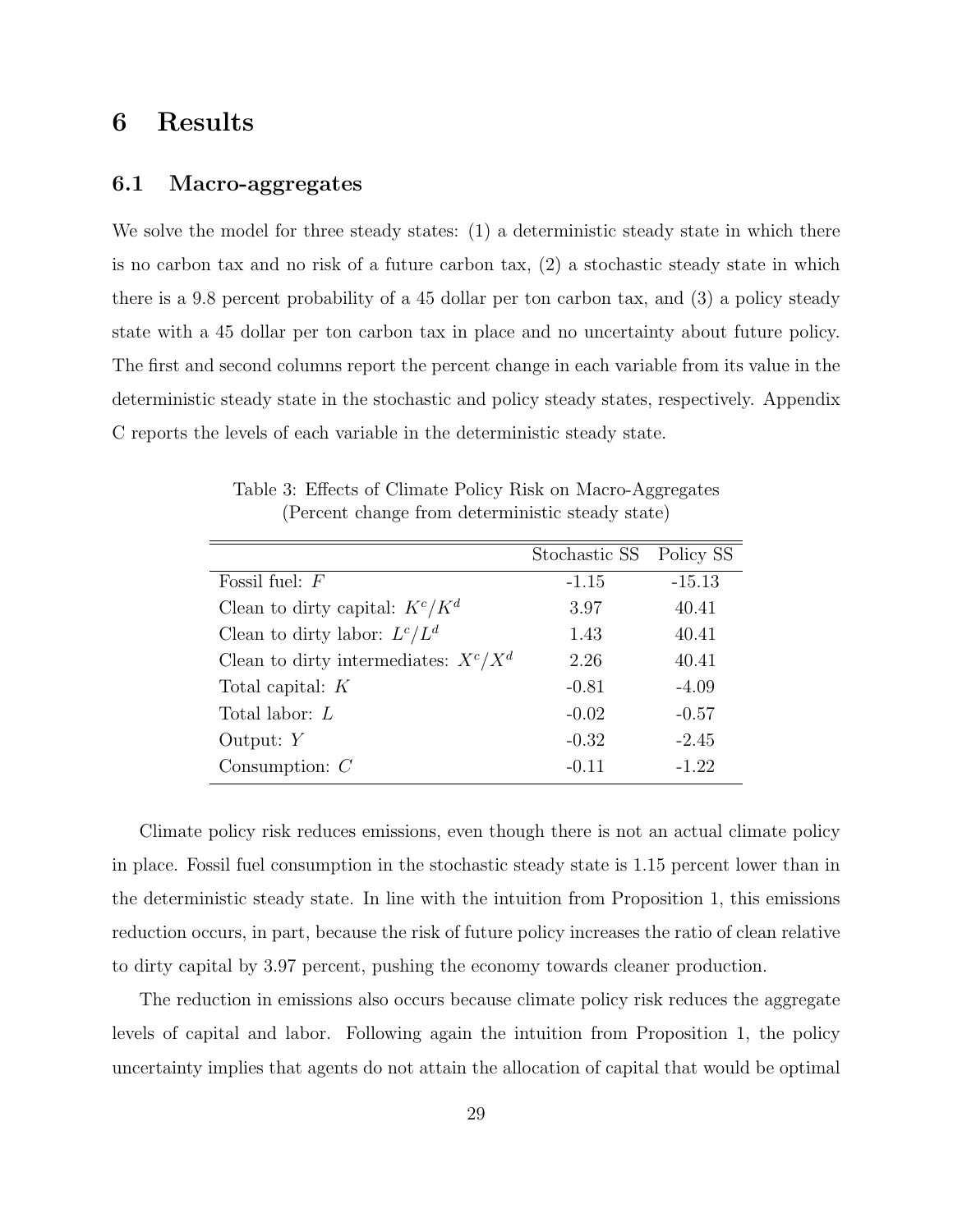ex-post, after they learn whether the government introduced the carbon tax. This misallocation reduces the return to saving and the marginal product of labor, causing households to supply less capital and fewer hours.

The distortions on capital from climate policy risk are larger than those on labor; the ratio of clean to dirty capital is 3.97 percent higher in the stochastic steady state, but the ratio of clean to dirty labor is only 1.43 percent higher. As a result, climate policy risk distorts the capital-labor ratios in the clean and dirty sectors away from the profit-maximizing levels that would prevail in a deterministic steady state. Capital responds more than labor to the policy risk because entrepreneurs must decide capital before they learn whether or not the government will introduce the carbon tax and because investment is partially irreversible, making investment decisions relatively long-lasting. Note that capital and labor respond by the same amount to the actual introduction of the carbon tax; the ratios of clean to dirty capital and clean to dirty labor both increase by 40.4 percent in the policy steady state, leaving the capital-labor ratio in each sector unchanged from its value in the deterministic steady state.

The misallocation and resulting lower levels of capital and labor reduce output and consumption in the stochastic steady state. Output is 0.3 percent lower in the stochastic steady state and consumption is 0.1 percent lower. To measure the welfare cost of the climate policy risk, we calculate the consumption-equivalent variation (CEV). The CEV equals the percent increase in consumption an agent would need in every period in the deterministic steady state so that she is indifferent between living in the deterministic or the stochastic steady state. The resulting CEV equals -0.094 percent, implying a welfare cost of the stochastic steady state equal to 0.094 percent of consumption.

### 6.2 Climate policy risk versus actual climate policy

The risk of future climate policy acts like an actual climate policy in the sense that it reduces emissions. To compare the effects of reducing emissions through climate policy risk instead of through an actual policy, we calculate a deterministic steady state with a carbon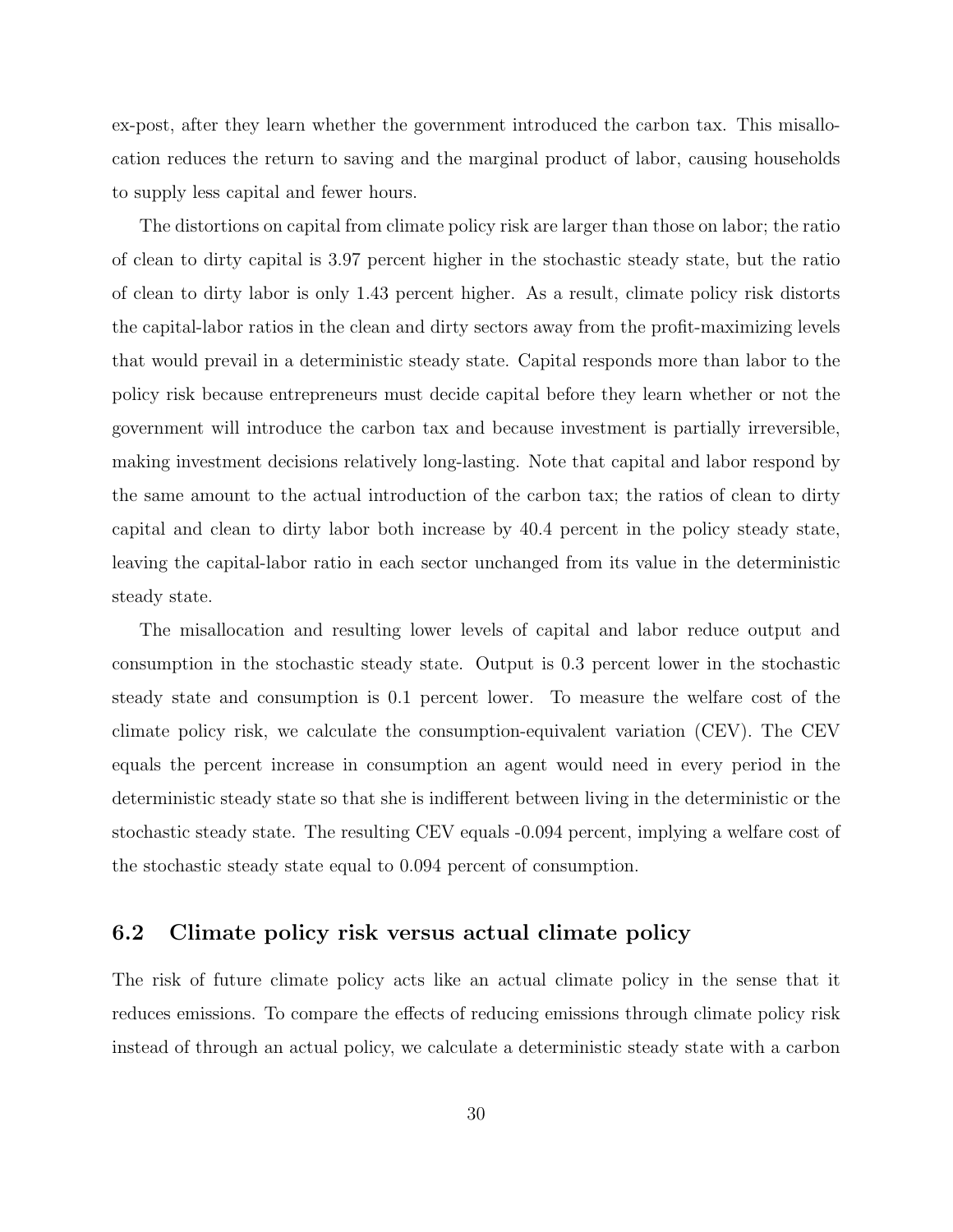tax that achieves the same 1.1 percent reduction in emissions as in the stochastic steady state. The resulting tax equals 3.21 in 2017 dollars per ton. Table 4 reports the percent difference from the deterministic steady state for each variable in the stochastic steady state and in the emissions-equivalent deterministic steady state with carbon tax equal to 3.21. By construction, fossil fuel consumption decreases by 1.15 percent in both steady states; we choose the tax so that fossil fuel consumption is identical between the two steady states.

|                                         | Stochastic SS | Emissions-equivalent |
|-----------------------------------------|---------------|----------------------|
|                                         |               | deterministic SS     |
| Fossil fuel: $F$                        | $-1.15$       | $-1.15$              |
| Clean to dirty capital: $K^c/K^d$       | 3.97          | 2.54                 |
| Clean to dirty labor: $L^c/L^d$         | 1.43          | 2.54                 |
| Clean to dirty intermediates: $X^c/X^d$ | 2.26          | 2.54                 |
| Total capital: $K$                      | $-0.81$       | $-0.32$              |
| Total labor: $L$                        | $-0.02$       | $-0.05$              |
| Output: $Y$                             | $-0.32$       | $-0.18$              |
| Consumption: $C$                        | $-0.11$       | $-0.08$              |

Table 4: Stochastic Steady State vs. Emissions-Equivalent Deterministic Steady State (Percent change from deterministic steady state)

While both steady states attain the same reductions in emissions, the strengths of the mechanisms that achieve this emissions reduction differ. The stochastic steady state relies more heavily on changes in the allocation of capital than labor; the ratio of clean to dirty capital increases by 3.97 percent but the ratio of clean to dirty labor only increases by 1.43 percent. In contrast, the emissions-equivalent deterministic steady state relies equally on changes in the allocations of capital and labor; the ratios of both clean to dirty capital and labor increase by 2.54 percent. Since the tax is actually in place in the emissionsequivalent steady state, it creates equal distortions to capital and labor. Additionally, the stochastic steady state relies more heavily on decreases in total capital to reduce emissions. The misallocation created by the climate policy risk results in a decrease in total capital in the stochastic steady state that is more than double the decrease in the emissions-equivalent deterministic steady state (-0.81 percent compared to -0.32 percent).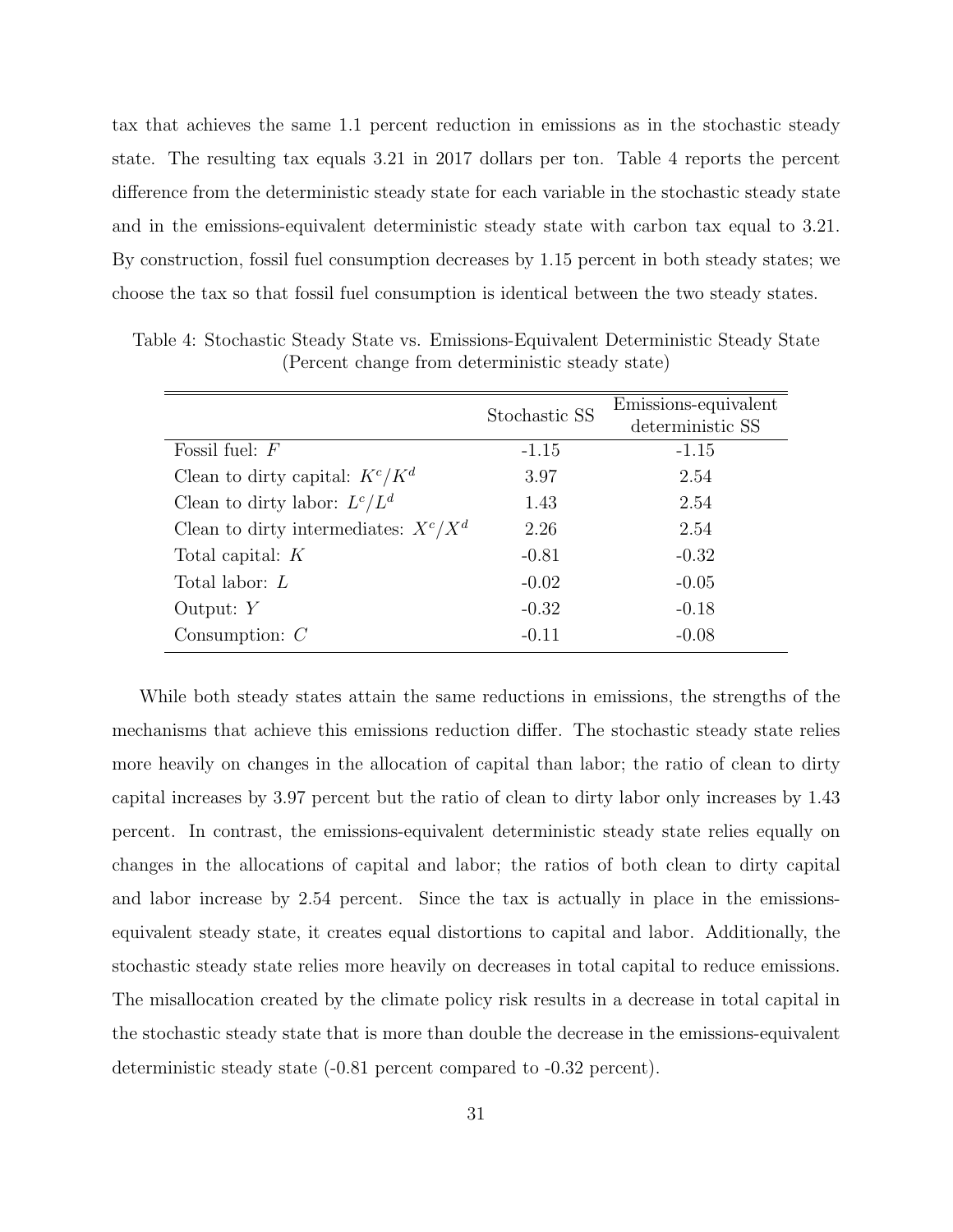The misallocation caused by the climate policy risk implies that the cost of reducing emissions through policy risk are substantially larger than the costs from an actual policy. Indeed, output falls by -0.32 percent in the stochastic steady state, but only by -0.18 percent in the emissions-equivalent deterministic steady state. In terms of welfare, the CEV for the stochastic steady state equals -0.094, percent while the CEV for the emissions-equivalent deterministic steady state equals -0.038 percent. Thus, the welfare cost of reducing emissions through policy risk is over twice as large as the welfare costs from an actual policy.

### 6.3 Climate policy evaluation

The above results demonstrate that the risk of climate policy reduces emissions and has substantial effects on welfare and other macro-aggregates. Yet, most previous literature abstracts from the effects of climate policy risk when they evaluate carbon tax policy. Implicitly, these studies evaluate climate policy using the deterministic steady state as a baseline, instead of the stochastic steady state. However, if the world is more accurately represented by the stochastic steady state, then such a comparison could misrepresent the true impacts from the carbon tax.

To demonstrate the importance of the choice of the baseline for climate policy evaluation, Table 5 evaluates the long-run impacts of the 45 dollar per ton carbon tax using the two alternative baselines. The first column uses the deterministic steady state as the baseline– the exercise done by most of the existing literature. The second column uses the stochastic steady state as the baseline.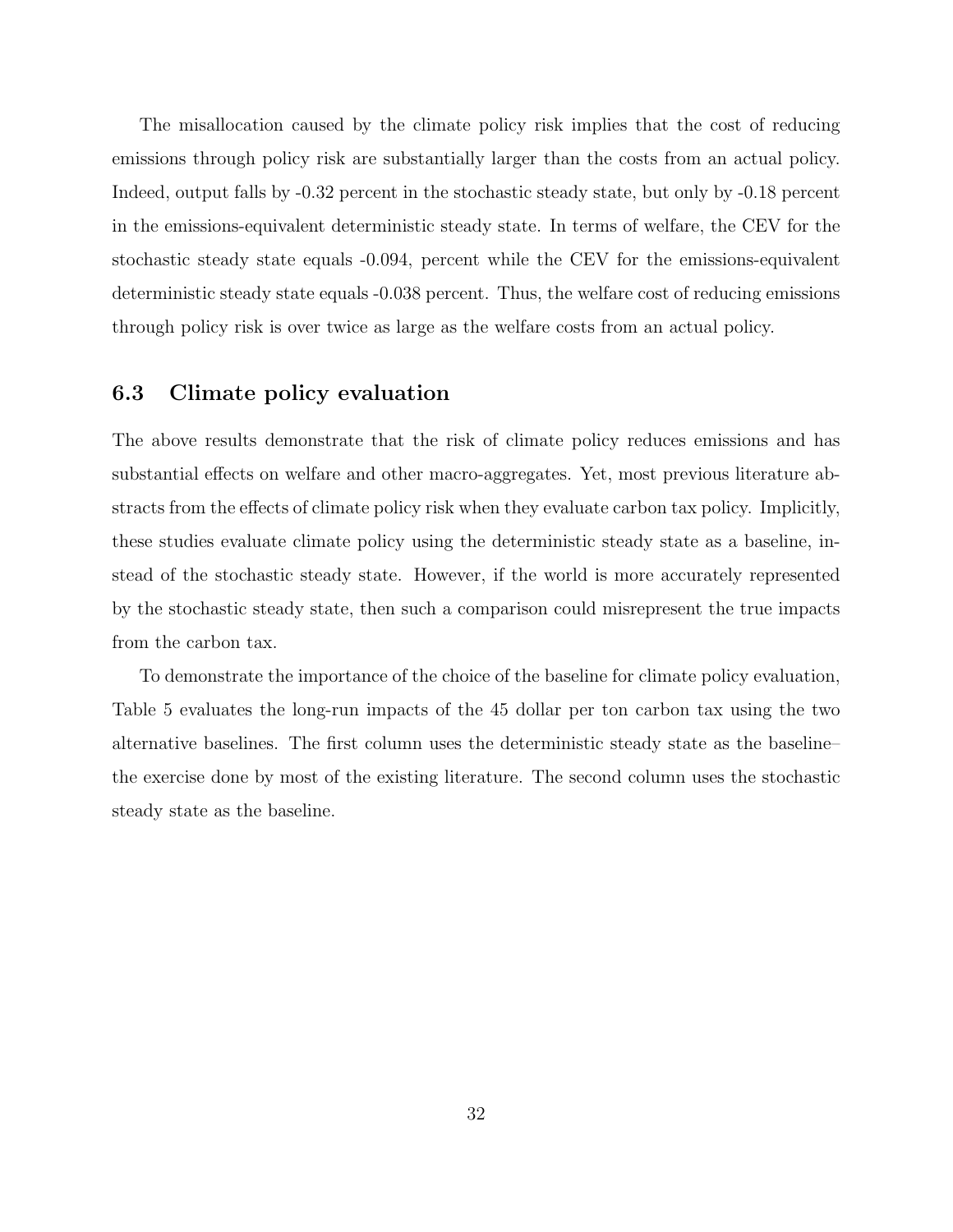|                                         | Policy SS        |                                         |  |
|-----------------------------------------|------------------|-----------------------------------------|--|
|                                         |                  | Percent change from Percent change from |  |
|                                         | deterministic SS | stochastic SS                           |  |
| Fossil fuel: $F$                        | $-15.13$         | $-14.15$                                |  |
| Clean to dirty capital: $K^c/K^d$       | 40.41            | 35.05                                   |  |
| Clean to dirty labor: $L^c/L^d$         | 40.41            | 38.43                                   |  |
| Clean to dirty intermediates: $X^c/X^d$ | 40.41            | 37.30                                   |  |
| Total capital: $K$                      | $-4.09$          | $-3.31$                                 |  |
| Total labor: $L$                        | $-0.57$          | $-0.55$                                 |  |
| Output: $Y$                             | $-2.45$          | $-2.14$                                 |  |
| Consumption: $C$                        | $-1.22$          | $-1.11$                                 |  |

Table 5: Effect of the Baseline Steady State on Policy Evaluation

Comparing columns one and two of Table 5 reveals that failing to account for the effects of policy risk overstates both the effectiveness and cost of the carbon tax. Intuitively, since the risk of climate policy decreases emissions, some of the emissions reduction from carbon tax has already been achieved in the stochastic steady state, making the actual introduction of the policy less effective. In particular, if policymakers use the deterministic steady state as a baseline, then they would predict that the carbon tax reduces emissions by 15.13 percent. However, if the current economy is more accurately represented by the stochastic steady state, then the carbon tax only reduces emissions by 14.15 percent.

Similarly, since the climate policy risk already imposes some costs on the macroeconomy, the remaining costs from actually introducing the policy are smaller. In particular, the welfare cost of the policy steady state, measured in terms of the CEV, is 15 percent higher when the deterministic steady state is used as the baseline. The CEV of the policy steady state compared to the deterministic steady state equals −0.72 percent, while the corresponding CEV relative to the stochastic steady state is only −0.63 percent.

Even though climate policy risk implies lower long-run steady-state welfare costs of the carbon tax policy, it has almost no impact on the transitional welfare costs following the introduction of the carbon tax. The transitional CEV when the economy begins in the deterministic steady state equals −0.245 percent and when the economy in the stochastic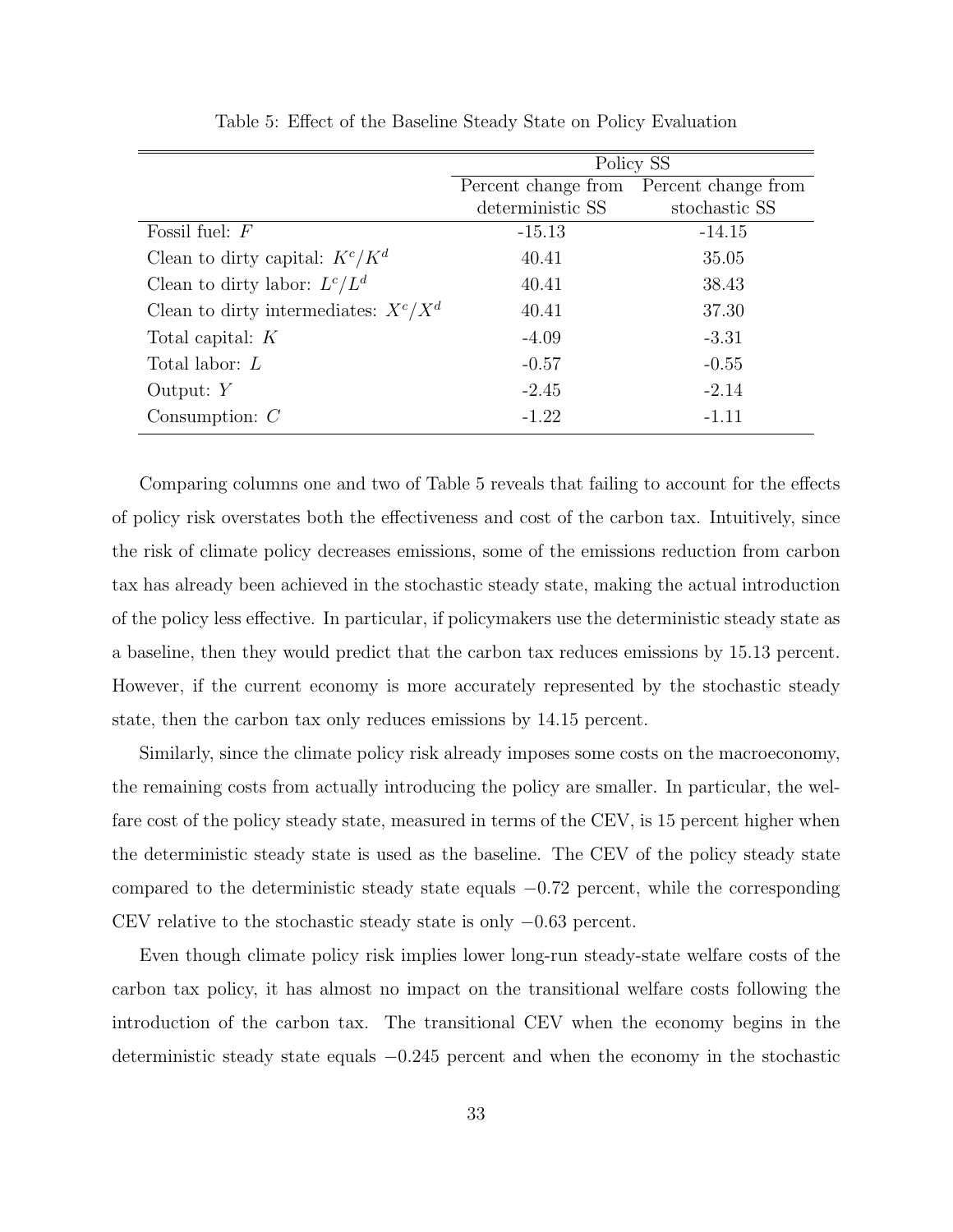steady state equals −0.243 percent. This near-equivalence is somewhat surprising since the climate policy risk moves the economy towards the policy steady state with the carbon tax in place. Referring to Table 3, the economy has already reduced emissions in the stochastic steady state by 1.15 percent, approximately 8 percent of the total 15.13 percent reduction in emissions implied by the policy. Similarly, the ratio of clean to dirty capital is already 3.97 percent higher in the stochastic steady state, approximately 10 percent the total 40.41 percent increase implied by the policy. As discussed in Section 6.3, these responses to climate policy risk reduce the long-run, steady state, welfare cost of climate policy.

However, any transitional welfare gains from the shift towards clean capital in the stochastic steady state are almost perfectly offset by the decline in the total capital stock. Referring to Table 3, climate policy risk reduces aggregate capital by 0.81 percent from its value in the deterministic steady state. This lower capital stock reduces agents' ability to mitigate the transitional welfare costs by decreasing investment. The solid and open circles in Figure 1 plot capital in the deterministic and stochastic steady states, respectively. We normalize capital in the deterministic steady state to unity. The solid and dashed lines plot the total capital stock over the transition from the deterministic and stochastic steady states, respectively. The higher initial levels of capital over the deterministic transition imply that agents reduce investment more when the economy starts in the deterministic steady state.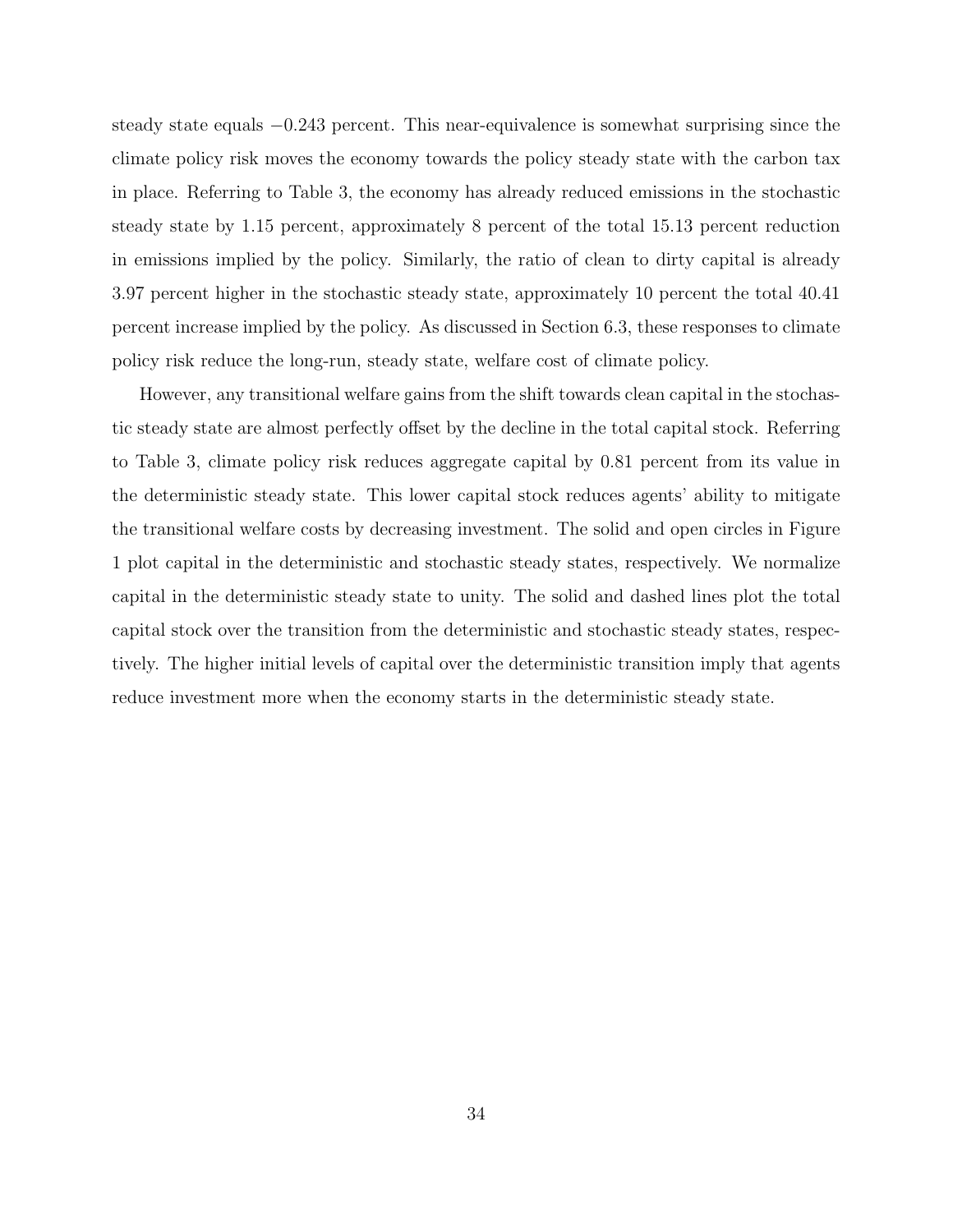



Combined, welfare consequences from changes in the capital mix and the aggregate capital stock almost perfectly offset. As a result, the risk of future climate policy in the stochastic steady state does not reduce the transitional welfare cost from actually introducing the policy.

### 6.4 Changes in climate policy risk

To calibrate the probability of a carbon tax in the model, we used an internal carbon price of 5 dollars per ton, approximately one half of the value we observe at US companies. This choice assumes that half of the internal carbon fee is motivated by climate policy risk and half is motivated by factors not related to climate policy risk. However, the correct split of the internal carbon fee between climate-policy-risk motives and non-climate-policy-risk motives could range from anywhere between zero and one. To understand the effects of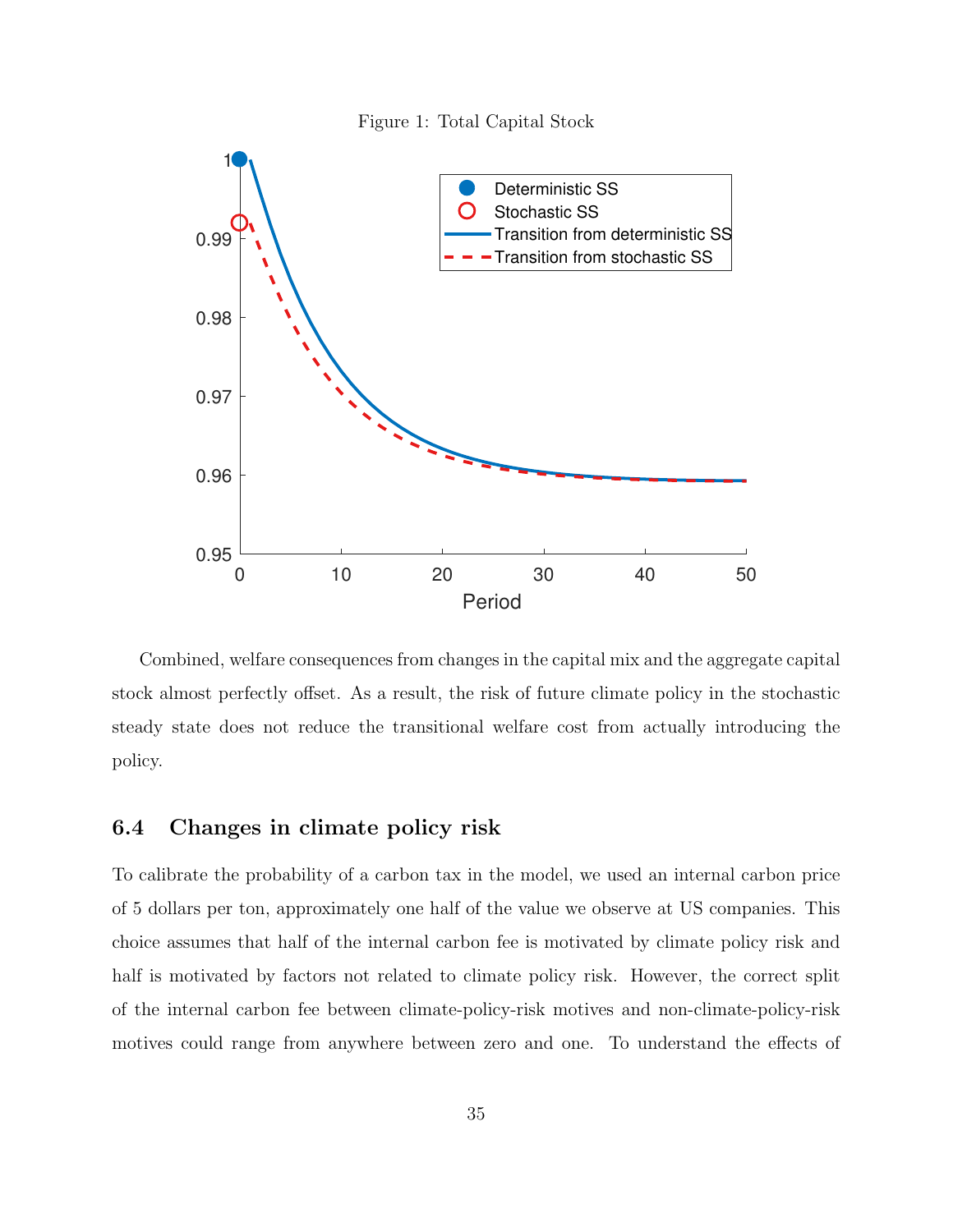different internal carbon fees, we recalibrate the model for internal carbon fees equal to 2.5, 7.5, and 10 dollars per ton. Figure 2 plots the corresponding probability of a carbon tax for each value of the internal carbon fee.



Figure 2: Probability of a Carbon Tax

The probability of the carbon tax increases linearly with the size of the internal carbon fee, ranging from approximately 5 percent when the internal fee equals 2.5 dollars per ton to 20 percent when the internal fee equals 10 dollars per ton. The 10 dollar per ton internal fee assumes that the entire fee is motivated by climate policy risk, providing an upper bound on the probability that firms place on the introduction of the 45 dollar per ton tax.

We use the alternative calibrations for different internal carbon fees to explore how changes in the probability of the carbon tax affect the macro-implications of climate policy risk. Understanding this relationship is particularly important because the probability of climate policy is likely to increase over time as climate change progresses. The left panel of Figure 3 plots the emissions reduction in the stochastic steady state for different carbon tax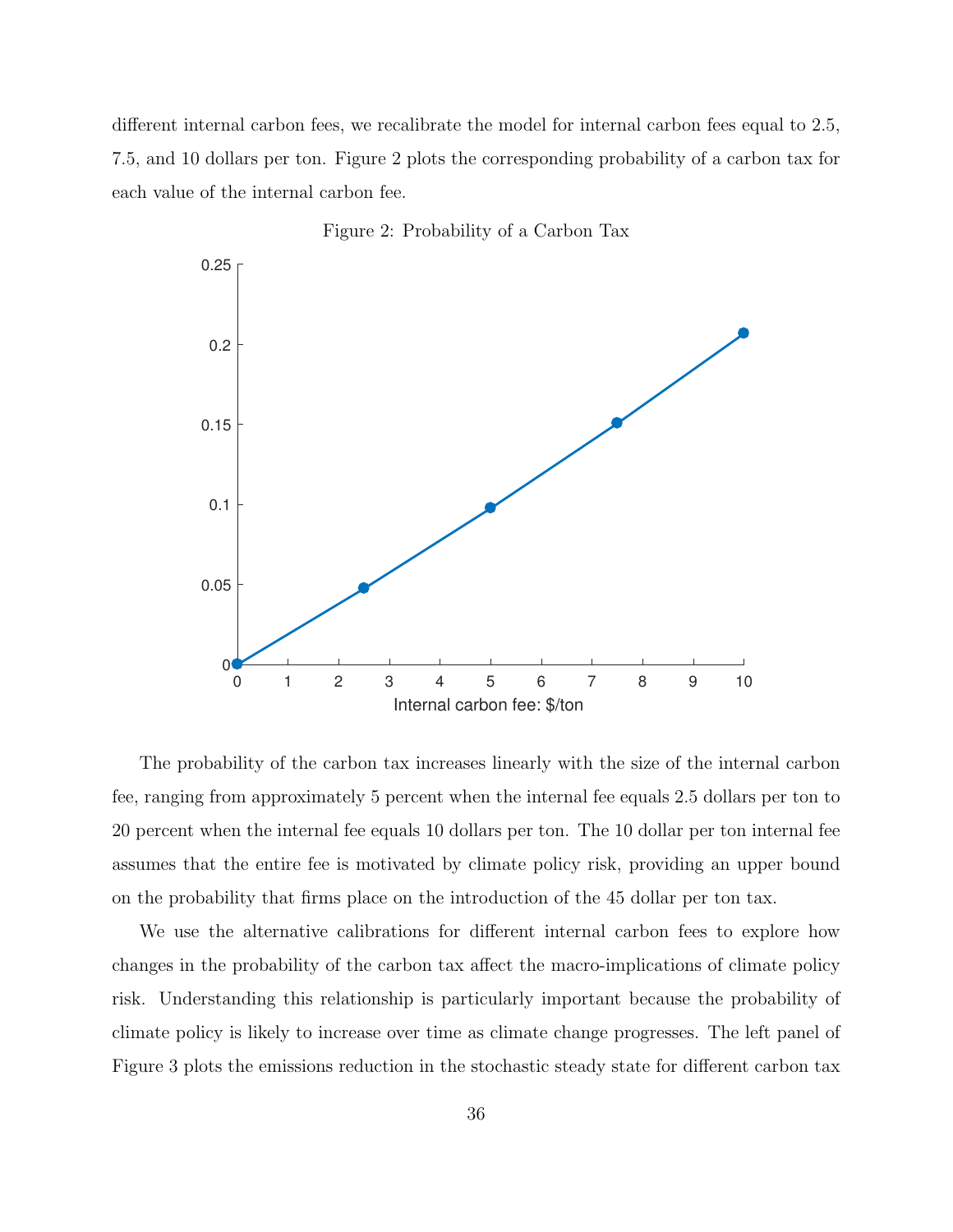probabilities. All else constant, increases in the probability of the carbon tax increase the expected return to clean capital and decrease the expected return to dirty capital, resulting in larger decreases in emissions. The right panel of Figure 3 plots the reduction in output from the stochastic steady state. As with emissions, the decrease in output from the climate policy risk increases with the probability of the policy.

Figure 3: Emissions' Reduction and Welfare Cost in the Stochastic Steady State



In general, the macroeconomic response to climate policy risk grows with the likelihood of the policy. The larger macroeconomic responses imply that the errors from using the deterministic steady state, instead of the stochastic steady state, as a baseline for policy evaluation increase with the probability of climate policy. Hence, if the future is characterized by higher carbon-tax probabilities, then it will be even more important to understand and incorporate the effects of climate policy risk going forward.

### References

Abel, Andrew B, "Optimal investment under uncertainty," The American Economic Review, 1983, 73 (1), 228.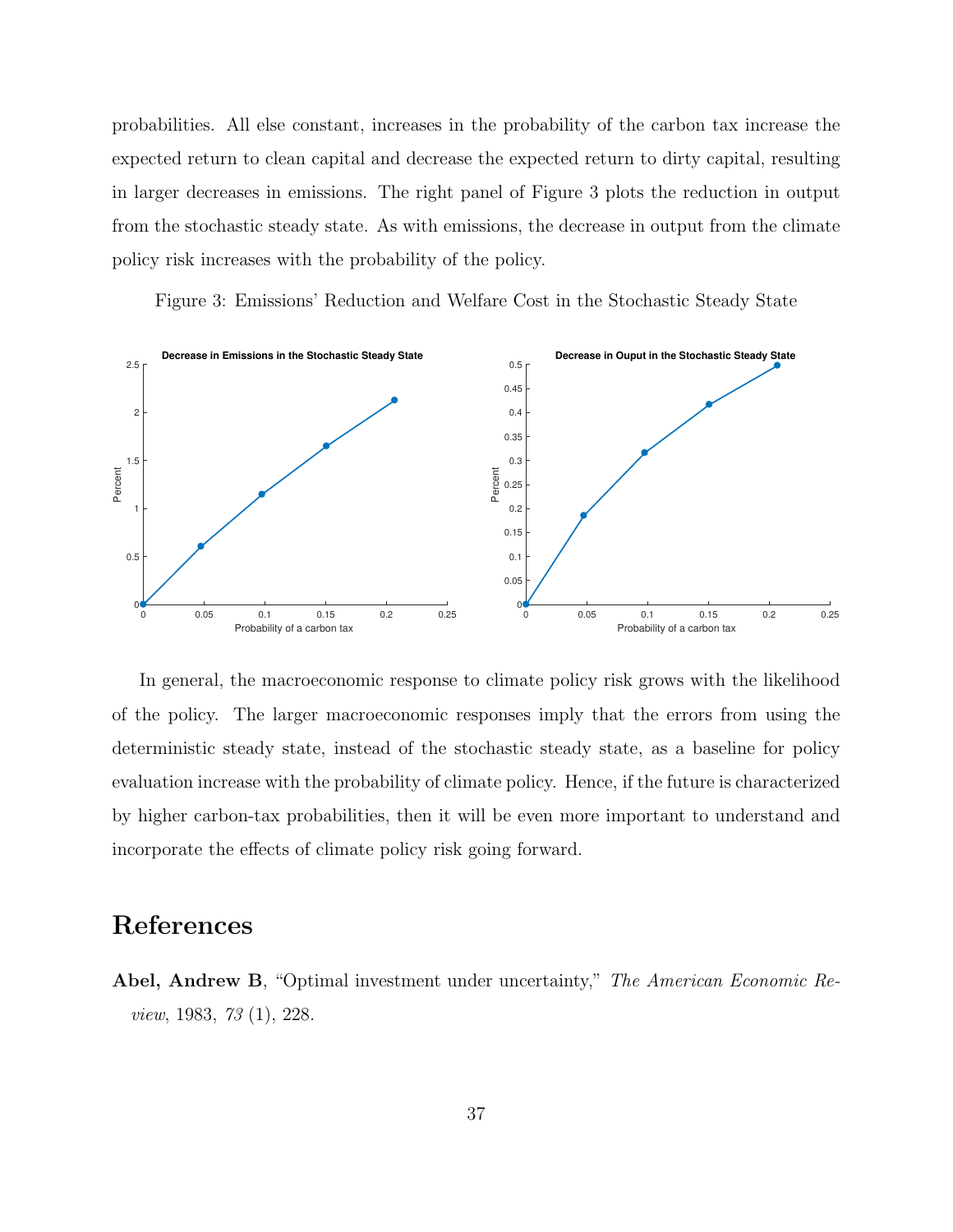- Ahluwalia, Manjyot Bhan, "The Business of Pricing Carbon: How Companies are Pricing Carbon to Mitigate Risks and Prepare for a Low-Carbon Future," Arlington, VA: Center for Climate and Energy Solutions, 2017.
- Baker III, James A, Martin Feldstein, Ted Halstead, N Gregory Mankiw, Henry M Paulson Jr, George P Shultz, Thomas Stephenson, and Rob Walton, "The conservative case for carbon dividends," Climate Leadership Council, 2017.
- Baldwin, Elizabeth, Yongyang Cai, and Karlygash Kuralbayeva, "To build or not to build? Capital stocks and climate policy," Journal of Environmental Economics and Management, 2019.
- Barnett, Michael, "A Run on Oil: Climate Policy, Stranded Assets, and Asset Prices," 2018.
- Bloom, Nicholas, "The Impact of Uncertainty Shocks," Econometrica, 2009, 77 (3), 623– 685.
- Born, Benjamin and Johannes Pfeifer, "Policy risk and the business cycle," *Journal of* Monetary Economics, 2014, 68, 68–85.
- Bretschger, Lucas, Susanne Soretz et al., "Stranded Assets: How Policy Uncertainty affects Capital, Growth, and the Environment," Technical Report, CER-ETH-Center of Economic Research (CER-ETH) at ETH Zurich 2018.
- Caliendo, Frank N, Aspen Gorry, and Sita Slavov, "The cost of uncertainty about the timing of social security reform," Technical Report, National Bureau of Economic Research 2015.
- Conesa, Juan Carlos, Sagiri Kitao, and Dirk Krueger, "Taxing Capital? Not a Bad Idea After All!," American Economic Review, 2009, 99(1), 25–38.
- Dixit, Avinash K, Robert K Dixit, and Robert S Pindyck, *Investment under uncer*tainty, Princeton university press, 1994.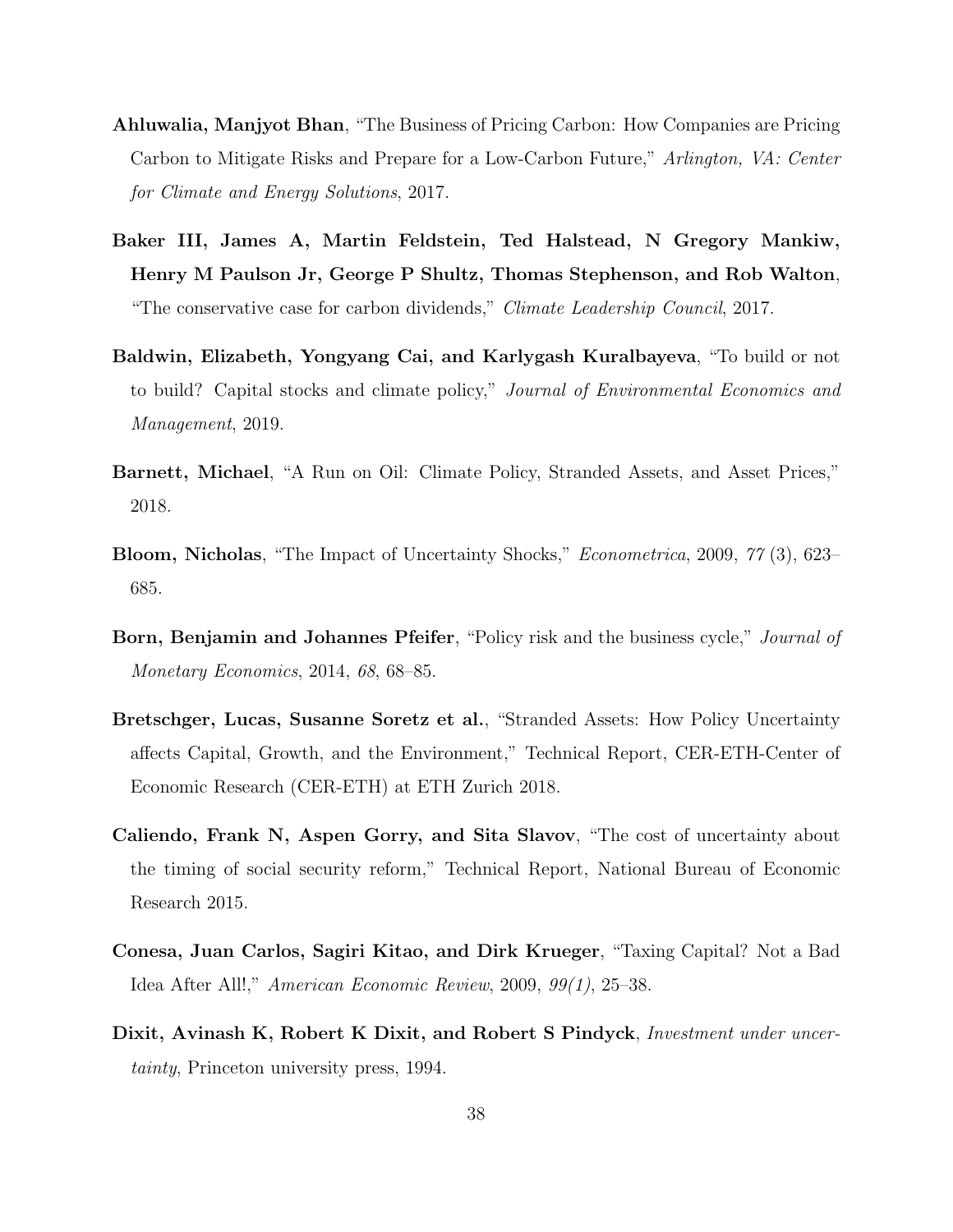- EIA, U.S. Energy Information Administration, "Monthly Energy Review," August 2019, Chapter 11, 191–203.
- EPA, "Social Cost of Carbon," Environmental Protection Agency Fact Sheet, 2016.
- Fernández-Villaverde, Jesús, Pablo Guerrón-Quintana, Keith Kuester, and Juan **Rubio-Ramírez**, "Fiscal volatility shocks and economic activity," American Economic Review, 2015, 105 (11), 3352–84.
- Fried, Stephie, "Climate Policy and Innovation: A Quantitative Macroeconomic Analysis," American Economic Journal: Macroeconomics, 2018.
- Golosov, Mikhail, John Hassler, Per Krusell, and Aleh Tsyvinski, "Optimal Taxes on Fossil Fuel in General Equilibrium," Econometrica, 2014, 82 (1), 41–88.
- Holden, Emily, "Automakers snub Trump to side with climate crisis, says Obama-era official," The Guardian, August 2019.
- IEEFA, "German lignite shows sings of stress from rising European carbon prices," Technical Report, Institute for Energy Economics and Financial Analysis July 2019.
- Kaplan, Greg, "Inequality and the Lifecycle," Quantitative Economics, 2012, 3(3), 471– 525.
- King, Robert G and Sergio T Rebelo, "Resuscitating real business cycles," *Handbook* of macroeconomics, 1999, 1, 927–1007.
- Kitao, Sagiri, "Policy uncertainty and cost of delaying reform: The case of aging Japan," Review of Economic Dynamics, 2018, 27, 81–100.
- Krauss, Clifford, "Trump's methane rule rollback divides oil and gas industry," The New York Times, August 2019.
- Kroger, "Energy and Emissions," Sustainability report, 2019.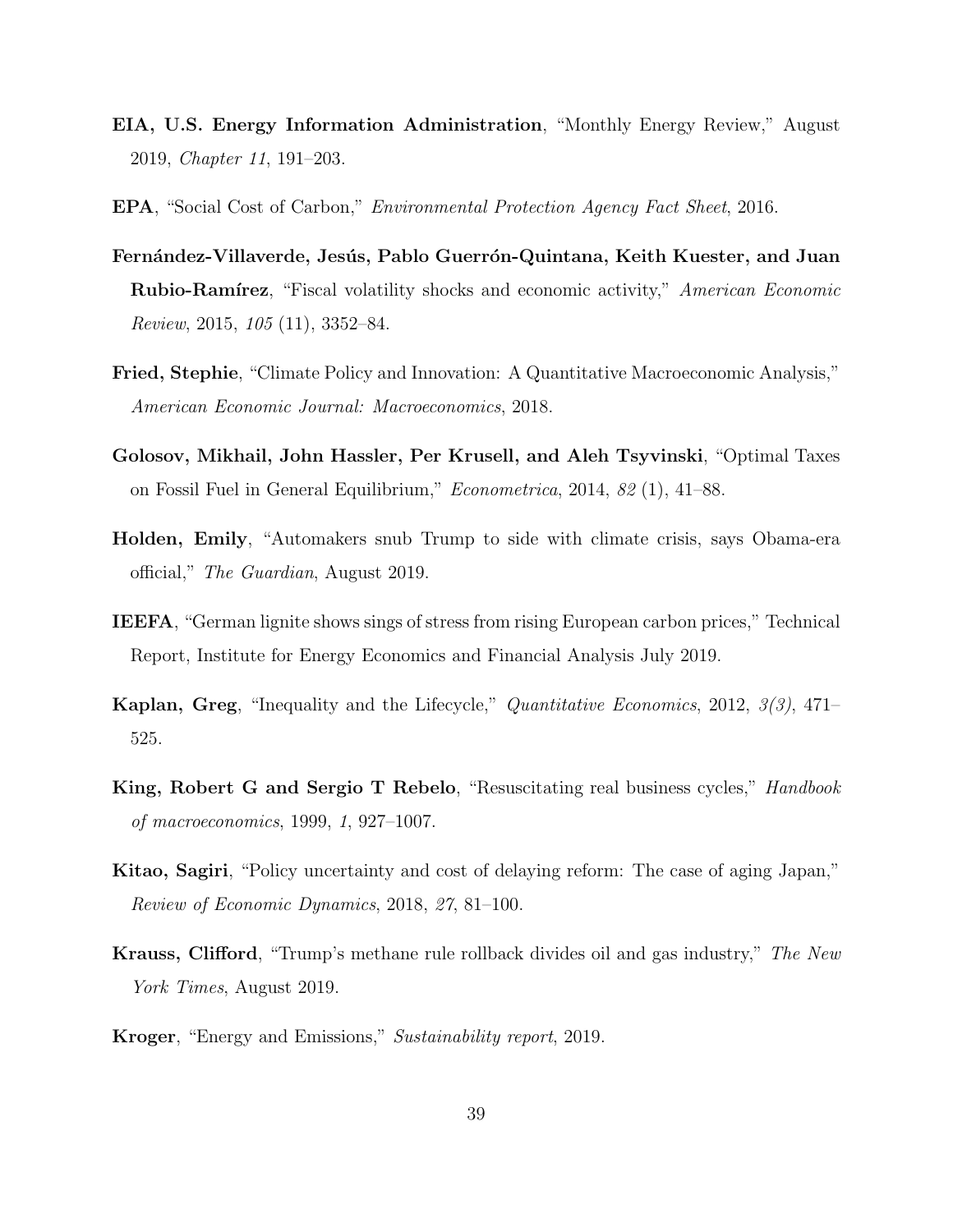- Krusell, Per and Anthony A Smith Jr, "Income and wealth heterogeneity in the macroeconomy," Journal of political Economy, 1998,  $106(5)$ , 867–896.
- Kydland, Finn E and Carlos EJM Zarazaga, "Fiscal sentiment and the weak recovery from the Great Recession: A quantitative exploration," Journal of Monetary Economics, 2016, 79, 109–125.
- and Edward C Prescott, "Time to build and aggregate fluctuations," *Econometrica*: Journal of the Econometric Society, 1982, pp. 1345–1370.
- Lemoine, Derek, "Green expectations: Current effects of anticipated carbon pricing," Review of Economics and Statistics, 2017, 99 (3), 499–513.
- Lucas, Robert E and Edward C Prescott, "Investment under uncertainty," Econometrica, 1971, 39  $(5)$ , 659–681.
- Mars, "Sustainable in a Generation plan," 2018.
- Papageorgiou, Chris, Marianne Saam, and Patrick Schulte, "Substitution Between Clean and Dirty Energy Inputs: A Macroeconomic Perspective," The Review of Economics and Statistics, 2017, 99 (2), 281–290.
- Parry, Ian WH, Roberton C Williams III, and Lawrence H Goulder, "When Can Carbon Abatement Policies Increase Welfare? The Fundamental Role of Distorted Factor Markets," Journal of Environmental Economics and Management, 1999, 37 (1), 52–84.
- Pommeret, Aude and Katheline Schubert, "Intertemporal emission permits trading under uncertainty and irreversibility," Environmental and Resource Economics, 2017, pp. 1– 25.
- Rausch, Sebastian, Gilbert Metcalf, and John Reilly, "Distributional Impacts of Carbon Pricing: A General Equilibrium Approach with Micro-Data for Households," *Energy* Economics, 2011, 33, 20–33.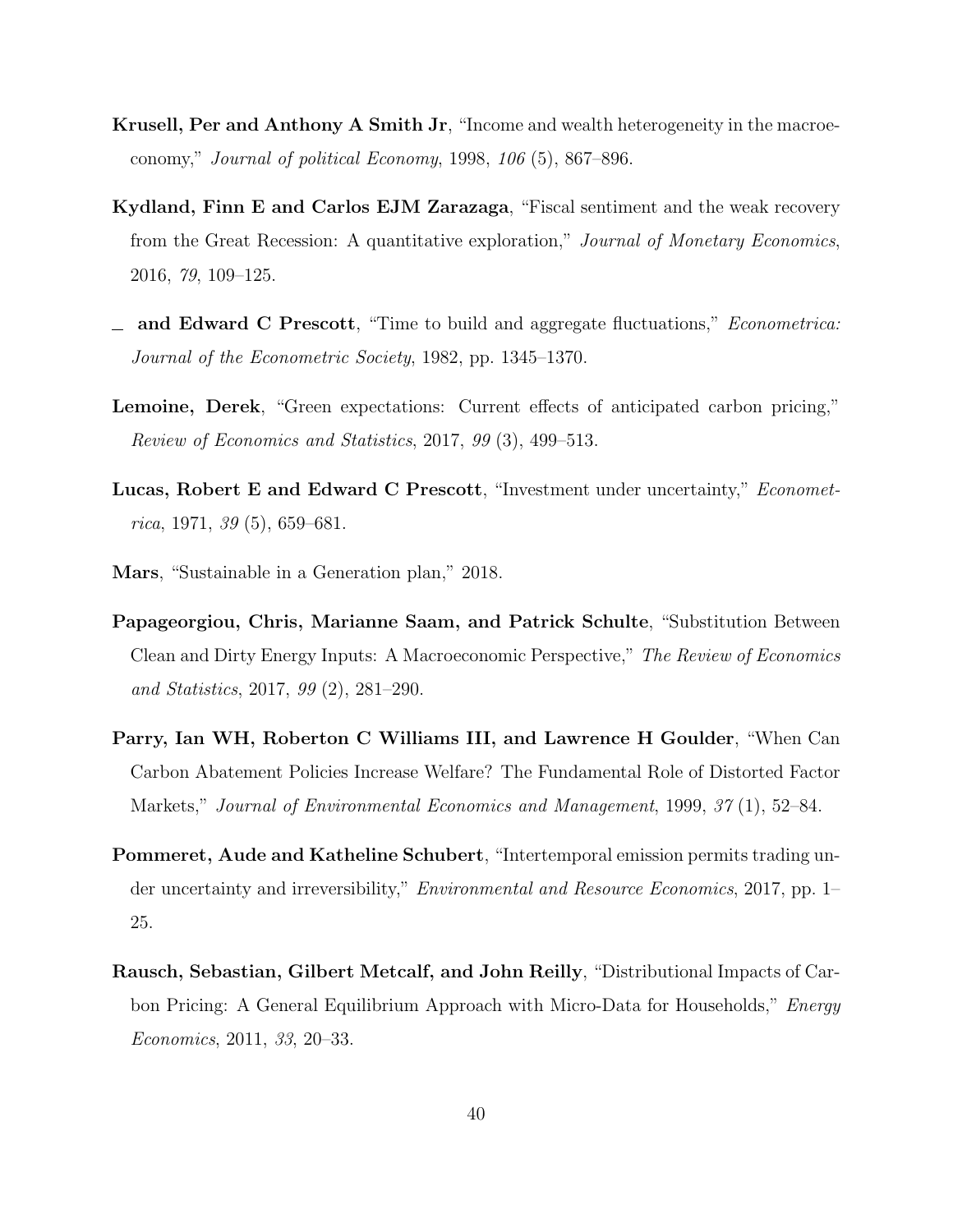- Rezai, Armon and Frederick van der Ploeg, "Policy Tipping and Stranded Carbon Assets," Working paper, 2018.
- Sinn, Hans-Werner, "Public policies against global warming: a supply side approach," International Tax and Public Finance, 2008, 15 (4), 360–394.
- Walmart, "Walmart launches project Gigaton to reduce emissions in company's supply chain," 2017.
- WBCSD, "Emerging Practices in Internal Carbon Pricing: A Practical Guide," Technical Report, World Business Council for Sustainable Development 2015.
- Williams, Roberton, Hal Gordon, Dallas Burtraw, and Jared Carbone, "The Initial Incidence of a Carbon Tax Across Income Groups," National Tax Journal, 2015,  $68(1)$ , 195-214.
- Xepapadeas, Anastasios, "Environmental Policy and Firm Behavior: Abatement Investment and Location Decisions under Uncertainty and Irreversibility," in "Behavioral and Distributional Effects of Environmental Policy," University of Chicago Press, 2001, pp. 281–308.

### A Analytic Model

Proof of Proposition 1: The first order conditions for clean and dirty capital in the stochastic steady state equal,

$$
1 = \left(\frac{1}{1+r}\right)(p^c + 1 - \delta) \tag{26}
$$

$$
1 = \left(\frac{1}{1+r}\right) \left[\rho(p^d - (\zeta + \tau) + 1 - \delta) + (1-\rho)(p^d - \zeta + 1 - \delta)\right]
$$
 (27)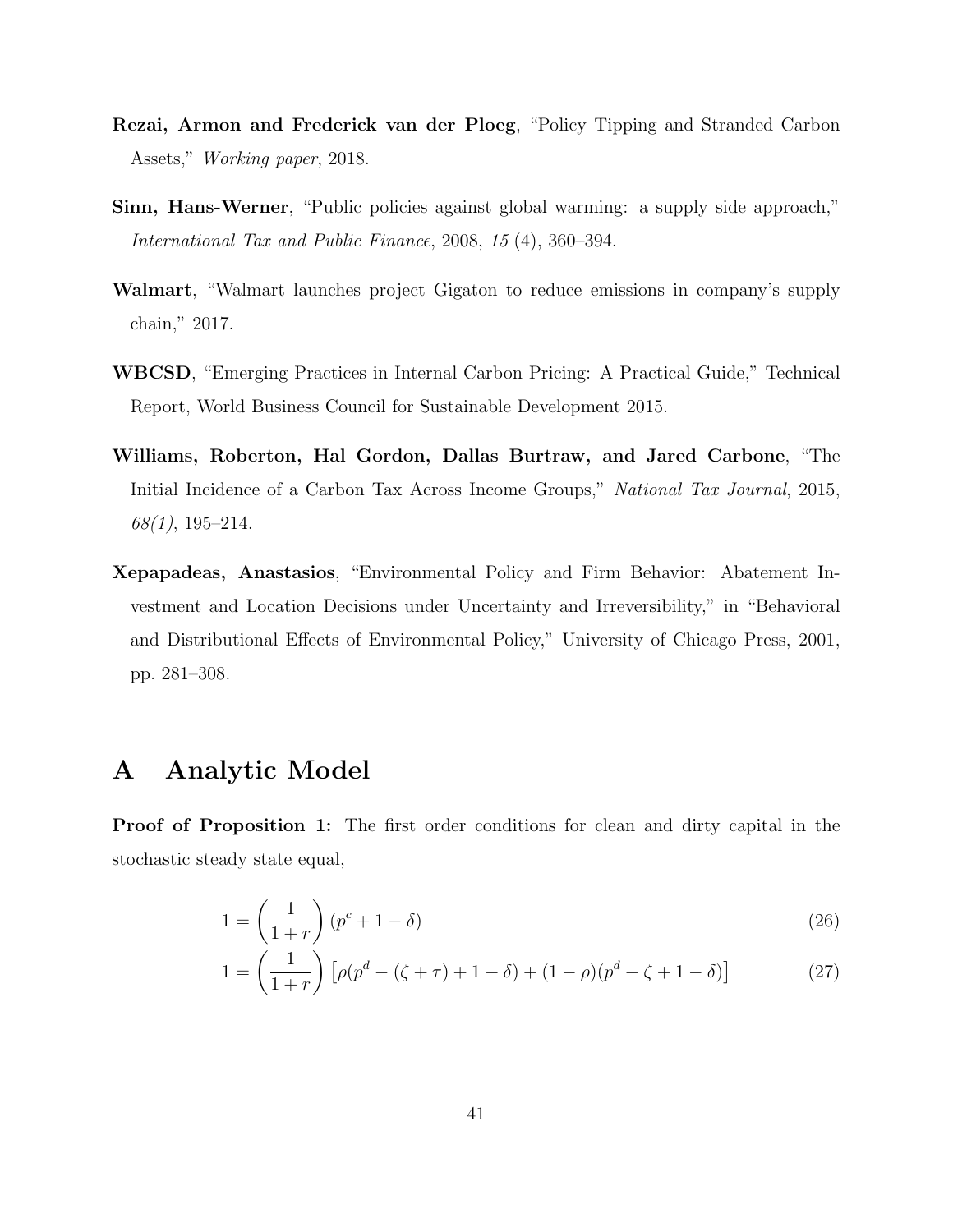Using the expressions for the equilibrium prices, (equation (3)), we can solve the first order conditions for the levels of clean and dirty capital in the stochastic steady state,  $K_0^c$  and  $K_0^d$ ,

$$
K_0^c = \left(\frac{\gamma}{r+\delta}\right)^{\frac{1}{1-\gamma-\theta}} \left(\frac{r+\delta}{r+\delta+\zeta+\rho\tau}\right)^{\frac{\theta}{1-\gamma-\theta}} \left(\frac{\theta}{\gamma}\right)^{\frac{\theta}{\gamma}}
$$
(28)

$$
K_0^d = \left(\frac{\gamma}{r+\delta}\right)^{\frac{1}{1-\gamma-\theta}} \left(\frac{r+\delta}{r+\delta+\zeta+\rho\tau}\right)^{\frac{1-\gamma}{1-\gamma-\theta}} \left(\frac{\theta}{\gamma}\right)^{\frac{1-\gamma}{\gamma}}
$$
(29)

Observe that

$$
\frac{\partial K_0^c}{\partial \rho} < 0, \ \frac{\partial K_0^c}{\partial \tau} < 0, \ \frac{\partial K_0^d}{\partial \rho} < 0, \ \frac{\partial K_0^d}{\partial \tau} < 0 \tag{30}
$$

Thus, an increase in either the probability of a tax, or the expected size of the tax, reduces both the levels of clean and dirty capital in the stochastic steady state. However, the decrease in dirty capital is larger than the corresponding decrease in clean. Indeed, climate policy risk increases the ratio of clean to dirty capital,

$$
\frac{K_0^c}{K_0^d} = \left(\frac{1+r+\zeta+\rho\tau - (1-\delta)(\rho(1-\lambda)+1-\rho)}{r+\delta}\right)\left(\frac{\gamma}{\theta}\right)
$$
(31)

 $\Box$ 

**Proof of Proposition ??:** We solve for the equilibrium levels of clean and dirty capital in the first period of the transition,  $K_1^c$  and  $K_1^d$ . If  $K_1^c < (1 - \delta)K_0^c$  or  $K_1^d < (1 - \delta)K_0^d$ , then entrepreneurs dis-invest in capital over the transition, implying that some capital is stranded. The upper bound on the probability of the carbon tax,  $\Phi(\tau)$  is the highest value of  $\rho$ , such at least one type of entrepreneur dis-invests in capital.

The first order conditions for clean and dirty capital in the first period of the transition equal:

$$
1 = \left(\frac{1}{1+r}\right)(p^c + 1 - \delta) \tag{32}
$$

$$
1 = \left(\frac{1}{1+r}\right)(p^d - (\zeta + \tau) + 1 - \delta) \tag{33}
$$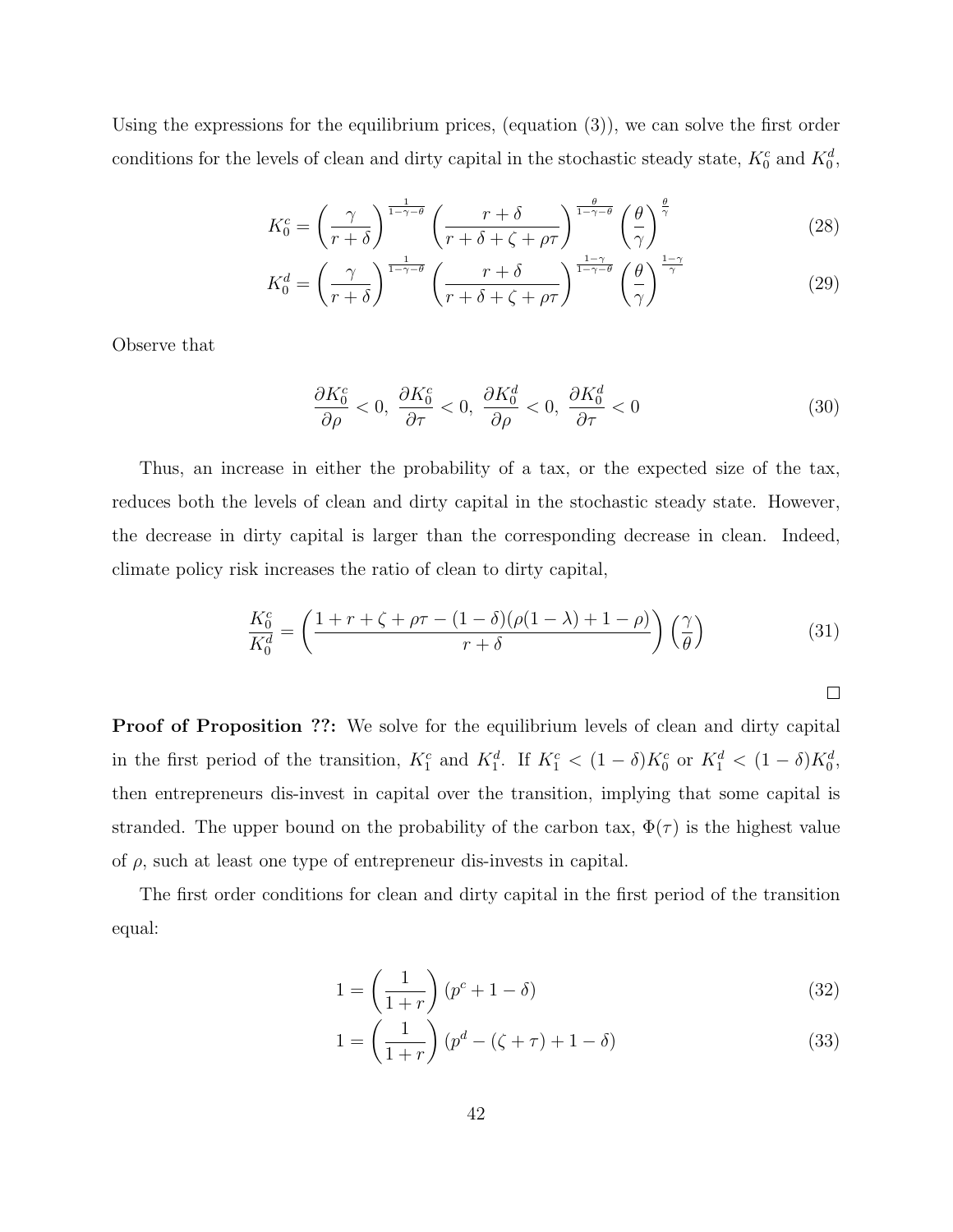Using the expressions for the equilibrium prices, (equation  $(3)$ ), we can solve the first order conditions for the level of clean and dirty capital in the first period of the transition,  $K_1^c$  and  $K_1^d$ ,

$$
K_1^c = \left(\frac{\gamma}{r+\delta}\right)^{\frac{1}{1-\gamma-\theta}} \left(\frac{r+\delta}{r+\delta+\zeta+\tau}\right)^{\frac{\theta}{1-\gamma-\theta}} \left(\frac{\theta}{\gamma}\right)^{\frac{\theta}{\gamma}}
$$
(34)

$$
K_1^d = \left(\frac{\gamma}{r+\delta}\right)^{\frac{1}{1-\gamma-\theta}} \left(\frac{r+\delta}{r+\delta+\zeta+\tau}\right)^{\frac{1-\gamma}{1-\gamma-\theta}} \left(\frac{\theta}{\gamma}\right)^{\frac{1-\gamma}{\gamma}}
$$
(35)

Entrepreneurs dis-invest in capital over the transition if  $K_1^d < (1 - \delta)K_0^d$  or  $K_1^c < (1 - \delta)K_0^c$ . At least one of these inequalities holds provided that

$$
\rho < \Phi(\tau) \equiv \frac{\left(r + \delta + \zeta\right) \left(\left(1 - \delta\right)^{\frac{1 - \gamma - \theta}{1 - \gamma}} - 1\right)}{\tau} + \left(1 - \delta\right)^{\frac{1 - \gamma - \theta}{1 - \gamma}}\tag{36}
$$

### B Calibration

Data on on US GDP, investment, and capital is from NIPA Tables 1.1, 1.1.5, and 1.5, respectively. We define capital as the sum of capital in private fixed assets and consumer durables. Similarly, we define investment as the sum of investment in private fixed assets and consumer durables. We use the average value of these ratios from 2013-2017.

Data on US electric generation by source are from Table 1 01 of the 2019 EIA Electric power monthly (www.eia.gov/electricity/data.php). Data on the vehicle miles traveled and fuel economy for the US vehicle fleet are available from Table VM-1 of the Federal Highway Administration's 2017 highway statistics.<sup>14</sup> Data on fuel economy by car make and model is from fueleconomy.gov. Data on total mine production by mineral type are available from Table 1 of the US Geological Survey Mineral and Commodity Summaries. Data on GDP by industry and detailed data on fixed assets and consumer durables are from the BEA.<sup>15</sup> We discuss the calculation of the level of dirty capital in detail below. We calculate all

<sup>14</sup>https://www.fhwa.dot.gov/policyinformation/statistics/2017/

<sup>&</sup>lt;sup>15</sup>Fixed assets and consumer durables: apps.bea.gov/national/FA2004/Details/Index.htm. GDP by industry: apps.bea.gov/iTable/iTable.cfm?ReqID=51&step=1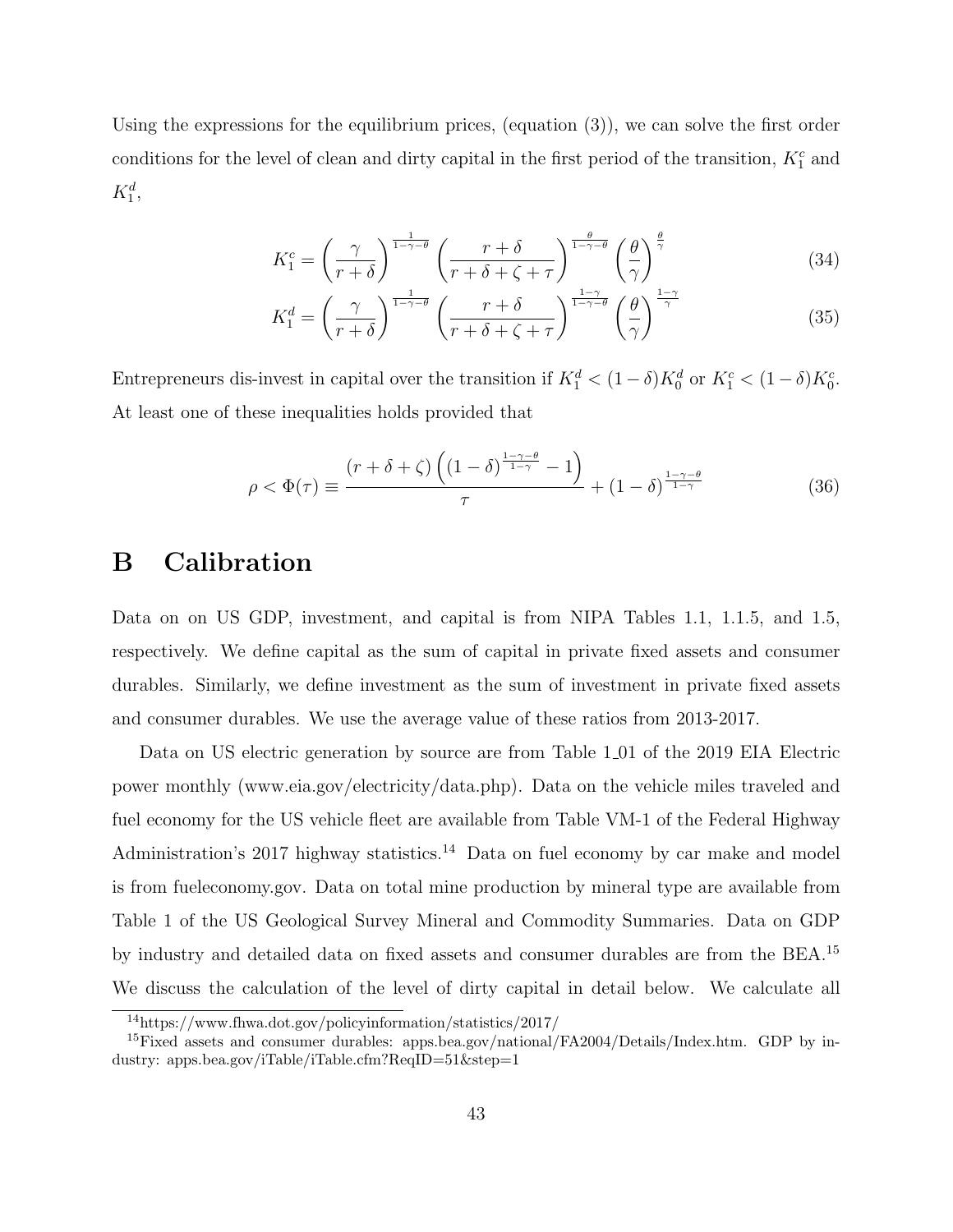energy-related moments for year 2017, the most recent year with all the available data.

We use the detailed data on fixed assets and consumer durables to construct the ratio of dirty to total capital in the US economy,  $K^d/K$ . The data provide information on the quantity of each type of capital in each sector and on the quantity of each type of durable good. The sectors are mostly correspond to the 3-digit NAICS classification, though in some cases, several 3-digit NAICS classifications are combined into a single sector. For example, the farms sector includes NAICS codes 111 and 112.

We divide the capital into three groups: group 1 corresponds to capital that is dirty or partially dirty, regardless of the sector. Group 2 corresponds to capital that is dirty or partially dirty only in sectors that are specialized to use fossil energy. Group 3 corresponds to all other types of capital. Table 6 reports the the types of capital and consumer durables that we classify as group 1 and group 2. All types not listed in Table 6 are in group 3 and correspond to either clean or non-energy capital. We do not distinguish between clean and non-energy capital in the data; we focus only on the ratio of dirty capital relative to total capital.

| Group 1                              | Group 2                                      |
|--------------------------------------|----------------------------------------------|
| steam engines                        | special industrial machinery                 |
| other trucks buses                   | custom software                              |
| and truck trailers                   | own account software                         |
| internal combustion engines          | chemical manufacturing except pharma and med |
| aircraft                             | other manufacturing                          |
| ships and boats                      | scientific research and development services |
| farm tractors                        |                                              |
| construction tractors                |                                              |
| gas structures                       |                                              |
| petroleum pipelines                  |                                              |
| petroleum and natural gas structures |                                              |
| other transportation equipment       |                                              |
| autos                                |                                              |
| light trucks                         |                                              |

Table 6: Capital Classification

We classify all group 1 capital except autos and lights trucks (including sport utility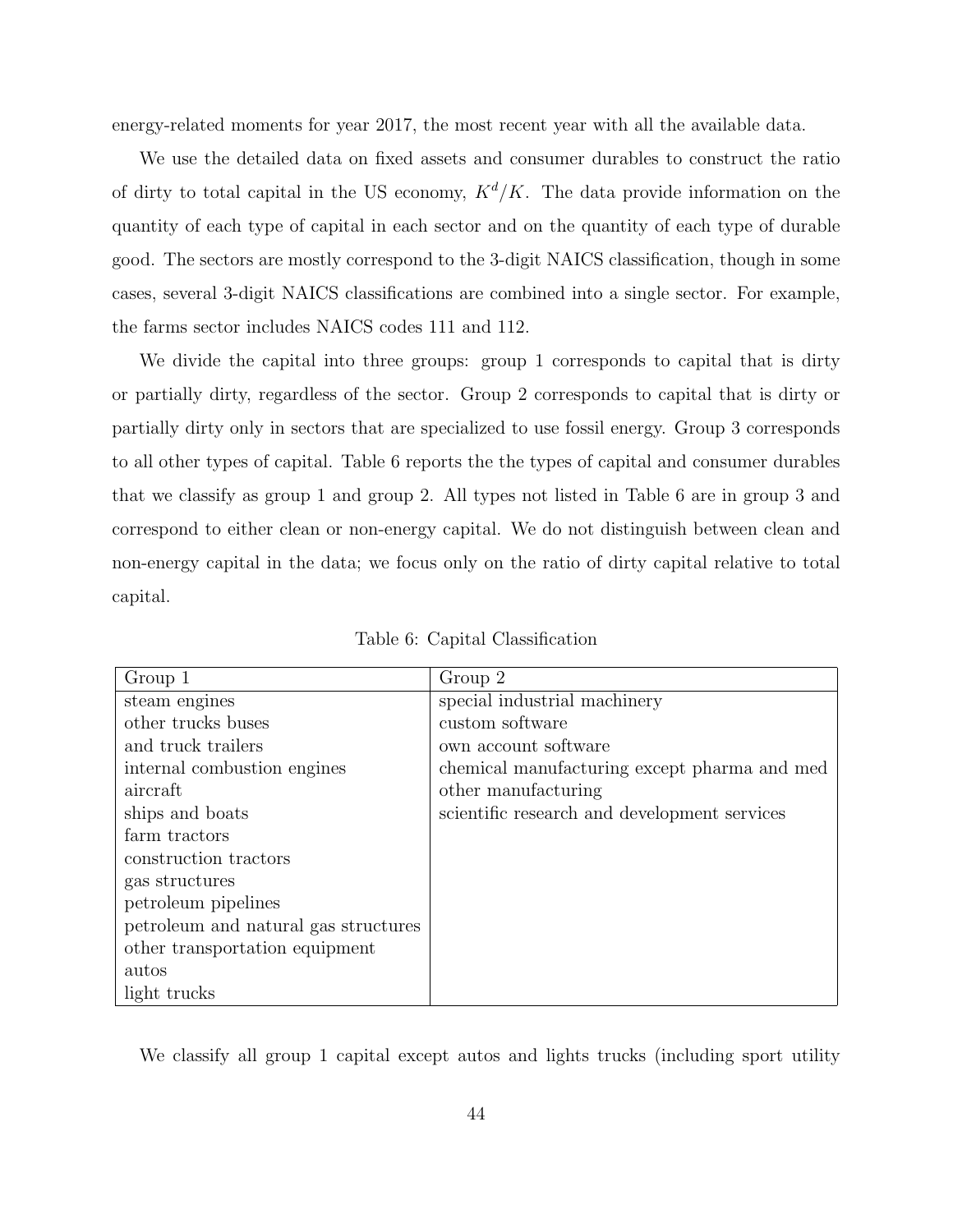vehicles) as 100 percent dirty. We view autos and light trucks as partially clean and partially dirty. Most vehicles are specialized to use fossil fuel, making them at least partially dirty. However, many vehicles also include capital that improves fuel economy, such as regenerative breaks, which is designed specifically to substitute for fossil fuel, and thus would count as clean. We use data on the fuel economy of different vehicle models and the average fuel economy of the US vehicle fleet to construct the average fractions of dirty capital embodied in autos and in light-trucks.

We define a vehicle to be 0 percent dirty if it has inverse fuel economy equal to 0 gallons/mile. At the other extreme, we define an auto or light truck to be 100 percent dirty if it has inverse fuel economy equal to the maximum in the US fleet of autos or light-trucks. We interpolate between these two extreme points to find the fraction of dirty capital embodied in the auto or light-truck with the average inverse fuel economy in the US fleet. The average inverse fuel economy of the US fleet of short-wheel-base light duty vehicles (e.g. most autos) equals 1/24.2 gallons per mile and for long-wheel-base light duty vehicles (e.g. most pick up trucks and SUVs) equals 1/17.5 gallons per mile.

To calculate the maximum inverse fuel economy among autos and light trucks in the current fleet, we use data on fuel economy by car make and model. Since fuel economy has increased over time and vehicles are long-lived, we used the fuel-economy data from modelyear 2003, 15 years before 2017. We set the maximum inverse fuel economy of the current fleet equal to the 90th percentile of inverse fuel economy in model-year 2003; 1/16 gallons per mile for autos and 1/14 gallons per mile for light-trucks. Interpolating linearly between the two extremes, 0 and 100 percent dirty capital, we find that the average auto in the US fleet has 66 percent dirty capital and the average light truck has 80 percent dirty capital. In our calculation of dirty capital, we multiply the stock of autos by 0.66 and the stock of light trucks by 0.8.

We classify group 2 capital as dirty if it is in one of the following sectors which are specialized to use fossil fuel: oil and gas extraction, petroleum and coal products, plastics and rubber products, air transportation, railroad transportation, water transportation, truck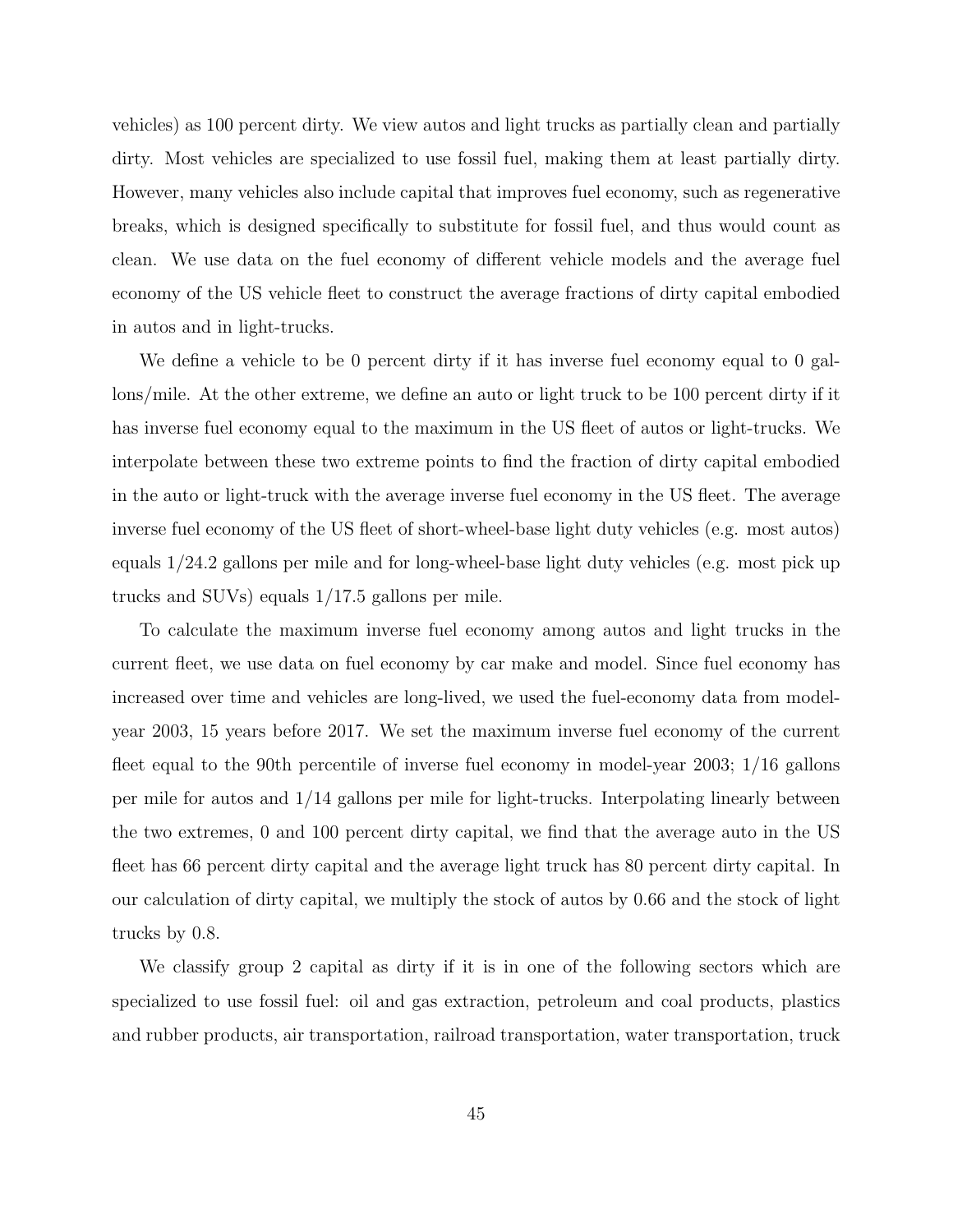transportation, pipeline transportation, other transportation and support activities. We classify group 2 capital as partially dirty if it is the mining except oil and gas extraction (NAICS code 212), or the support activities for mining (NAICS code 213) sectors. Sector 212 includes all coal and other mineral mining. To isolate the coal mining capital, we multiply all group 2 capital in this sector by 0.247, the fraction of total mine production that is from coal.

Sector 213 includes group 2 capital used to support oil and gas extraction (NAICS code 211) and coal mining, which we would classify as dirty, as well capital used to support other types of mining, which we could not classify as dirty. To isolate the dirty capital, we first calculate the fraction of mining-related value-added used for oil and gas extraction. This fraction equals the ratio of value added in sector 211 divided by the sum of value added in sectors 211 and 212, yielding a value of 0.763. Thus, 76.3 percent of group 2 capital in sector 213 corresponds to oil and gas extraction, and thus is dirty. The remaining 23.7 percent of group 2 capital in sector 213 includes support activities for coal mining (dirty) and other mining (not dirty). To isolate the coal mining capital, we multiply the remaining group 2 capital by 0.247, the fraction of total mine production that is from coal. In sum, let  $K_{213}$ denote the total group 2 capital in sector 213. We classify the following fraction of this capital as dirty:  $0.763K_{213} + 0.247(1 - 0.763)K_{213}$ .